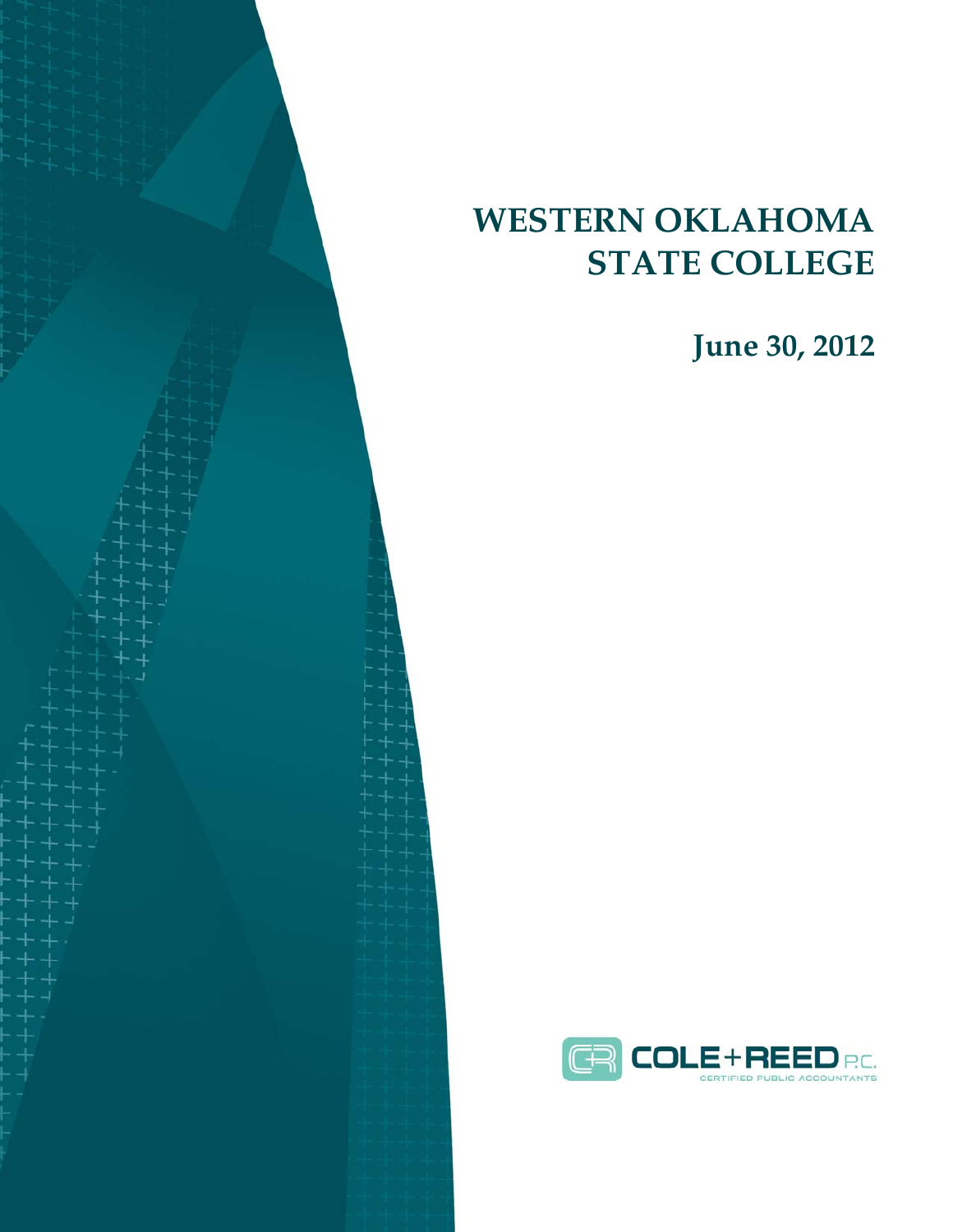## WESTERN OKLAHOMA STATE COLLEGE

June 30, 2012

## AUDITED FINANCIAL STATEMENTS

# REPORT REQUIRED BY *GOVERNMENT AUDITING STANDARDS*

Independent Auditors' Report on Internal Control over Financial Reporting and on Compliance and Other Matters Based on an Audit of Financial Statements Performed in Accordance with *Government Auditing Standards* .............. 45

## REPORTS REQUIRED BY OMB CIRCULAR A-133

| Independent Auditors' Report on Compliance With                                  |  |
|----------------------------------------------------------------------------------|--|
| Requirements That Could Have a Direct and Material Effect on Each                |  |
| Major Program and on Internal Control Over Compliance in Accordance              |  |
| With OMB Circular A-133 and on the Schedule of Expenditures of Federal Awards 47 |  |
|                                                                                  |  |
|                                                                                  |  |
|                                                                                  |  |
|                                                                                  |  |
|                                                                                  |  |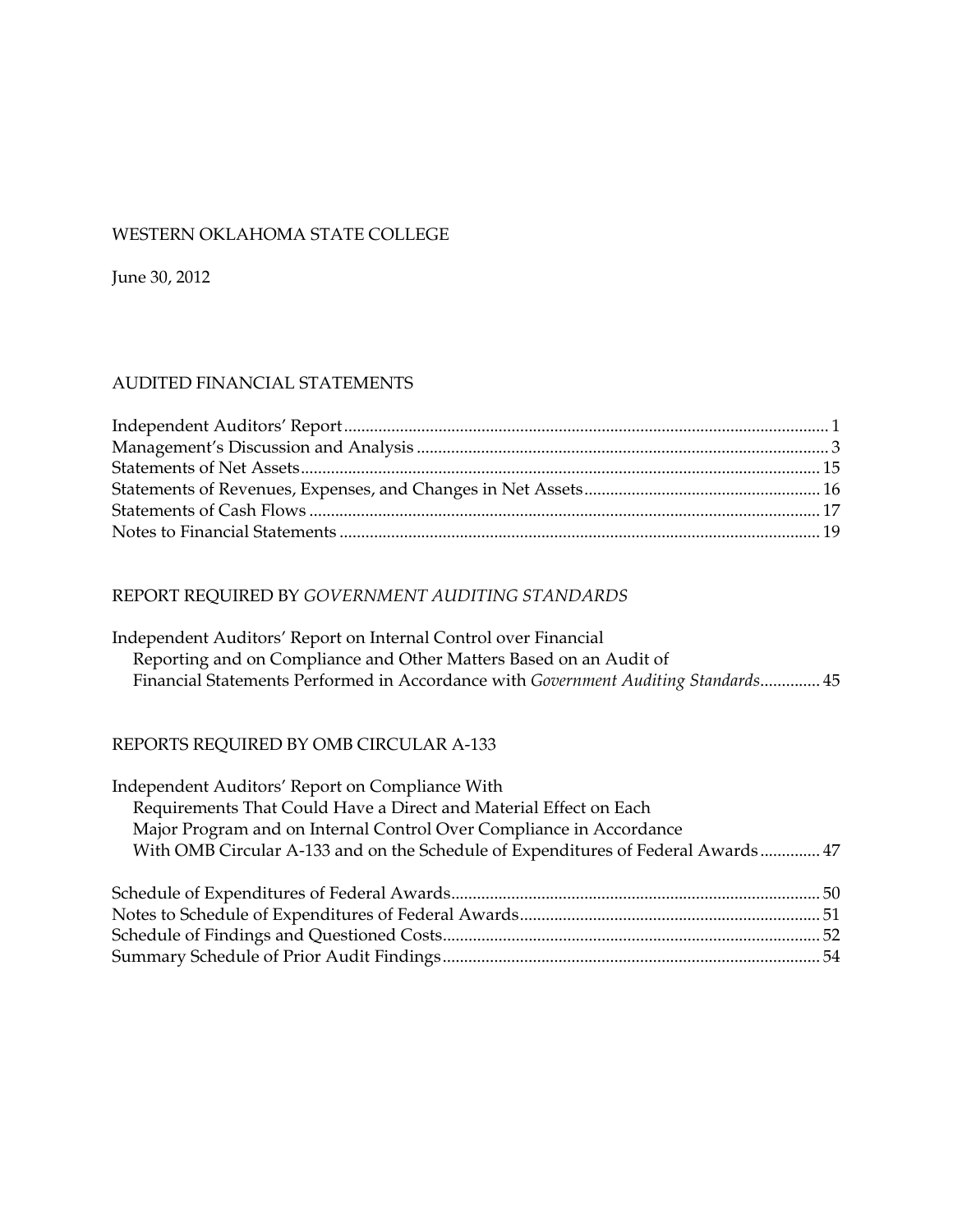

#### Independent Auditors' Report

Board of Regents Western Oklahoma State College Altus, Oklahoma

We have audited the accompanying statements of net assets of Western Oklahoma State College (the "College"), a component unit of the State of Oklahoma, as of and for the years ended June 30, 2012 and 2011, and the related statements of revenues, expenses, and changes in net assets and statements of cash flows for the years then ended. These financial statements are the responsibility of the College's management. Our responsibility is to express an opinion on these financial statements based on our audits. We did not audit the financial statements of the College's discretely presented component unit, the Western Oklahoma State College Foundation, Inc. Those financial statements were audited by another auditor, whose report thereon has been furnished to us, and our opinion, insofar as it relates to the amounts included for the Foundation, is based on the report of the other auditor.

We conducted our audits in accordance with auditing standards generally accepted in the United States of America and the standards applicable to financial audits contained in *Government Auditing Standards*, issued by the Comptroller General of the United States. Those standards require that we plan and perform the audit to obtain reasonable assurance about whether the financial statements are free of material misstatement. The financial statements of the Foundation were audited by other auditors and were not audited in accordance with *Government Auditing Standards*. An audit includes examining, on a test basis, evidence supporting the amounts and disclosures in the financial statements. An audit also includes, assessing the accounting principles used and significant estimates made by management, as well as evaluating the overall financial statement presentation. We believe that our audits and the report of the other auditor provide a reasonable basis for our opinion.

In our opinion, based on our audits and the report of the other auditor, the financial statements referred to above present fairly, in all material respects, the respective financial position of Western Oklahoma State College and its discretely presented component unit as of June 30, 2012 and 2011, and the respective changes in net assets and, where applicable, cash flows thereof, for the years then ended, in conformity with accounting principles generally accepted in the United States of America.

> 1 531 Couch Drive Oklahoma City 73102-2251

TEL 405.239.7961  $FAX$  405 235 0042 WEB www.coleandreed.com

An Independently Owned Member, **McGladrey Alliance**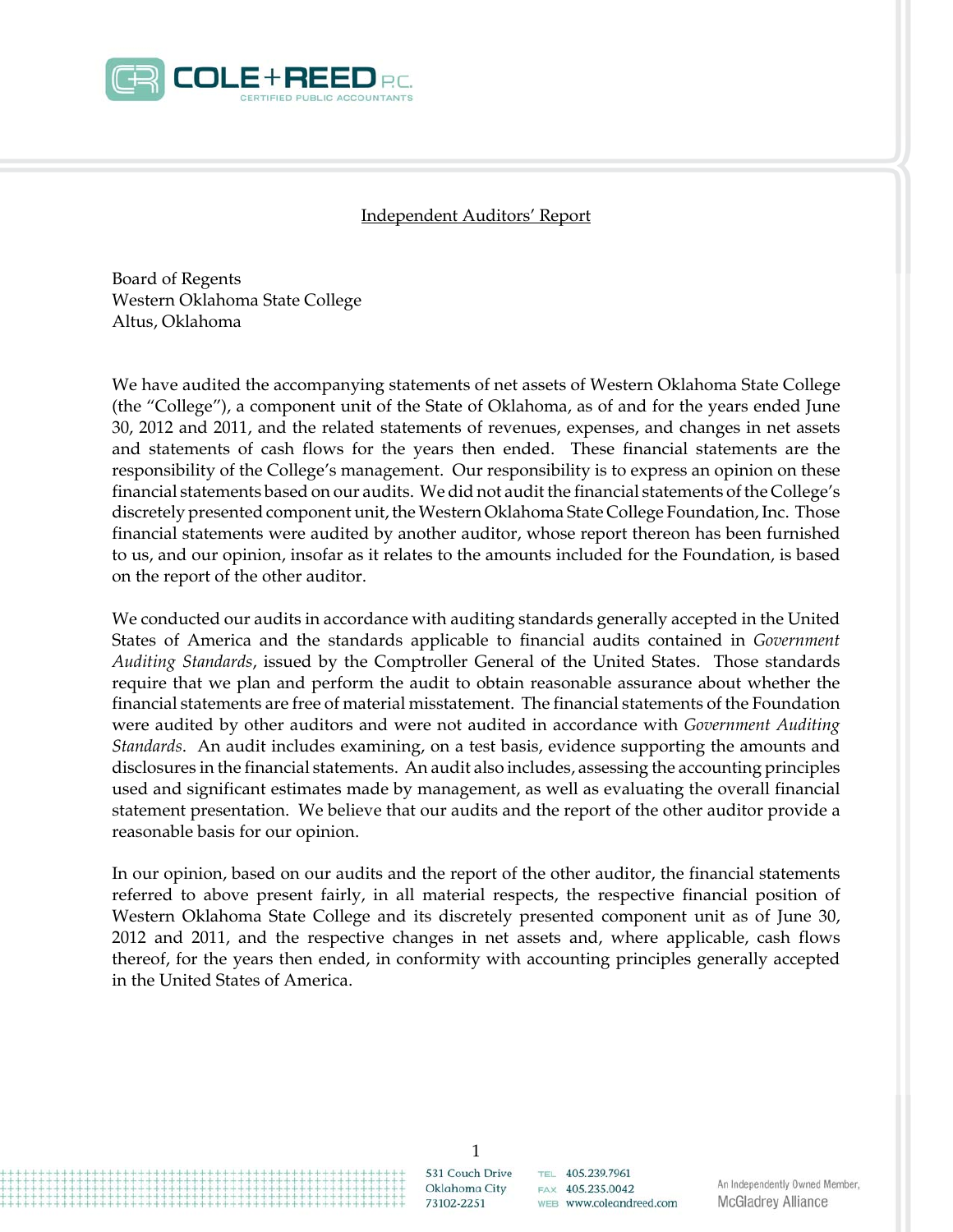In accordance with *Government Auditing Standards*, we have also issued our report dated October 1, 2012, on our consideration of the College's internal control over financial reporting and on our tests of its compliance with certain provisions of laws, regulations, contracts and grant agreements, and other matters. The purpose of that report is to describe the scope of our testing of internal control over financial reporting and compliance and the results of that testing, and not to provide an opinion on the internal control over financial reporting or on compliance. That report is an integral part of an audit performed in accordance with *Government Auditing Standards* and should be considered in assessing the results of our audit.

Accounting principles generally accepted in the United States of America require that the management's discussion and analysis, as listed in the table of contents, be presented to supplement the basic financial statements. Such information, although not a part of the basic financial statements, is required by the Governmental Accounting Standards Board who considers it to be an essential part of financial reporting for placing the basic financial statements in an appropriate operational, economic, or historical context. We have applied certain limited procedures to the required supplementary information in accordance with auditing standards generally accepted in the United States of America, which consisted of inquiries of management about the methods of preparing the information and comparing the information for consistency with management's responses to our inquiries, the basic financial statements, and other knowledge we obtained during our audit of the basic financial statements. We do not express an opinion or provide any assurance on the information because the limited procedures do not provide us with sufficient evidence to express an opinion or provide any assurance.

CuLe & Reed P.C.

Oklahoma City, Oklahoma October 1, 2012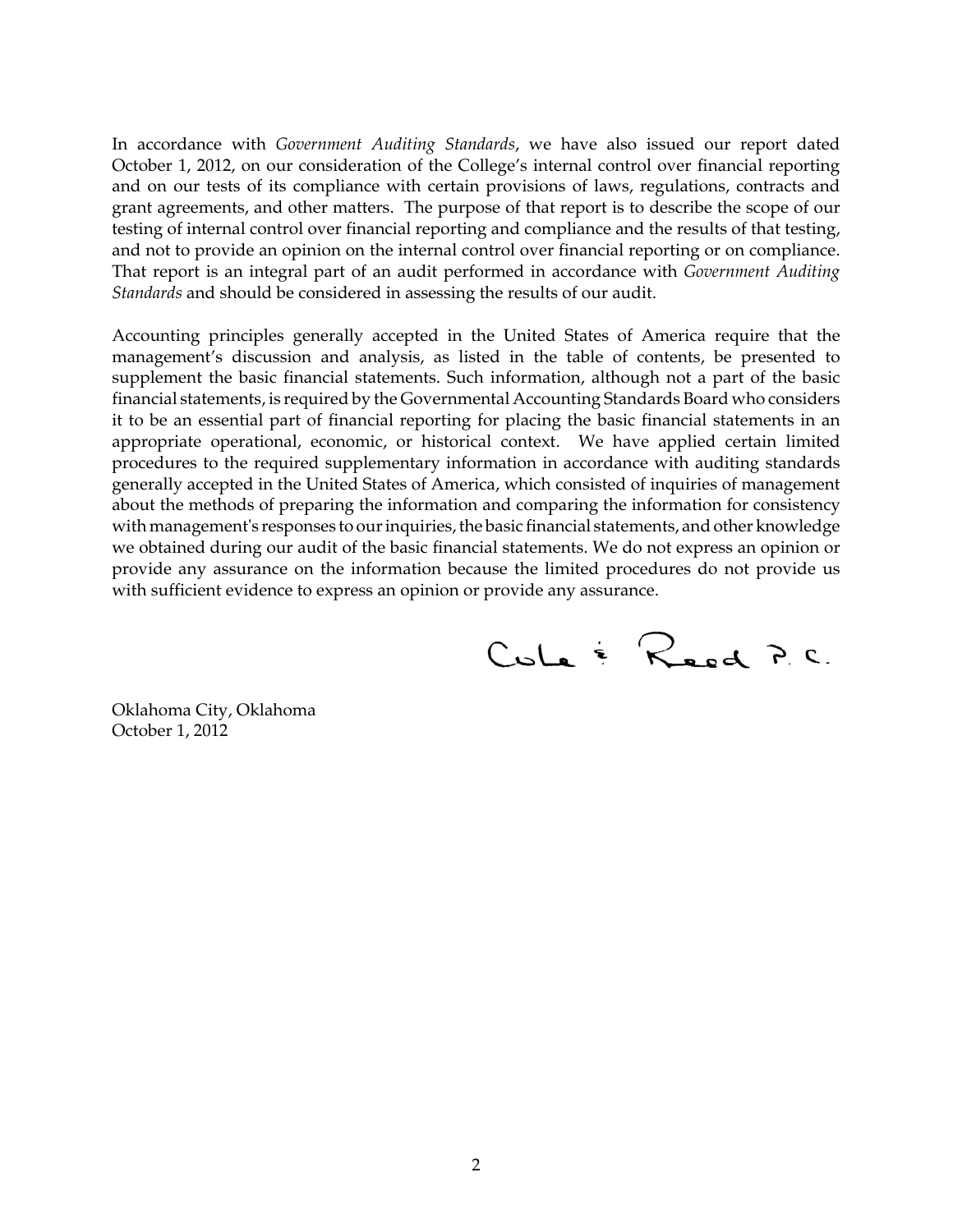The discussion and analysis of Western Oklahoma State College's (the "College") financial statements provides an overview of the College's financial activities for the year ended June 30, 2012. Since this management's discussion and analysis is designed to focus on current activities and currently known facts, please read it in conjunction with the College's basic financial statements and related footnotes.

#### FINANCIAL HIGHLIGHTS





The following chart provides a graphical breakdown of total revenues by category for the fiscal year ended June 30, 2012.



In fiscal year ended June 30, 2012, the College's revenues exceeded expenses, creating an increase in total net assets of \$1,003,479, which represents a 5.22% in net assets for 2012. In fiscal year ended June 30, 2011, the College's revenues exceeded expenses, creating an increase in total net assets of \$1,483,381, which represents an 8.36% increase in net assets for 2011.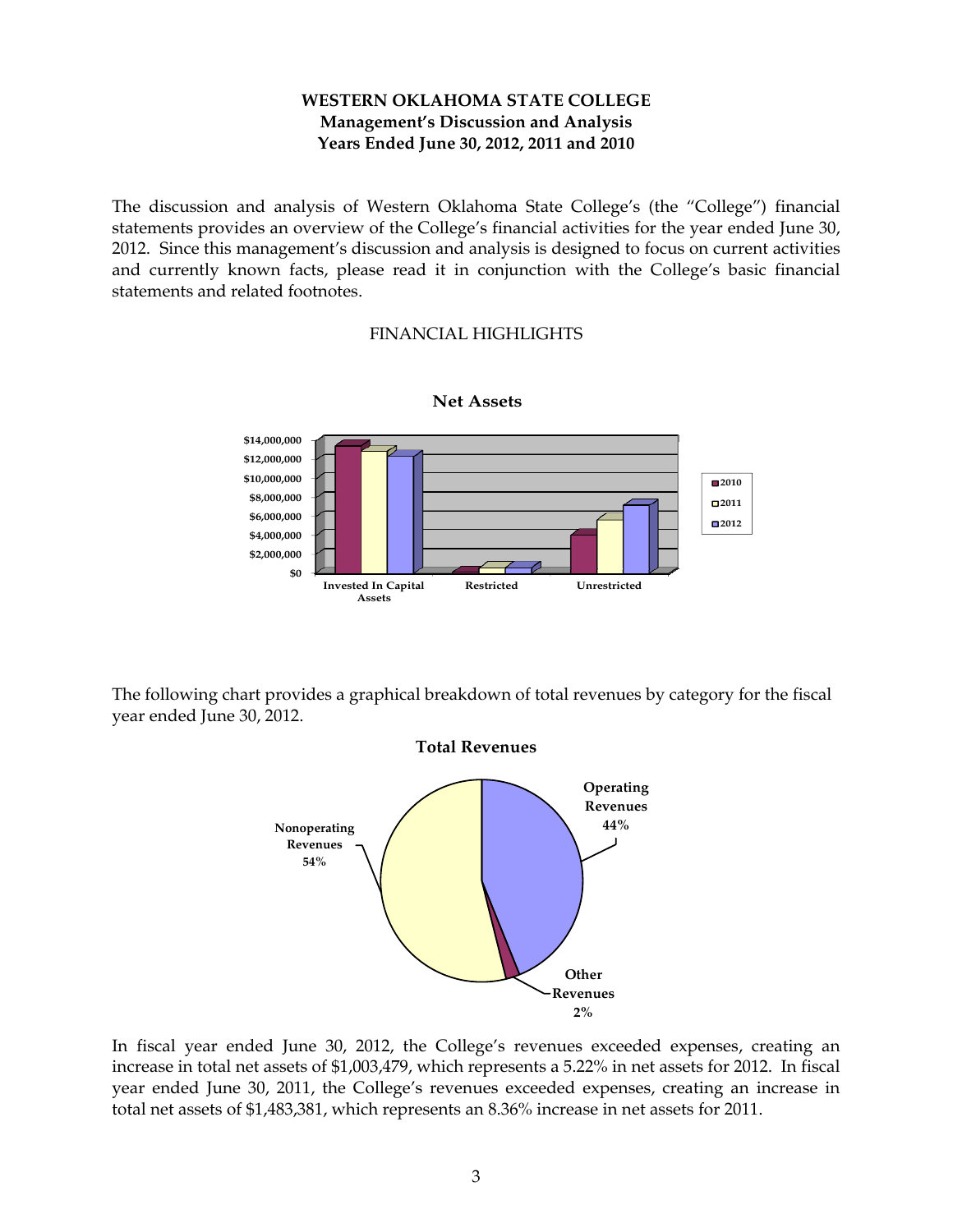#### **OVERVIEW OF THE FINANCIAL STATEMENTS AND FINANCIAL ANALYSIS**

The annual report consists of three basic financial statements: the Statement of Net Assets, the Statement of Revenues, Expenses, and Changes in Net Assets, and the Statement of Cash Flows.

The Statement of Net Assets and the Statement of Revenues, Expenses, and Changes in Net Assets report information on the activities of the College as a whole. When revenues and other support exceed expenses, the result is an increase in total net assets. When the reverse occurs, the result is a decrease in total net assets. The relationship between revenues and expenses may be thought of as the College's operating results.

These two statements report the College's net assets and changes in total net assets. You can think of the College's net assets-the difference between assets and liabilities-as one way to measure the College's financial health, or financial position. Over time, increases or decreases in the College's net assets are an indicator of whether the financial health is improving or deteriorating. You will need to consider many other non-financial factors, such as the trend and quality of student applicants, freshman class size, student retention, condition of the buildings and safety of the campus, to assess the overall health of the institution.

All assets and liabilities included in these two statements are presented using the accrual basis of accounting, which is similar to the accounting used by most private-sector institutions. All of the current year's revenues and expenses are taken into account, regardless of when cash is received or paid.

## **FINANCIAL ANALYSIS OF THE COLLEGE AS A WHOLE**

The following table of the College's net assets summarizes the major changes between years:

|                          | June 30<br>2012  | 2011            | Increase<br>(Decrease) | Percent<br>Change |    | June 30<br>2010 | Increase<br>(Decrease) | Percent<br>Change |
|--------------------------|------------------|-----------------|------------------------|-------------------|----|-----------------|------------------------|-------------------|
| Current assets           | \$<br>8,413,564  | \$<br>6,632,910 | \$<br>1,780,654        | 27%               | \$ | 4,879,078       | \$<br>1,753,832        | 36%               |
| Noncurrent assets:       |                  |                 |                        |                   |    |                 |                        |                   |
| Restricted Cash and      |                  |                 |                        |                   |    |                 |                        |                   |
| Cash Equivalents         | 291,291          | 274,459         | 16,832                 | 6%                |    | 148,066         | 126,393                | 85%               |
| Capital assets, net      | 17,137,020       | 17,694,535      | (557, 515)             | $-3\%$            |    | 18,197,329      | (502,794)              | $-3\%$            |
| Other                    | 321,733          | 402,513         | (80,780)               | $-20%$            |    | 986             | 401,527                | 40723%            |
| Total assets             | 26,163,608       | 25,004,417      | 1,159,191              | 5%                |    | 23,225,459      | 1,778,958              | 8%                |
| Current liabilities      | 996.830          | 824.868         | 171,962                | 21%               |    | 1,131,482       | (306, 614)             | $-27%$            |
| Noncurrent liabilities:  | 4,941,197        | 4,957,447       | (16,250)               | $0\%$             |    | 4,355,256       | 602,191                | 14%               |
| <b>Total liabilities</b> | 5,938,027        | 5,782,315       | 155,712                | $3\%$             |    | 5,486,738       | 295,577                | $5\%$             |
| Net assets:              |                  |                 |                        |                   |    |                 |                        |                   |
| Invested in              |                  |                 |                        |                   |    |                 |                        |                   |
| capital assets           | 12,394,330       | 12,935,121      | (540,791)              | $-4\%$            |    | 13,518,301      | (583, 180)             | $-4\%$            |
| Restricted               | 628,155          | 594,953         | 33,202                 | $6\%$             |    | 143,291         | 451,662                | 315%              |
| Unrestricted             | 7,203,096        | 5,692,028       | 1,511,068              | 27%               |    | 4,077,129       | 1,614,899              | 40%               |
| Total net assets         | \$<br>20,225,581 | 19,222,102      | 1,003,479              | $5\%$             | S  | 17,738,721      | 1,483,381              | 8%                |

#### **Condensed Statement of Net Assets**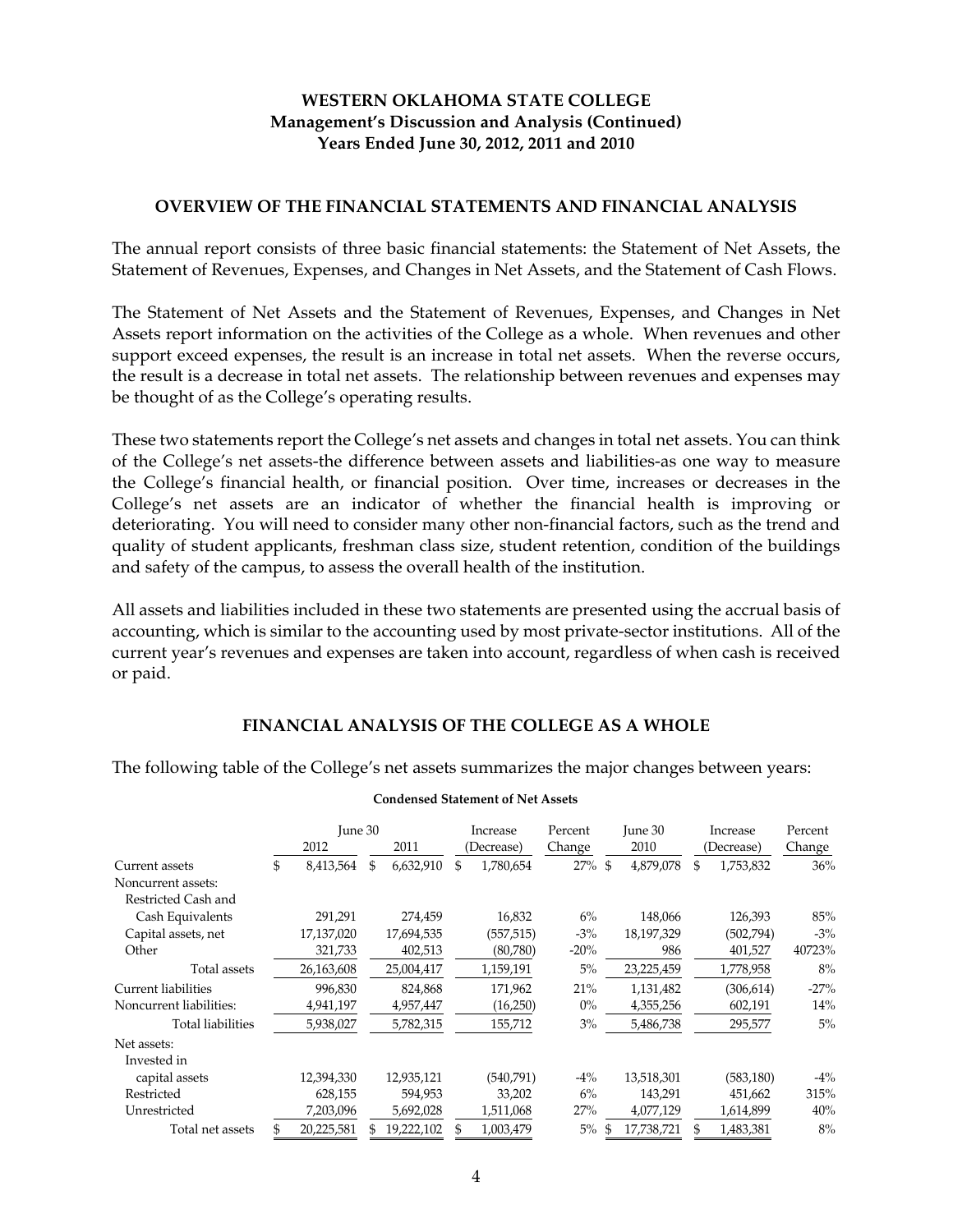## **FINANCIAL ANALYSIS OF THE COLLEGE AS A WHOLE (Continued)**

The breakdown of operating revenues and expenses for fiscal years ended June 30, 2012, 2011 and 2010 are as follows:



## **Operating Revenues 2012**

## **Operating Revenues 2011**

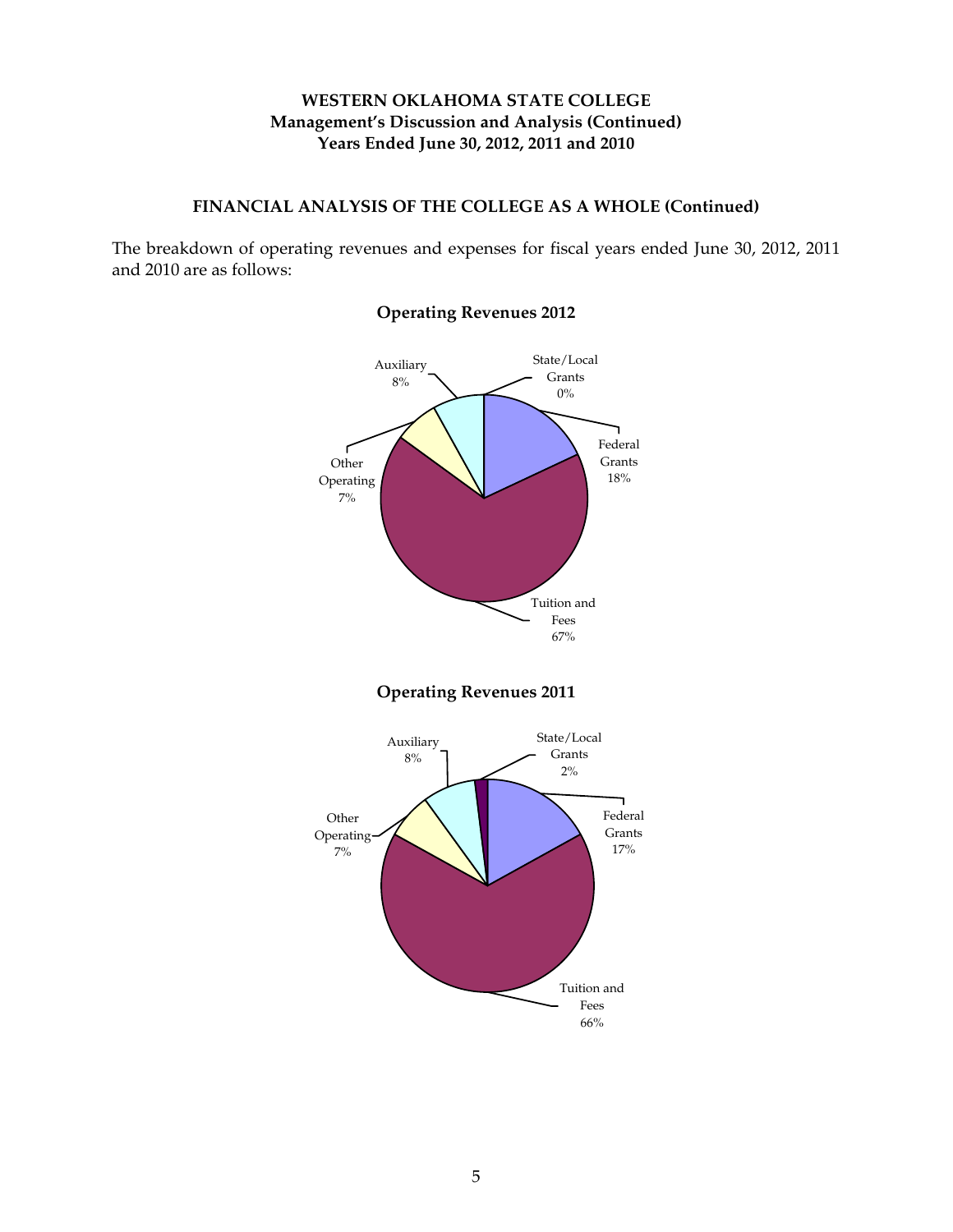#### **FINANCIAL ANALYSIS OF THE COLLEGE AS A WHOLE (Continued)**



#### **Operating Revenues 2010**



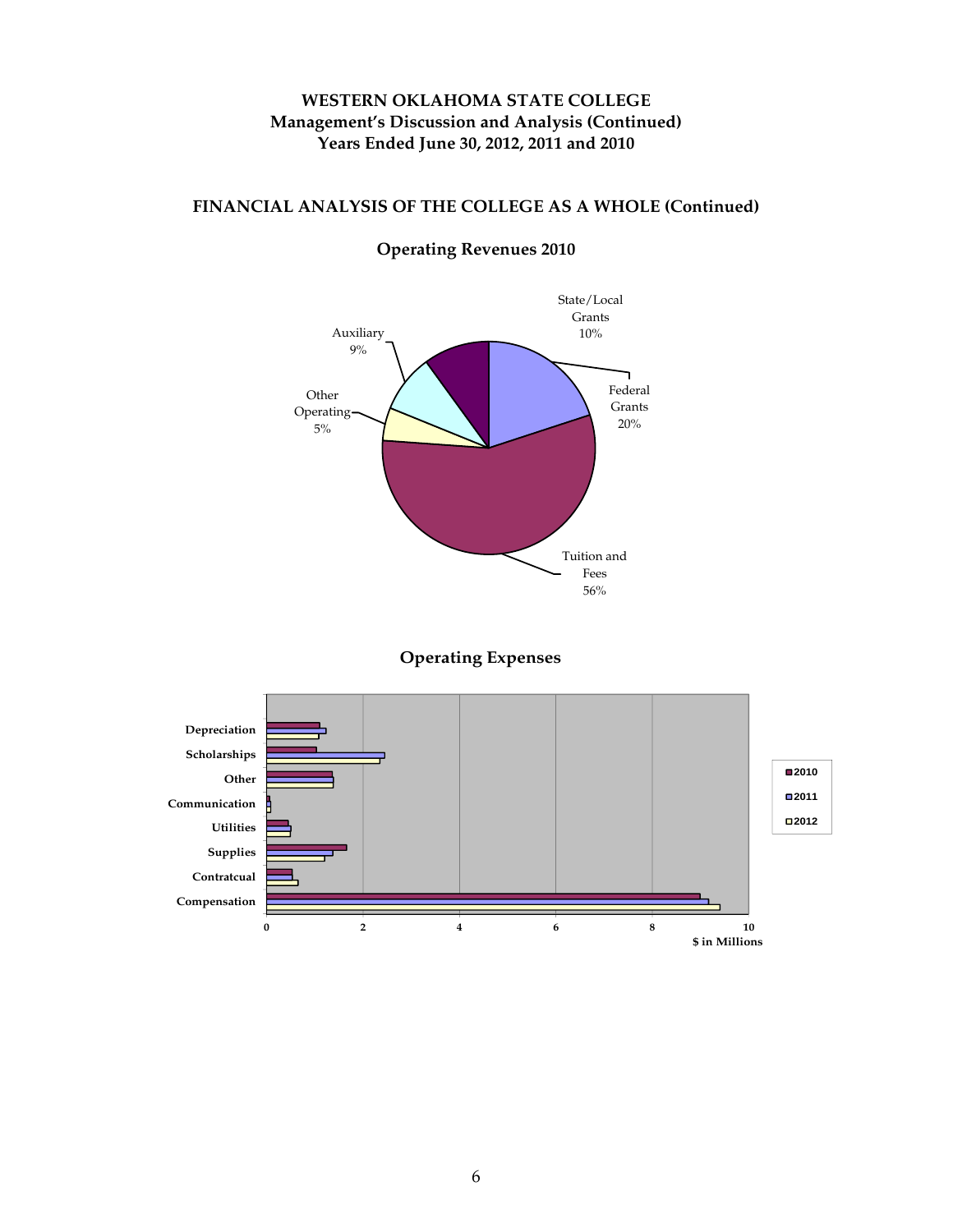## **FINANCIAL ANALYSIS OF THE COLLEGE AS A WHOLE (Continued)**

|                                     |                     |              |               |           | Year Ended   |            |         |
|-------------------------------------|---------------------|--------------|---------------|-----------|--------------|------------|---------|
|                                     | Years Ended June 30 |              | Increase      | Percent   | June 30      | Increase   | Percent |
|                                     | 2012                | 2011         | (Decrease)    | Change    | 2010         | (Decrease) | Change  |
| Operating revenues:                 |                     |              |               |           |              |            |         |
| Tuition & Fees                      | 5,686,345           | \$4,844,905  | 841,440<br>\$ | $17\%$ \$ | 3,046,070    | 1,798,835  | 59%     |
| Federal and state grants            | 1,128,244           | 1,415,208    | (286,964)     | $-20%$    | 1,612,957    | (197, 749) | $-12%$  |
| Auxillary enterprise charges        | 532,122             | 605,326      | (73, 204)     | $-12%$    | 483,724      | 121,602    | $25\%$  |
| Other                               | 365,510             | 499,438      | (133, 928)    | $-27%$    | 264,362      | 235,076    | 89%     |
| <b>Total Operating Revenues</b>     | 7,712,221           | 7,364,877    | 347,344       | $5\%$     | 5,407,113    | 1,957,764  | 36%     |
| Less operating expenses             | 16,646,100          | 16,723,362   | (77, 262)     | $0\%$     | 15,181,049   | 1,542,313  | $10\%$  |
| Net loss from operations            | (8,933,879)         | (9,358,485)  | 424,606       | $-5\%$    | (9,773,936)  | 415,451    | $-4\%$  |
| Nonoperating revenues               |                     |              |               |           |              |            |         |
| (expenses):                         |                     |              |               |           |              |            |         |
| State appropriations                | 5,626,900           | 5,657,009    | (30, 109)     | $-1\%$    | 5,378,308    | 278,701    | $5\%$   |
| State payments from federal ARRA    |                     | 380,447      | (380, 447)    | -100%     | 437,693      | (57, 246)  | $-13%$  |
| Federal grants and contracts        | 3,054,582           | 3,251,710    | (197, 128)    | $-6\%$    | 2,994,763    | 256,947    | $9\%$   |
| State & local grants and contrancts | 373,969             | 366,950      | 7,019         | $2\%$     | 355,800      | 11,150     | $3\%$   |
| On-behalf                           |                     |              |               |           |              |            |         |
| appropriations for OTRS             | 464,599             | 399,826      | 64,773        | $16\%$    | 342,859      | 56,967     | 17%     |
| <b>State Regents</b>                |                     |              |               |           |              |            |         |
| <b>Endowment Contributions</b>      | 21,962              | 66,117       | (44, 155)     | $-67%$    | 80,641       | (14, 524)  | $-18%$  |
| <b>Interest Revenue</b>             | 18,194              | 11,933       | 6,261         | $52\%$    | 22,665       | (10,732)   | $-47%$  |
| <b>Interest Expense</b>             | (127, 879)          | (73, 385)    | (54, 494)     | $74\%$    | (227, 689)   | 154,304    | $-68%$  |
| Net Nonoperating revenues           | 9,432,327           | 10,060,607   | (628, 280)    | $-6\%$    | 9,385,040    | 675,567    | 7%      |
| Other revenues, expenses,           |                     |              |               |           |              |            |         |
| and gains and losses                |                     |              |               |           |              |            |         |
| Capital grants and gifts            | 16,684              | 322,271      | (305, 587)    | $-95%$    | 118,495      | 203,776    | 172%    |
| State appropriations restricted     |                     |              |               |           |              |            |         |
| for capital purposes                | 432,367             | 458,988      | (26, 621)     | $-6\%$    | 467,266      | (8,278)    | $-2\%$  |
| On-behalf OCIA capital leases       | 55,980              |              | 55,980        | $100\%$   | 633,905      | (633,905)  | $-100%$ |
| <b>Total Other</b>                  | 505,031             | 781,259      | (276, 228)    | $-35%$    | 1,219,666    | (438, 407) | $-36%$  |
| Increase in net assets              | 1,003,479           | 1,483,381    | (479, 902)    | $-32%$    | 830,770      | 652,611    | 79%     |
| Net assets, beginning               | 19,222,102          | 17,738,721   | 1,483,381     | $8\%$     | 16,907,951   | 830,770    | $5\%$   |
| Net assets, ending                  | \$20,225,581        | \$19,222,102 |               |           | \$17,738,721 |            |         |

#### **Condensed Statement of Revenues, Expenses and Changes in Net Assets**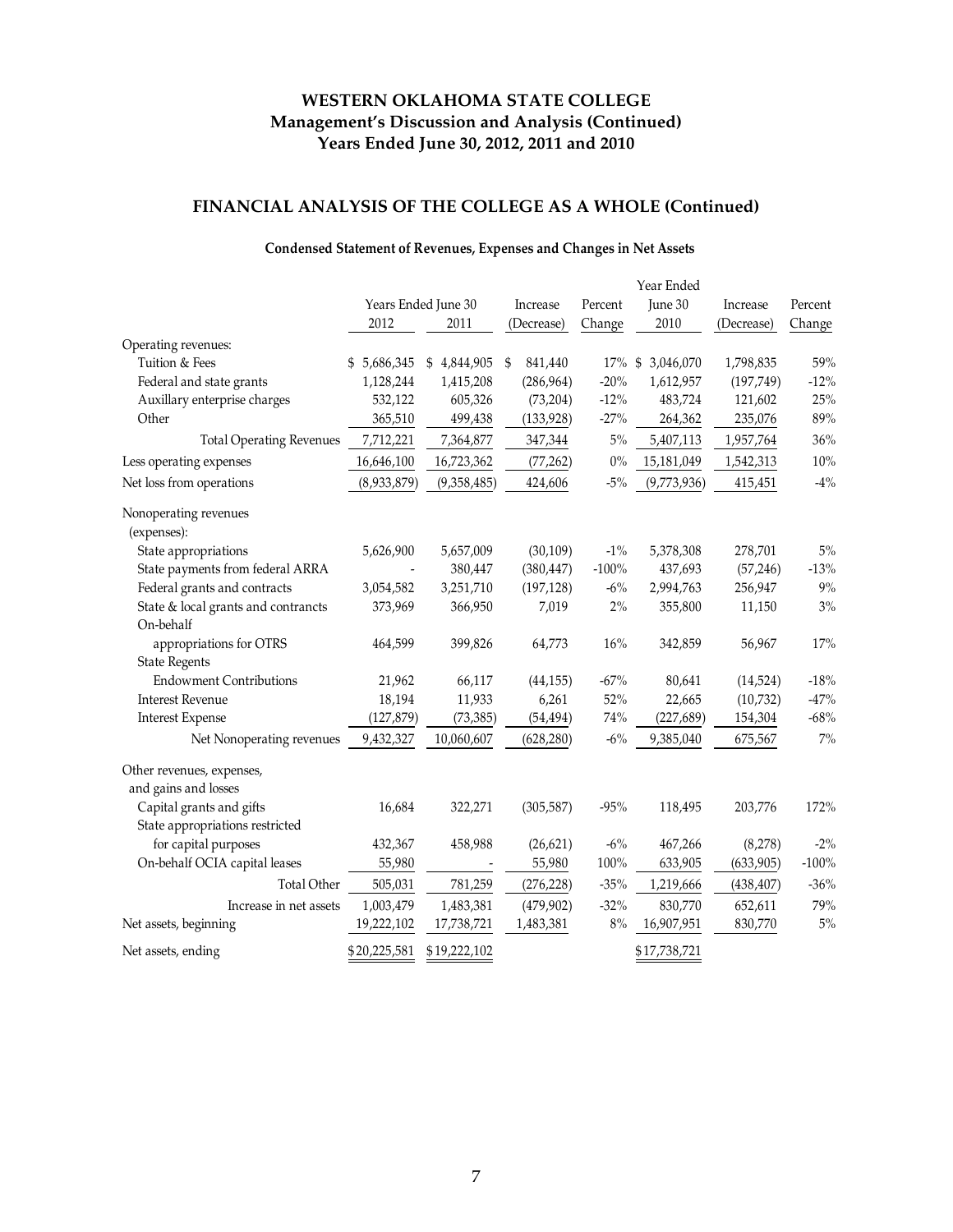## **FINANCIAL ANALYSIS OF THE COLLEGE AS A WHOLE (Continued)**

June 30, 2012 compared to June 30, 2011 resulted in the following revenue and expense changes:

- Tuition & fees revenues increased by 17%. This increase is due to a combination of several factors. Collections of prior year receivables, for which the College had provided an allowance, exceeded management's estimates by approximately 12.23%, out-of-state waivers increased by \$855,558 (due to a 24.33% increase in out-of-state enrollment), and although tuition and fee rates increased by only 3% over the FY 11 fiscal year, total enrollment increased 2.59%. Auxiliary revenues decreased by 12%, which represents an increase of \$3,848 in Residence Hall and a decrease in student store of \$77,052. Federal and State Grants & Contracts experienced a decrease of 20%, due mostly to the absence of the onetime Congressionally-directed Grant funds received in FY 11 in the amount of \$205,271. The overall operating revenues increased by 5%, or \$347,344 over that of FY 11.
- Although state appropriations show a decrease of only 1%, the state payments from federal ARRA revenues had been completely eliminated. These funds were used in the years FY 10 and FY 11 to help alleviate the burden of the lost revenue on state agencies. However, in FY 12 this funding was no longer available, resulting in an overall decrease in state funding (including the ARRA funds) of approximately \$411,000.
- Interest revenue and expense both increased this year. The interest revenue increase by 52% this year due to a larger auxiliary fund balance invested for the year. The increase in the interest expense is attributed to the restructuring of the 2005 OCIA bond indebtedness. Payments made by OCIA on behalf of the College for the 2005 bonds were deferred to later years, so the interest paid for FY 11 represents mostly the deferred cost on the 2005 OCIA bond debt restructure. The interest payments resumed in FY 12 resulting in an increase of 74% from the previous year.
- The 95% decrease in the Capital grants and gifts represents a decrease in the the overall activity in the restricted fund, mostly in the federal grants and awards for scholarships.
- The on-behalf contributions to Oklahoma Teacher's Retirement System represent the amount of dedicated state revenue from the State's sales, use and income taxes that are used as contributions to the Oklahoma Teacher's Retirement Program (OTRS). For 2012, the State of Oklahoma contributed 5% of the State's General Revenue Fund to the OTRS on behalf of participating employers. The College has estimated the amounts contributed to the OTRS by the State on its behalf by multiplying the ratio of its covered salaries to total covered salaries for the OTRS for the year by the applicable percentage of taxes collected during the year. This amount was \$464,599 for FY 2012 and \$399,826 for FY 2011, which is a 16% increase, or \$64,773.
- On-behalf capital lease payments increased by \$55,980 from the prior. Due to the 2005 OCIA bond restructuring, all principal payments were deferred in FY 11 to later years. There were no principal payments to the OCIA 2005 bond indebtedness for FY2011, but a small payment of \$55,980 was made in FY12, resulting in the increase.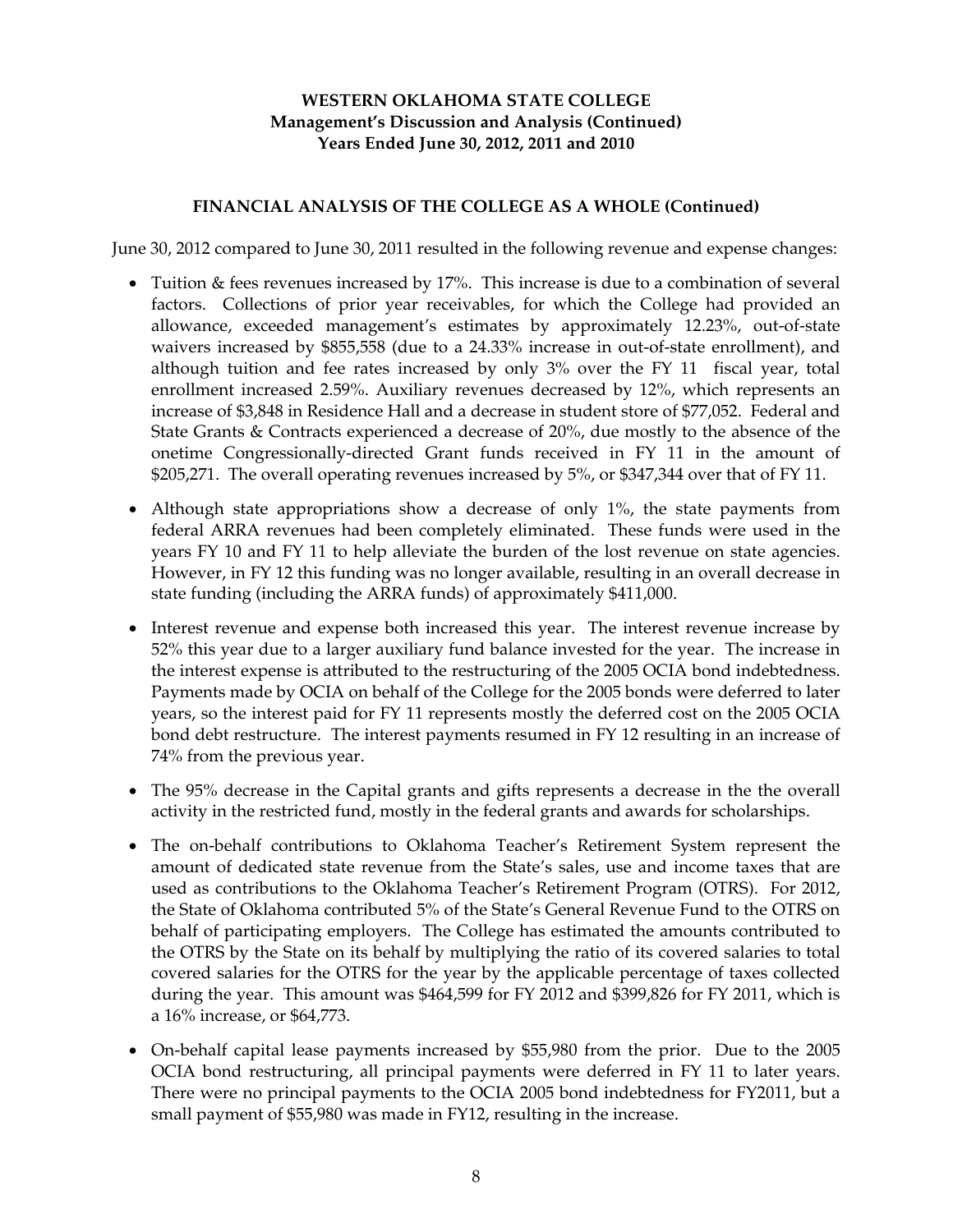## **FINANCIAL ANALYSIS OF THE COLLEGE AS A WHOLE (Continued)**

June 30, 2011 compared to June 30, 2010 resulted in the following revenue and expense changes:

- Tuition & fees revenues increased by 59%. This increase is due to a combination of several factors. Collections of prior year receivables exceeded management's estimates by approximately 12.23%, out-of-state waivers increased by \$707,974 (due to a 18.19% increase in out-of-state enrollment), and although tuition and fee rates increased by only 3.2% over the FY 10 fiscal year, total enrollment increased 14.16%. Auxiliary revenues increased by 25%, which represents an increase of \$27,218 in Residence Hall and an increase in student store of \$94,384. Federal and State Grants & Contracts experienced a decrease of 12%, due mostly to the OSRHE Allied Health Grant that ended FY 10. The overall operating revenues increased by 36%, or \$1,957,764 over that of FY 10.
- Interest revenue and expense both declined this year. The interest revenue decreased by 47%, primarily caused by the elimination of the interest earned on the OCIA bond funds in previous years. These bond funds were fully spent by October 2009. The interest earnings on the OCIA bond funds were restricted to the projects that these funds support. The 68% decrease in the interest expense is attributed to the restructuring of the 2005 OCIA bond indebtedness. Payments made by OCIA on behalf of the College for the 2005 bonds were deferred to later years, so the interest paid for FY 11 represents the amortization of the deferred cost on the 2005 OCIA bond debt restructure.
- The \$203,776 increase in the Capital grants and gifts represents an increase in the overall activity in the restricted fund, primarily from federal grant awards for safety and security technology, nursing instructional equipment, and radiology program equipment.
- The on-behalf contributions to Oklahoma Teacher's Retirement System represent the amount of dedicated state revenue from the State's sales, use and income taxes that are used as contributions to the Oklahoma Teacher's Retirement Program (OTRS). For 2011, the State of Oklahoma contributed 5% of the State's General Revenue Fund to the OTRS on behalf of participating employers. The College has estimated the amounts contributed to the OTRS by the State on its behalf by multiplying the ratio of its covered salaries to total covered salaries for the OTRS for the year by the applicable percentage of taxes collected during the year. This amount was \$399,826 for FY 2011 and \$342,859 for FY 2010, which is a 17% increase, or \$56,967.
- On-behalf capital lease payments decreased by 100%, or \$633,905 less than previous year's numbers. Due to the 2005 OCIA bond restructuring, all principal payments have been deferred to later years. There were no principal payments to the OCIA 2005 bond indebtedness for FY2011.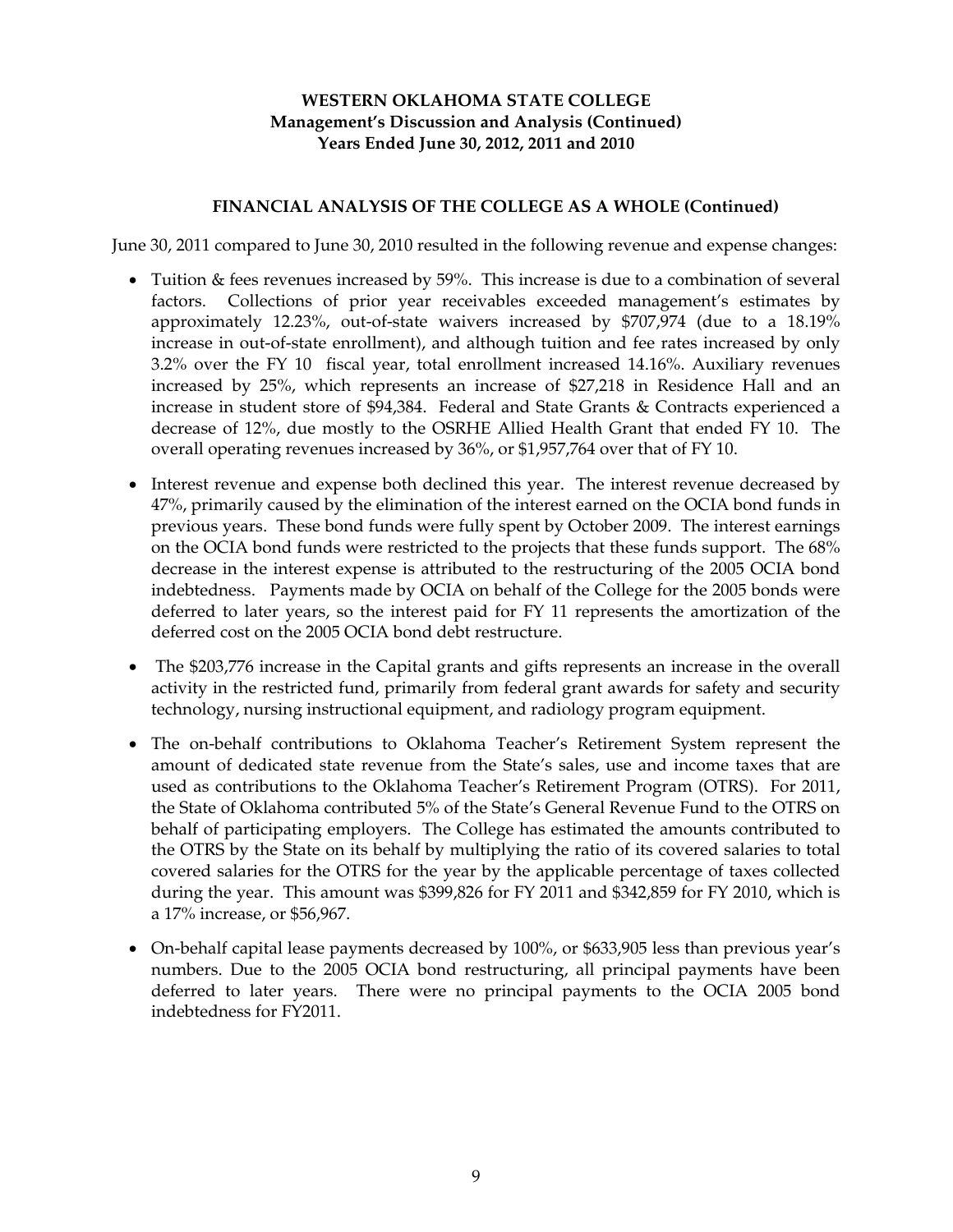#### **FINANCIAL ANALYSIS OF THE COLLEGE AS A WHOLE (Continued)**

Another way to assess the financial health of an institution is to look at the Statement of Cash Flows. Its primary purpose is to provide relevant information about the cash receipts and cash payments of an entity during a period. The Statement of Cash Flows also helps users assess an entity's ability to generate future net cash flows, its ability to meet its obligations as they come due, and its needs for external financing.

**Cash Flows**

|                            |                     |    | Casii Fiows      |   |            |     |             |          |            |
|----------------------------|---------------------|----|------------------|---|------------|-----|-------------|----------|------------|
|                            |                     |    |                  |   |            |     | Year Ended  |          |            |
|                            | Years Ended June 30 |    | Increase         |   | June 30    |     |             | Increase |            |
|                            | 2012                |    | 2011             |   | (Decrease) |     | 2010        |          | (Decrease) |
| Cash provided (used) by:   |                     |    |                  |   |            |     |             |          |            |
| Operating activities       | \$<br>(6,661,411)   | S. | $(8,388,786)$ \$ |   | 1,727,375  | \$  | (8,284,599) | -S       | (104, 187) |
| Noncapital                 |                     |    |                  |   |            |     |             |          |            |
| financing activities       | 9,083,176           |    | 9,677,909        |   | (594, 733) |     | 9,186,895   |          | 491,014    |
| Capital and related        | (151,695)           |    | (25,908)         |   | (125,787)  |     | (503, 854)  |          | 477,946    |
| financing activities       |                     |    |                  |   |            |     |             |          |            |
| Investing activities       | 18,194              |    | 11,933           |   | 6,261      |     | 22,665      |          | (10, 732)  |
| Net increase in cash and   |                     |    |                  |   |            |     |             |          |            |
| cash equivalents           | 2,288,264           |    | 1,275,148        |   | 1,013,116  |     | 421,107     |          | 854,041    |
| Cash and cash equivalents, |                     |    |                  |   |            |     |             |          |            |
| beginning                  | 5,442,511           |    | 4,167,363        |   | 1,275,148  |     | 3,746,256   |          | 421,107    |
| Cash and cash equivalents, |                     |    |                  |   |            |     |             |          |            |
| ending                     | \$<br>7,730,775     | \$ | 5,442,511        | S | 2,288,264  | \$. | 4,167,363   | \$       | 1,275,148  |

June 30, 2012 compared to June 30, 2011 resulted in the following cash flow changes:

The College's liquidity increased during the year. Cash used by operating activities decreased by approximately \$1,727,000 while cash provided by non-capital financing activities decreased due to a decrease of grants and contracts by approximately \$594,000. Cash provided by investing activities increased by approximately \$6,000. The net result of these items is an increase in cash by approximately \$2,288,000.

June 30, 2011 compared to June 30, 2010 resulted in the following cash flow changes:

The College's liquidity increased during the year. Cash used by operating activities increased by approximately \$104,000 while non-capital financing activities increased due to an increase of grants and contracts by approximately \$491,000. Cash provided by investing activities decreased by approximately \$11,000, which is represented by a decrease in interest income as a result of the elimination of interest earnings on the unexpended portion of the 2005 OCIA bond proceeds. The net result of these items is an increase in cash by approximately \$1,275,000.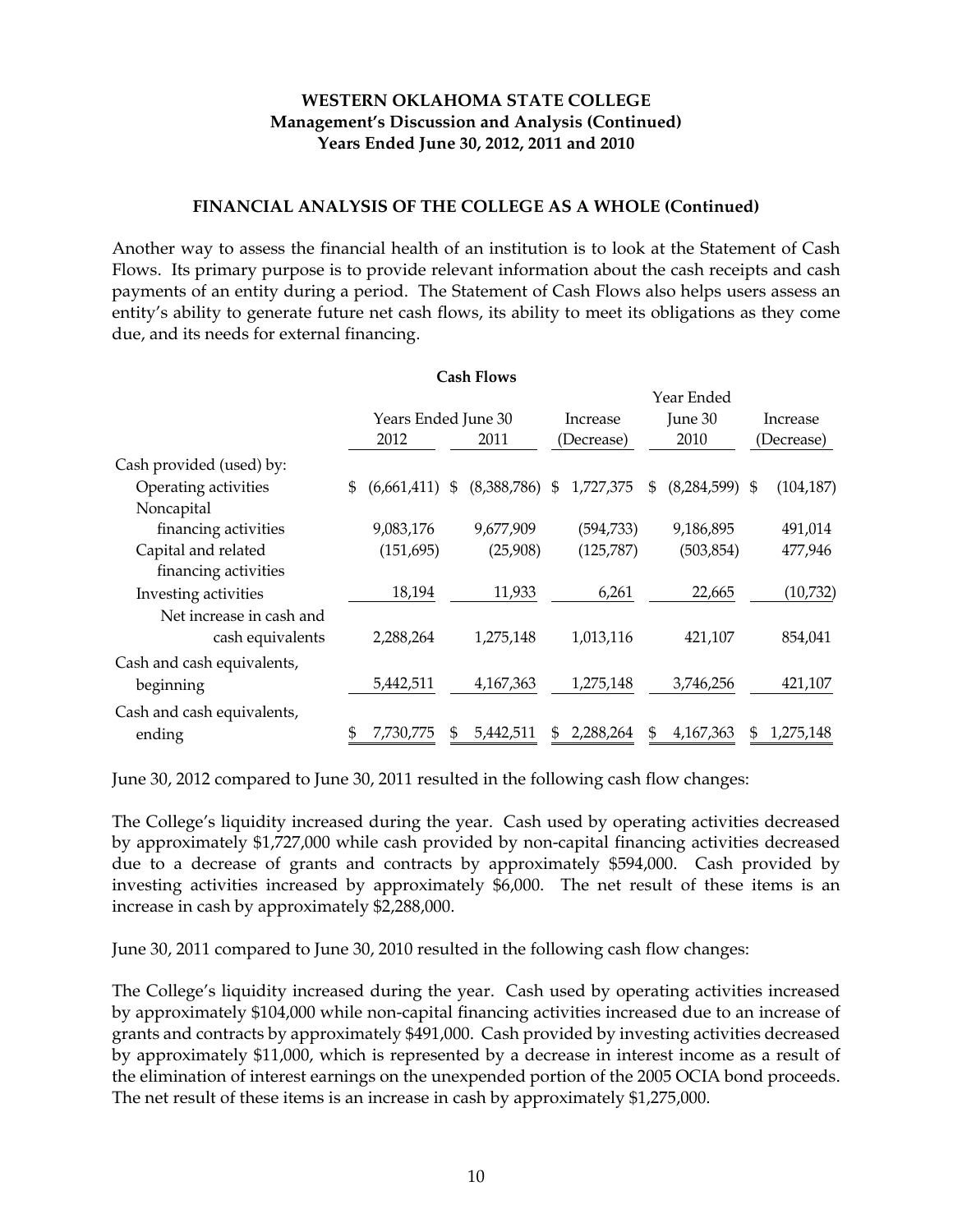#### **FINANCIAL ANALYSIS OF THE COLLEGE AS A WHOLE (Continued)**

Although the Statement of Revenues, Expenses, and Changes in Net Assets shows an increase in total net assets of approximately \$1,003,000, this is representative of all funds combined. Management feels that it is important to point out the net change in fund balances for each individual fund. This is displayed below.

#### **Summary of Changes in Net Assets by Fund**

|                                     | Years Ended June 30 |            |     |            |    |            |  |  |
|-------------------------------------|---------------------|------------|-----|------------|----|------------|--|--|
|                                     |                     | 2012       |     | 2011       |    | 2010       |  |  |
| <b>Educational and General Fund</b> |                     | 1,231,820  | \$. | 1,413,709  | -5 | 482,513    |  |  |
| Auxiliary Fund                      |                     | 279,248    |     | 189,060    |    | (320, 504) |  |  |
| Restricted Fund                     |                     | 71,841     |     | 280,207    |    | 201,736    |  |  |
| Unexpended Plant Fund               |                     | 9,207      |     | 135,744    |    | 202,117    |  |  |
| Capital Assets                      |                     | (588, 637) |     | (535, 334) |    | 264,908    |  |  |
| Combined Total                      |                     | 1,003,479  |     | 1,483,386  | -S | 830,770    |  |  |

In 2010, because of deficits in the restricted funds, the Unrestricted Educational and General Fund was reduced by \$12,135 in the College's Statement of Net Assets.

#### **CAPITAL ASSETS AND DEBT ADMINISTRATION**

#### CAPITAL ASSETS

At June 30, 2012, the College has \$17,137,020 invested in capital assets, net of accumulated depreciation of \$13,385,506. Depreciation charges totaled approximately \$1,081,614 for the current fiscal year, compared to \$1,232,008 for the previous fiscal year. Details of these assets for the three years are shown below.

|                                    | Years Ended June 30 |            |     |            |      |            |
|------------------------------------|---------------------|------------|-----|------------|------|------------|
|                                    |                     | 2012       |     | 2011       |      | 2010       |
| Land                               |                     | 230,453    | - S | 212,345    | - \$ | 212,345    |
| Infrastructure                     |                     | 2,553,938  |     | 2,605,873  |      | 2,578,583  |
| Land Improvements                  |                     | 913,975    |     | 962,790    |      | 993,141    |
| <b>Buildings</b>                   |                     | 9,546,260  |     | 9,840,422  |      | 10,059,923 |
| Furniture, Fixtures, and Equipment |                     | 2,177,388  |     | 2,352,674  |      | 2,643,712  |
| Library Materials                  |                     | 1,697,066  |     | 1,720,431  |      | 1,709,625  |
| Construction in Progress           |                     | 17,940     |     |            |      |            |
|                                    |                     | 17,137,020 |     | 17,694,535 |      | 18,197,329 |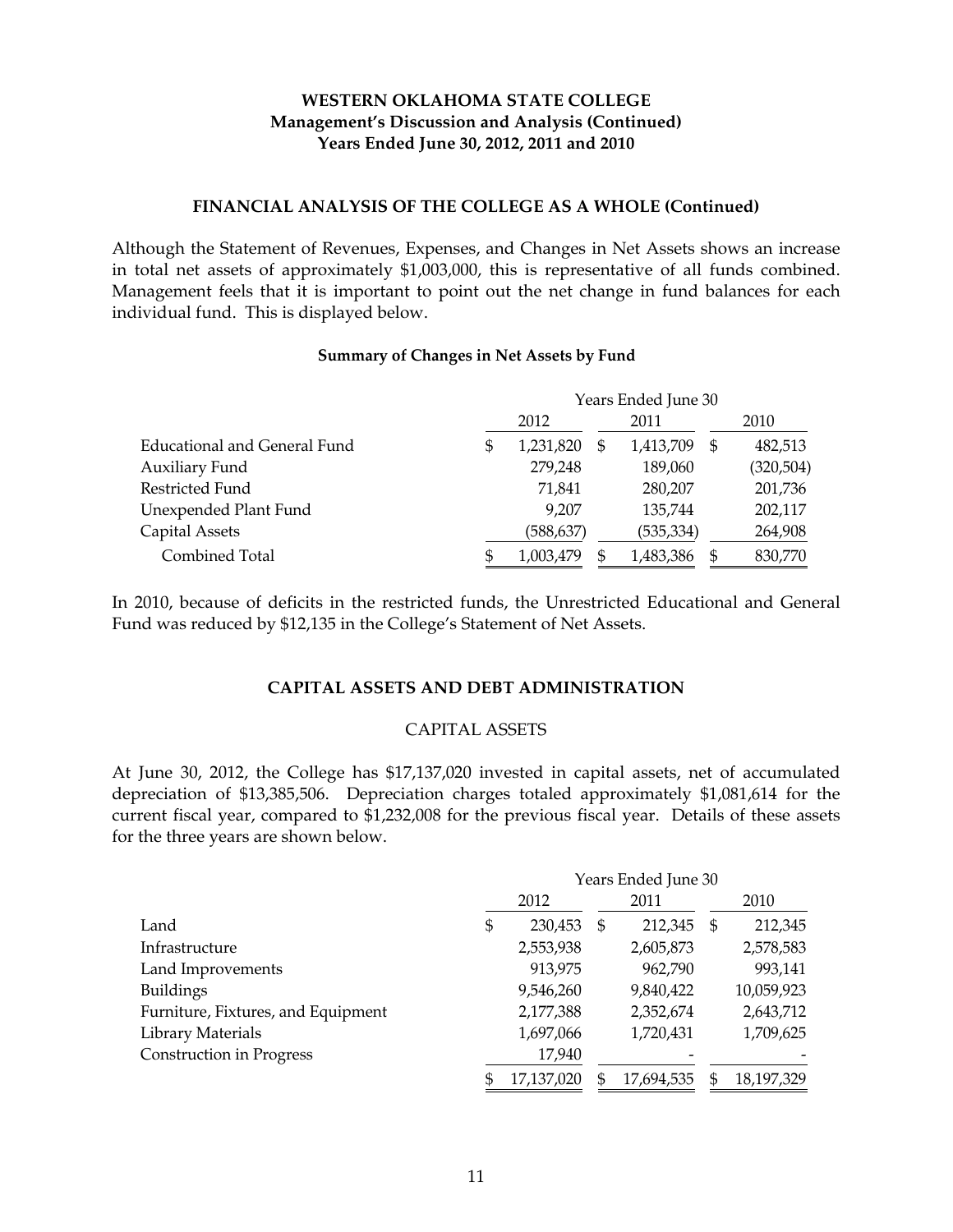#### **CAPITAL ASSETS AND DEBT ADMINISTRATION (Continued)**

#### CAPITAL ASSETS (Continued)

Planned capital expenditures for fiscal year ending June 2013 will be budgeted and paid through a combination of E & G fund reserves, Auxiliary fund reserves, funds financed for energy performance projects and from Section 13. Throughout the year there will be expenditures from other grant programs like Title IV, TANF, and institutional reserve funds.

Section 13 for fiscal year 2013 will expend approximately \$432,000 in new funds to include items such as dorm debt retirement payment - \$102,000 and Master Lease debt payment requirements - \$20,000; campus-wide computer technology equipment and software - \$200,000; new computer academic department requests - \$65,000; physical plant upgrades for HVAC, carpet & vehicles - \$45,000.

The College has contracted with an energy service company to perform an energy performance contract for approximately \$1,000,000. These projects include the retrofitting of many different HVAC units on campus that are fully obsolete and inefficient, lighting retrofits and vending machine meter regulators. These projects are fully guaranteed to generate enough savings for the life of the project to fully fund the investment. Approximately \$500,000 of the project will be paid from E & G and Auxiliary Fund reserves, with the remaining \$500,000 to be financed through the Western Oklahoma State College Foundation, Inc. This debt will be repaid over an eight year term at an interest rate of 3.0%.

#### DEBT

At June 30, 2012, the College had \$4,957,447 in debt outstanding, compared to \$4,996,030 reported June 30, 2011 and \$4,550,892 reported June 30, 2010. The table below summarizes these amounts by type for the current year and the previous two years.

#### **Outstanding Debt**

|                                         | Years Ended June 30 |           |  |           |  |           |  |
|-----------------------------------------|---------------------|-----------|--|-----------|--|-----------|--|
|                                         |                     | 2012      |  | 2011      |  | 2010      |  |
| OCIA 2005 Capital Lease Obligations     |                     | 3,187,707 |  | 3,187,707 |  | 4,458,892 |  |
| OCIA 2010 A&B Capital Lease Obligations |                     | 1,753,490 |  | 1,753,490 |  |           |  |
| ODFA 2007 Master Lease Obligations      |                     | 16,250    |  | 54,833    |  | 92,000    |  |
|                                         |                     | 4,957,447 |  | 4,996,030 |  | 4,550,892 |  |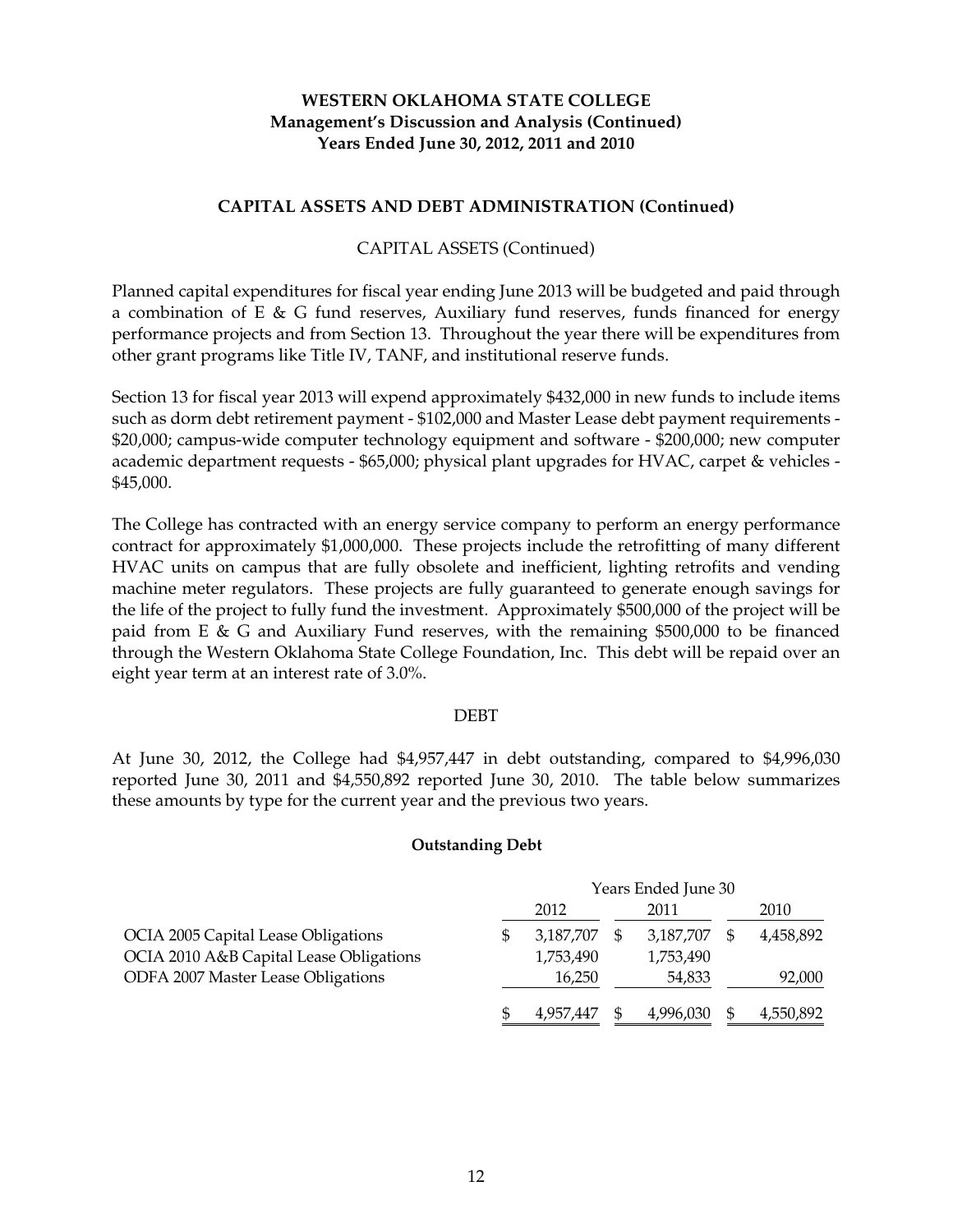#### **CAPITAL ASSETS AND DEBT ADMINISTRATION (Continued)**

#### DEBT (Continued)

In November 2005, the OCIA issued its OCIA Bond Issue 2005F Series. Of the total bond indebtedness, the State Regents for Higher Education allocated \$6,000,000 to the College. Concurrently with the allocation, the College entered into a lease agreement with OCIA for projects being funded by the OCIA bonds. This lease agreement provides for the College to make specified monthly payments to OCIA over 25 years. The proceeds of the bonds and subsequent leases are to provide for capital improvements at the College.

In August 2010, the College's 2005F lease agreement with the OCIA was restructured through a partial refunding of OCIA's 2005 bond debt. OCIA issued two new bonds, Series 2010A and 2010B. The College's lease agreements with OCIA secure the OCIA bond debt and any future debt that might be issued to refund earlier bond issues. OCIA issued this new debt to provide budgetary relief forfiscal years 2011 and 2012 by extending and restructuring debt service. Consequently, the College's lease agreement with OCIA automatically restructured to secure the new bond issues. The College has recorded a charge of \$482,305 on restructuring as a deferred cost that will be amortized over a period of 6 years. This restructuring resulted in an aggregate debt service difference for principal and interest between the original lease agreement and the restructured lease agreement of \$2,757,544 which is approximately the economic cost of the lease restructuring.

During the years ended June 30, 2012, 2011 and 2010, OCIA made lease principal and interest payments on behalf of the College totaling \$55,980, \$0, and \$633,905, respectively.

More detailed information about the College's outstanding debt is presented in Note E to the financial statements.

## **WESTERN OKLAHOMA STATE COLLEGE FOUNDATION, INC.**

Western Oklahoma State College Foundation, Inc. (the Foundation) is a legally separate tax-exempt component unit of the College. The Foundation acts primarily as a fund-raising organization to supplement the resources that are available to the College in support of its programs. Although the College does not control the timing and amount of receipts from the Foundation, the majority of resources, or income thereon, which the Foundation holds and invests, is restricted to the activities of the College by the donors. Because these restricted resources held by the Foundation can only be used by, or for the benefit of, the College, the Foundation is considered a component unit for the College and is discretely presented in the College's financial statements.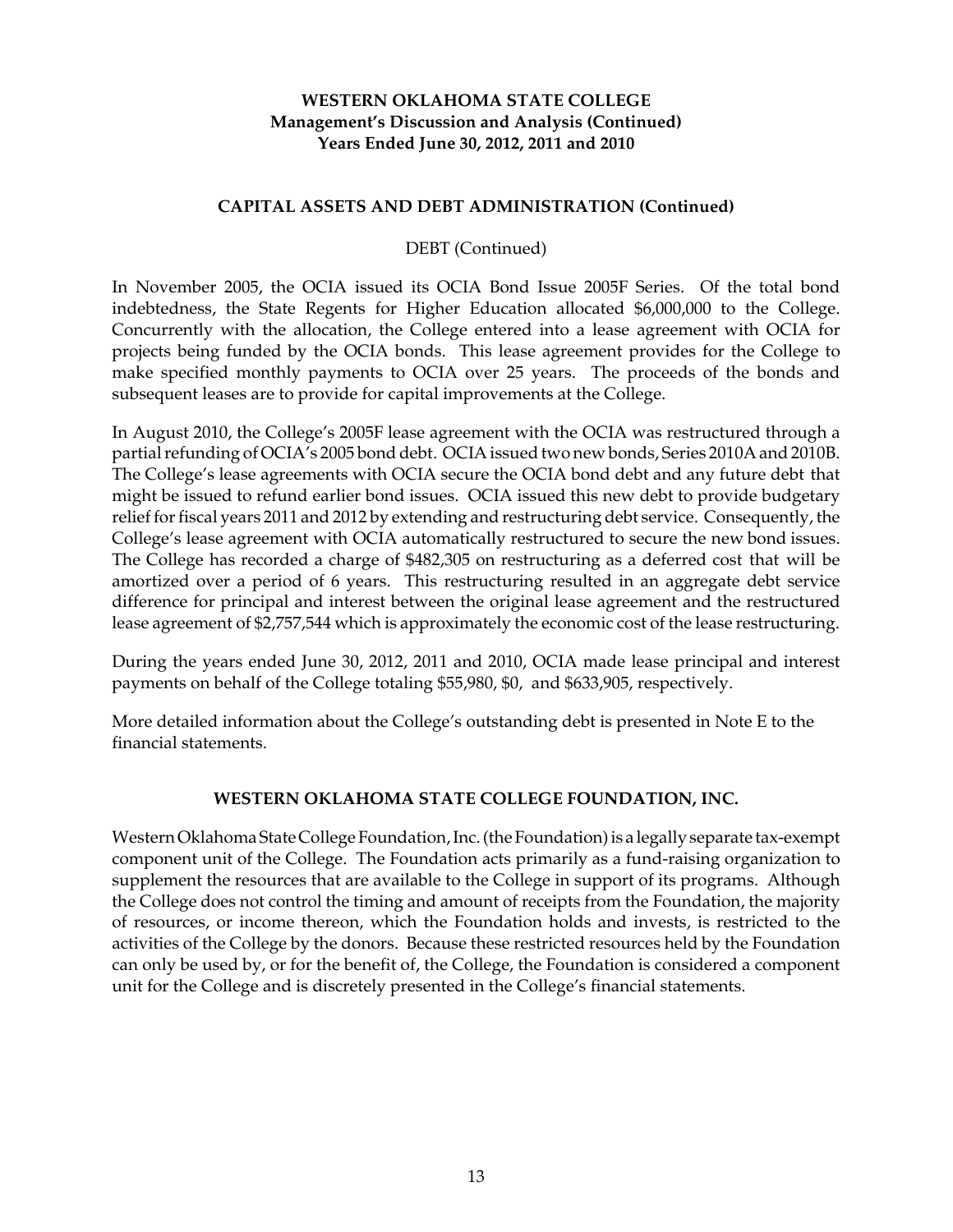#### **WESTERN OKLAHOMA STATE COLLEGE FOUNDATION, INC. (Continued)**

The key components of the Foundation's Net Assets are as follows:

|                               |  | 2012           | 2011 |            |  | 2010      |  |  |
|-------------------------------|--|----------------|------|------------|--|-----------|--|--|
| Unrestricted                  |  | $1.068.103$ \$ |      | 927.387 \$ |  | 809.916   |  |  |
| <b>Temporarily Restricted</b> |  | 262.960        |      | 266.469    |  | 260.243   |  |  |
| <b>Permanently Restricted</b> |  | 4.336.912      |      | 3.902.006  |  | 3,630,295 |  |  |

More detailed information on the Foundation can be found in the financial statements and in Note I to the financial statements.

## **ECONOMIC FACTORS THAT WILL AFFECT THE FUTURE**

Western Oklahoma State College's economic stability and future growth are interwoven with the state's economic stability. Oklahoma shows signs of a gradual recovery from a recessionary period (2008-2011) with the economy presenting mixed signs that the state remains in the midst of economic recovery. On the one hand some state economic indicators are outpacing national economic indicators while other signs indicate continued slow economic growth.

Slow economic growth often translates into fewer dollars for legislative leaders to appropriate to state agencies. During FY 11, Oklahoma began to experience economic upturns after more than two years of economic downturns. In the two years preceding FY 11, Oklahoma experienced reduced revenue collections and had to decrease appropriations for all state agencies, including higher education. Additionally, FY 11 was the final year of the Federal ARRA revenues which allowed colleges and universities to supplement their state appropriations.

In FY 12, Western experienced an increase in state appropriations, yet the College's total appropriation decreased by 5.8% after calculating the loss of the Federal ARRA revenues. Currently FY 13 monthly targets in regard to receipt of state revenues are reaching the expectations of the Office of State Finance (OSF). As was the case in FY 12, Western and other state colleges have not been forced to make reductions to their FY 13 allocations; however recovery to pre-recession funding levels is expected to take a number of years. With the approval of its Board of Regents, Western was able to raise tuition in FY 11 (3.2%), FY 12 (5.5%) and FY 13 (5%) to help alleviate state reductions. Keeping tuition increases at minimal levels was an extremely important matter for Western's Board of Regents.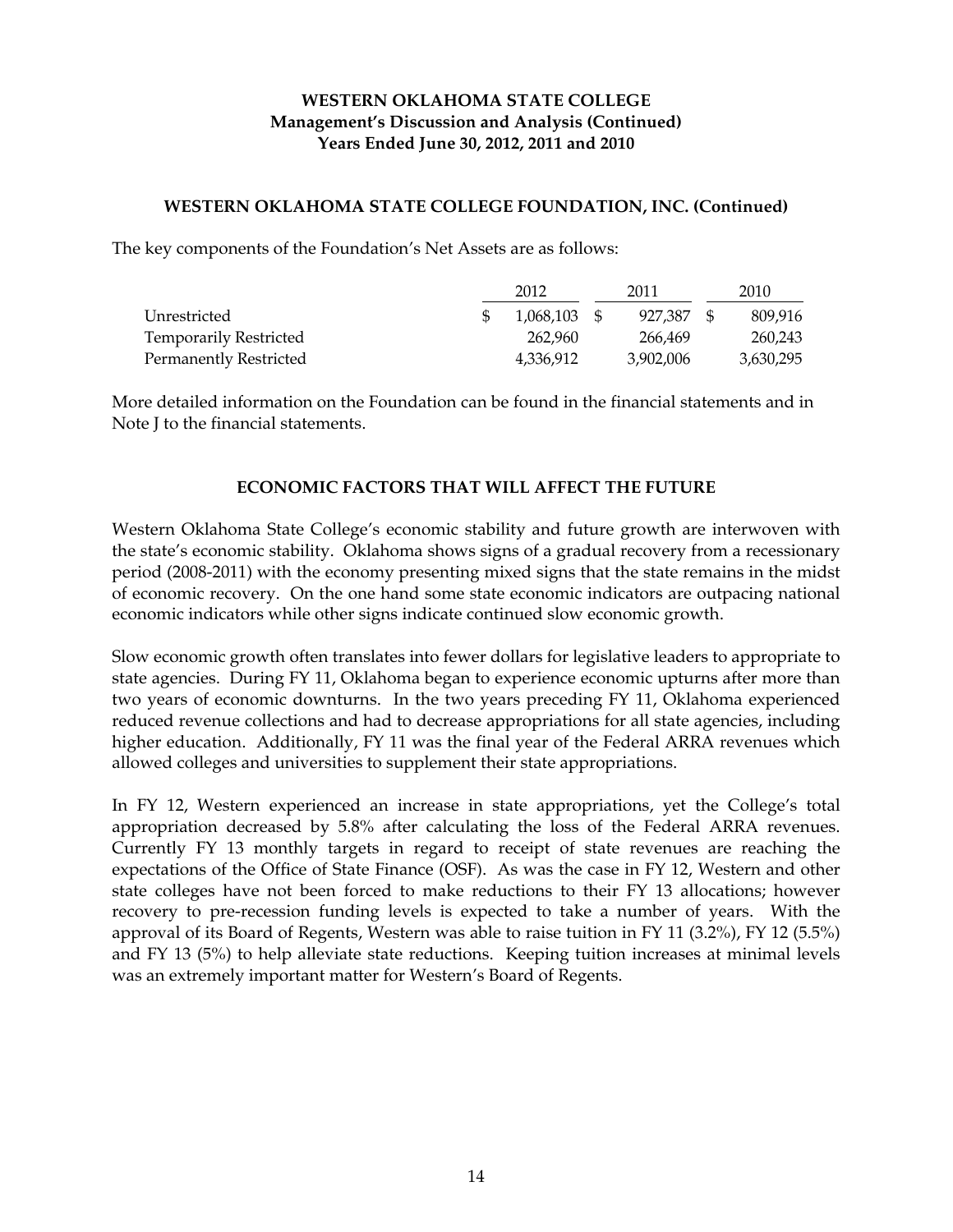## STATEMENTS OF NET ASSETS

# WESTERN OKLAHOMA STATE COLLEGE

|                                                                |                                  | June 30,<br>2012 | June 30,<br>2011 |                                  |  |  |
|----------------------------------------------------------------|----------------------------------|------------------|------------------|----------------------------------|--|--|
|                                                                | Component<br>Unit<br><b>WOSC</b> |                  |                  | Component<br>Unit<br><b>WOSC</b> |  |  |
|                                                                | <b>WOSC</b>                      | Foundation, Inc. | WOSC             | Foundation, Inc.                 |  |  |
| <b>ASSETS</b>                                                  |                                  |                  |                  |                                  |  |  |
| <b>CURRENT ASSETS</b>                                          |                                  |                  |                  |                                  |  |  |
| Cash and cash equivalents                                      | \$<br>7,439,484                  | 547,315<br>- \$  | \$<br>5,168,052  | \$<br>458,838                    |  |  |
| Interest receivable<br>Accounts receivable, net of allowance   |                                  | 16,975           |                  | 16,628                           |  |  |
| for doubtful accounts                                          | 768,870                          |                  | 1,155,039        |                                  |  |  |
| Inventories                                                    | 205,210                          |                  | 309,819          |                                  |  |  |
| <b>TOTAL CURRENT ASSETS</b>                                    | 8,413,564                        | 564,290          | 6,632,910        | 475,466                          |  |  |
|                                                                |                                  |                  |                  |                                  |  |  |
| NONCURRENT ASSETS                                              |                                  |                  |                  |                                  |  |  |
| Restricted cash and cash equivalents                           | 291,291                          |                  | 274,459          |                                  |  |  |
| Investments, net of allowance<br>Debt service reserve funds    | 197                              | 4,774,529        | 592              | 4,357,782                        |  |  |
| Deferred cost on OCIA lease restructure                        | 321,536                          |                  | 401,921          |                                  |  |  |
| Other assets                                                   |                                  | 85,000           |                  | 85,000                           |  |  |
| Capital assets, net of accumulated                             |                                  |                  |                  |                                  |  |  |
| depreciation                                                   | 17,137,020                       | 1,172,260        | 17,694,535       | 1,221,104                        |  |  |
| TOTAL NONCURRENT ASSETS                                        | 17,750,044                       | 6,031,789        | 18,371,507       | 5,663,886                        |  |  |
| <b>TOTAL ASSETS</b>                                            | \$.<br>26,163,608                | \$<br>6,596,079  | \$<br>25,004,417 | \$<br>6,139,352                  |  |  |
|                                                                |                                  |                  |                  |                                  |  |  |
| <b>LIABILITIES AND NET ASSETS</b>                              |                                  |                  |                  |                                  |  |  |
| <b>CURRENT LIABILITIES</b>                                     | 675,807                          |                  | 460,334          |                                  |  |  |
| Accounts payable<br>Accrued interest payable                   |                                  | 3,104            |                  | 3,490                            |  |  |
| Deposits held in custody for others                            | 54,705                           |                  | 52,215           |                                  |  |  |
| Accrued payroll                                                | 79,024                           |                  | 82,178           |                                  |  |  |
| Accrued compensated absences                                   | 64,067                           |                  | 73,508           |                                  |  |  |
| Current portion of noncurrent liabilities                      | 16,250                           | 120,000          | 38,583           | 115,000                          |  |  |
| Lease premium, net                                             | 106,977                          |                  | 118,050          |                                  |  |  |
| TOTAL CURRENT LIABILITIES                                      | 996,830                          | 123,104          | 824,868          | 118,490                          |  |  |
|                                                                |                                  |                  |                  |                                  |  |  |
| NONCURRENT LIABILITIES,                                        |                                  |                  |                  |                                  |  |  |
| net of current portion                                         |                                  |                  |                  |                                  |  |  |
| Obligations under capital leases                               | 4,941,197                        | 805,000          | 4,957,447        | 925,000                          |  |  |
| Revenue bonds payable                                          |                                  |                  |                  |                                  |  |  |
| TOTAL NONCURRENT LIABILITIES                                   | 4,941,197                        | 805,000          | 4,957,447        | 925,000                          |  |  |
| <b>TOTAL LIABILITIES</b>                                       | 5,938,027                        | 928,104          | 5,782,315        | 1,043,490                        |  |  |
| <b>NET ASSETS</b>                                              |                                  |                  |                  |                                  |  |  |
| Invested in capital assets, net of related debt<br>Restricted: | 12,394,330                       |                  | 12,935,121       |                                  |  |  |
| Expendable                                                     |                                  |                  |                  |                                  |  |  |
| Instruction, scholarships and other                            | 339,913                          | 262,960          | 268,072          | 266,469                          |  |  |
| Capital projects                                               | 288,242                          |                  | 326,881          |                                  |  |  |
| Nonexpendable                                                  |                                  | 4,336,912        |                  | 3,902,006                        |  |  |
| Unrestricted                                                   | 7,203,096                        | 1,068,103        | 5,692,028        | 927,387                          |  |  |
| <b>TOTAL NET ASSETS</b>                                        | 20,225,581                       | 5,667,975        | 19,222,102       | 5,095,862                        |  |  |
| TOTAL LIABILITIES AND NET ASSETS                               | 26,163,608                       | 6,596,079<br>\$  | 25,004,417       | 6,139,352<br>\$                  |  |  |
|                                                                |                                  |                  |                  |                                  |  |  |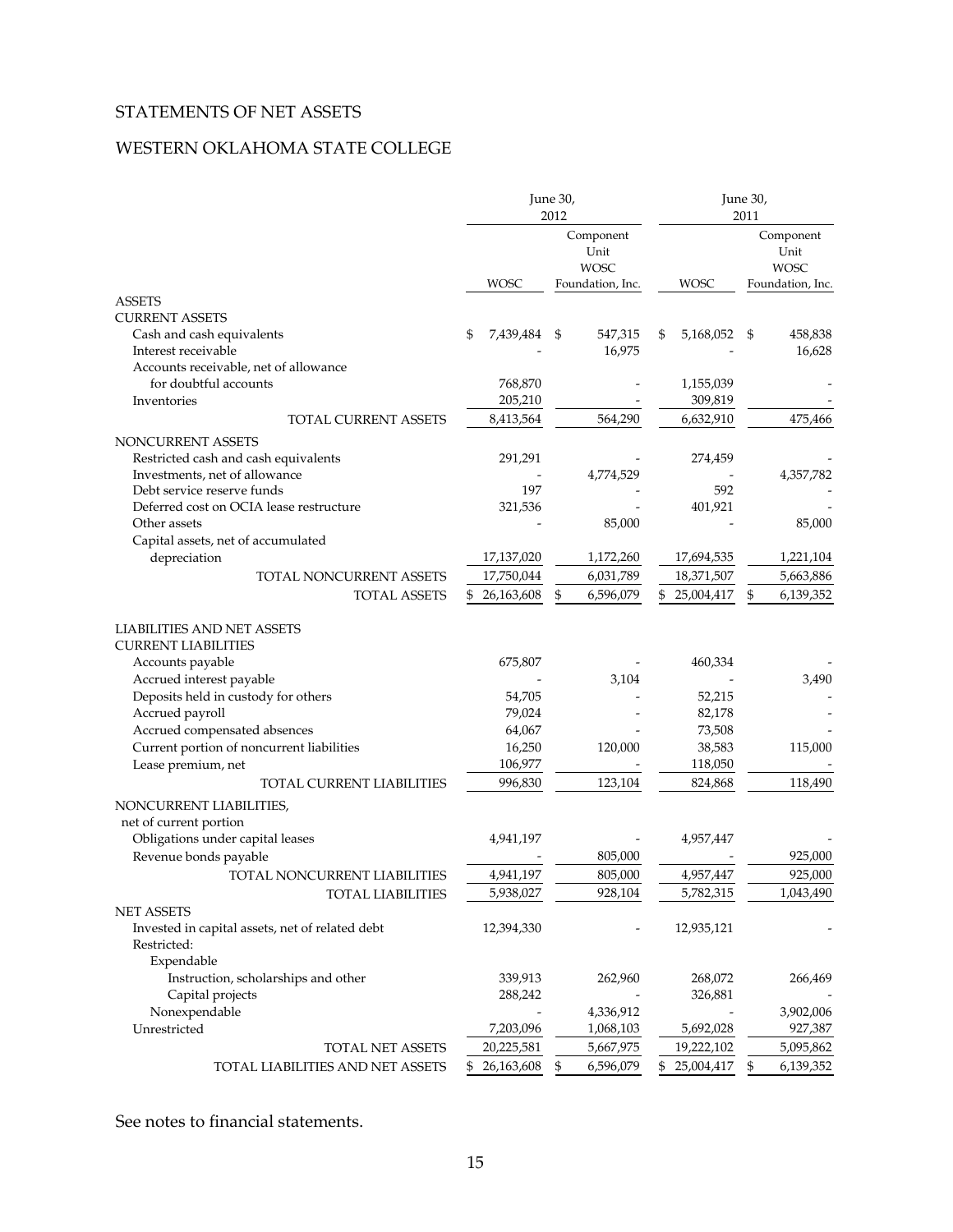# STATEMENTS OF REVENUES, EXPENSES AND CHANGES IN NET ASSETS

## WESTERN OKLAHOMA STATE COLLEGE

|                                                          |                 | Year Ended<br>June 30, 2012      |                  | Year Ended<br>June 30, 2011      |
|----------------------------------------------------------|-----------------|----------------------------------|------------------|----------------------------------|
|                                                          | <b>WOSC</b>     | Component<br>Unit<br><b>WOSC</b> | <b>WOSC</b>      | Component<br>Unit<br><b>WOSC</b> |
| OPERATING REVENUES                                       |                 | Foundation, Inc.                 |                  | Foundation, Inc.                 |
| Tuition and fees, net of scholarship discounts           |                 |                                  |                  |                                  |
| and allowances of \$4,445,000 and \$3,945,000            |                 |                                  |                  |                                  |
| at June 30, 2012 and 2011, respectively                  | 5,686,345<br>\$ | \$                               | \$<br>4,844,905  | \$                               |
| Federal grants and contracts                             | 979,636         |                                  | 1,285,295        |                                  |
| State and local grants and contracts                     | 148,608         |                                  | 129,913          |                                  |
| Student store, net of scholarship discounts              |                 |                                  |                  |                                  |
| and allowances of \$363,000 and \$433,000                |                 |                                  |                  |                                  |
| at June 30, 2012 and 2011, respectively                  | 427,758         |                                  | 504,810          |                                  |
| Residence hall, net of scholarship discounts             |                 |                                  |                  |                                  |
| and allowances of \$81,000 and \$81,000                  |                 |                                  |                  |                                  |
| at June 30, 2012 and 2011, respectively                  | 104,364         |                                  | 100,516          |                                  |
| Other operating revenues                                 | 365,510         | 205,000                          | 499,438          | 205,000                          |
| Contributions and donations                              |                 | 754,132                          |                  | 549,388                          |
| Interest and dividend income                             |                 | 115,292                          |                  | 90,655                           |
| Other investment income                                  |                 |                                  |                  | 24,040                           |
| Net realized and unrealized investment gains             |                 | (11,996)                         |                  | 20,006                           |
| <b>TOTAL OPERATING REVENUES</b>                          | 7,712,221       | 1,062,428                        | 7,364,877        | 889,089                          |
| <b>OPERATING EXPENSES</b>                                |                 |                                  |                  |                                  |
| Compensation and employee benefits                       | 9,404,580       |                                  | 9,165,610        |                                  |
| Contractual services                                     | 652,385         | 38,457                           | 531,043          | 41,096                           |
| Supplies and materials                                   | 1,203,994       |                                  | 1,374,985        |                                  |
| Utilities                                                | 491,620         | 4,287                            | 501,212          | 3,357                            |
| Communication                                            | 84,877          |                                  | 85,015           |                                  |
| Bond interest expense                                    |                 | 41,741                           |                  | 45,636                           |
| Other operating expenses                                 | 1,379,824       |                                  | 1,384,374        |                                  |
| Scholarships and fellowships                             | 2,347,206       | 356,986                          | 2,449,115        | 354,748                          |
| Depreciation expense                                     | 1,081,614       | 48,844                           | 1,232,008        | 48,844                           |
| TOTAL OPERATING EXPENSES                                 | 16,646,100      | 490,315                          | 16,723,362       | 493,681                          |
| OPERATING INCOME (LOSS)                                  | (8,933,879)     | 572,113                          | (9,358,485)      | 395,408                          |
| NONOPERATING REVENUES (EXPENSES)                         |                 |                                  |                  |                                  |
| State appropriations                                     | 5,626,900       |                                  | 5,657,009        |                                  |
| State payments from federal ARRA revenues                |                 |                                  | 380,447          |                                  |
| OTRS on-behalf contributions                             | 464,599         |                                  | 399,826          |                                  |
| Federal grants and contracts                             | 3,054,582       |                                  | 3,251,710        |                                  |
| State and local grants and contracts                     | 373,969         |                                  | 366,950          |                                  |
| Endowment contributions                                  | 21,962          |                                  | 66,117           |                                  |
| Return on investments                                    | 18,194          |                                  | 11,933           |                                  |
| Interest expense                                         | (127, 879)      |                                  | (73, 385)        |                                  |
| NET NONOPERATING REVENUES                                | 9,432,327       |                                  | 10,060,607       |                                  |
| Income before other revenues, expenses, gains, or losses | 498,448         | 572,113                          | 702,122          | 395,408                          |
| Capital grants and gifts                                 | 16,684          |                                  | 322,271          |                                  |
| State appropriations restricted for capital purposes     | 432,367         |                                  | 458,988          |                                  |
| On-behalf payments for OCIA capital leases               | 55,980          |                                  |                  |                                  |
| CHANGE IN NET ASSETS                                     | 1,003,479       | 572,113                          | 1,483,381        | 395,408                          |
| NET ASSETS, BEGINNING OF YEAR                            | 19,222,102      | 5,095,862                        | 17,738,721       | 4,700,454                        |
| NET ASSETS, END OF YEAR                                  | 20,225,581      | \$<br>5,667,975                  | 19,222,102<br>\$ | \$<br>5,095,862                  |
|                                                          |                 |                                  |                  |                                  |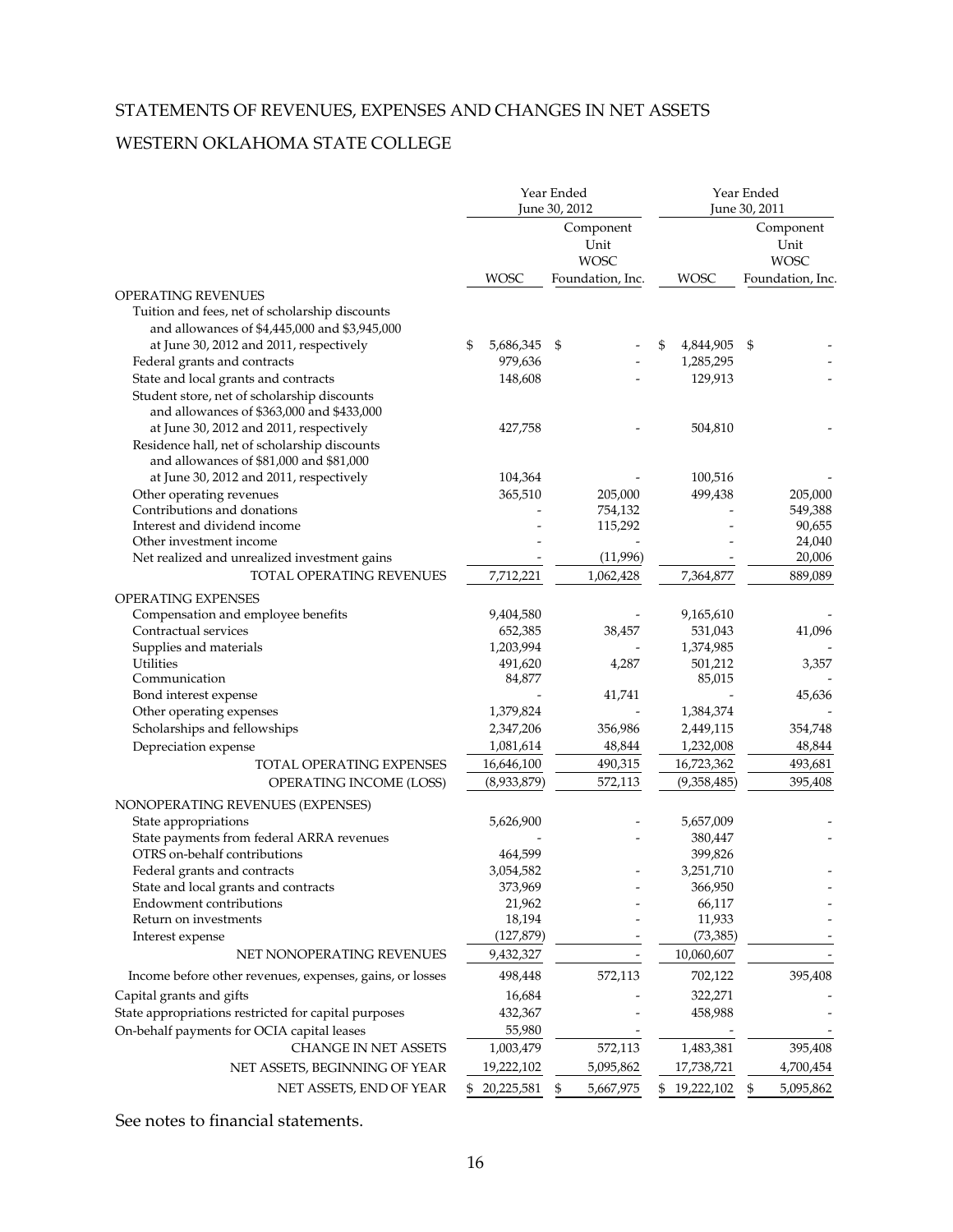# STATEMENTS OF CASH FLOWS

# WESTERN OKLAHOMA STATE COLLEGE

|                                                              | Years Ended<br>June 30 |             |    |             |  |
|--------------------------------------------------------------|------------------------|-------------|----|-------------|--|
|                                                              |                        | 2012        |    | 2011        |  |
| CASH FLOWS FROM OPERATING ACTIVITIES                         |                        |             |    |             |  |
| Tuition and fees                                             | \$                     | 5,518,009   | \$ | 4,750,198   |  |
| Grants and contracts                                         |                        | 1,482,215   |    | 1,122,720   |  |
| Student store                                                |                        | 476,915     |    | 385,226     |  |
| Residence hall                                               |                        | 104,364     |    | 100,516     |  |
| Other operating receipts                                     |                        | 511,124     |    | 561,871     |  |
| Payments to employees for salaries and benefits              |                        | (8,952,575) |    | (8,760,246) |  |
| Payments to suppliers                                        |                        | (5,801,463) |    | (6,549,071) |  |
| NET CASH USED IN OPERATING ACTIVITIES                        |                        | (6,661,411) |    | (8,388,786) |  |
| CASH FLOWS FROM NONCAPITAL FINANCING ACTIVITIES              |                        |             |    |             |  |
| State appropriations                                         |                        | 5,626,900   |    | 5,657,009   |  |
| State payments from federal ARRA revenues                    |                        |             |    | 380,447     |  |
| Grants and contracts                                         |                        | 3,428,551   |    | 3,618,660   |  |
| Direct Loans received                                        |                        | 2,422,845   |    | 2,295,800   |  |
| Direct Loans disbursed                                       |                        | (2,422,845) |    | (2,295,800) |  |
| Gifts for other than capital purposes                        |                        | 27,725      |    | 21,793      |  |
| NET CASH PROVIDED BY                                         |                        |             |    |             |  |
| NONCAPITAL FINANCING ACTIVITIES                              |                        | 9,083,176   |    | 9,677,909   |  |
| CASH FLOWS FROM CAPITAL AND                                  |                        |             |    |             |  |
| RELATED FINANCING ACTIVITIES                                 |                        |             |    |             |  |
| Cash paid for capital assets                                 |                        | (543, 294)  |    | (444, 049)  |  |
| Capital appropriations received                              |                        | 432,367     |    | 458,988     |  |
| Interest paid on capital debt and leases                     |                        | (2,185)     |    | (84,064)    |  |
| Proceeds from capital leases                                 |                        |             |    | 1,351,569   |  |
| Repayments of capital debt and leases                        |                        | (38, 583)   |    | (1,308,352) |  |
| NET CASH USED IN CAPITAL AND<br>RELATED FINANCING ACTIVITIES |                        | (151, 695)  |    | (25,908)    |  |
| CASH FLOWS FROM INVESTING ACTIVITIES                         |                        |             |    |             |  |
| Interest income                                              |                        | 18,194      |    | 11,933      |  |
| NET CASH PROVIDED BY INVESTING ACTIVITIES                    |                        | 18,194      |    | 11,933      |  |
| NET INCREASE IN CASH AND CASH EQUIVALENTS                    |                        | 2,288,264   |    | 1,275,148   |  |
| CASH AND CASH EQUIVALENTS, BEGINNING OF YEAR                 |                        | 5,442,511   |    | 4, 167, 363 |  |
| CASH AND CASH EQUIVALENTS, END OF YEAR                       | \$                     | 7,730,775   | \$ | 5,442,511   |  |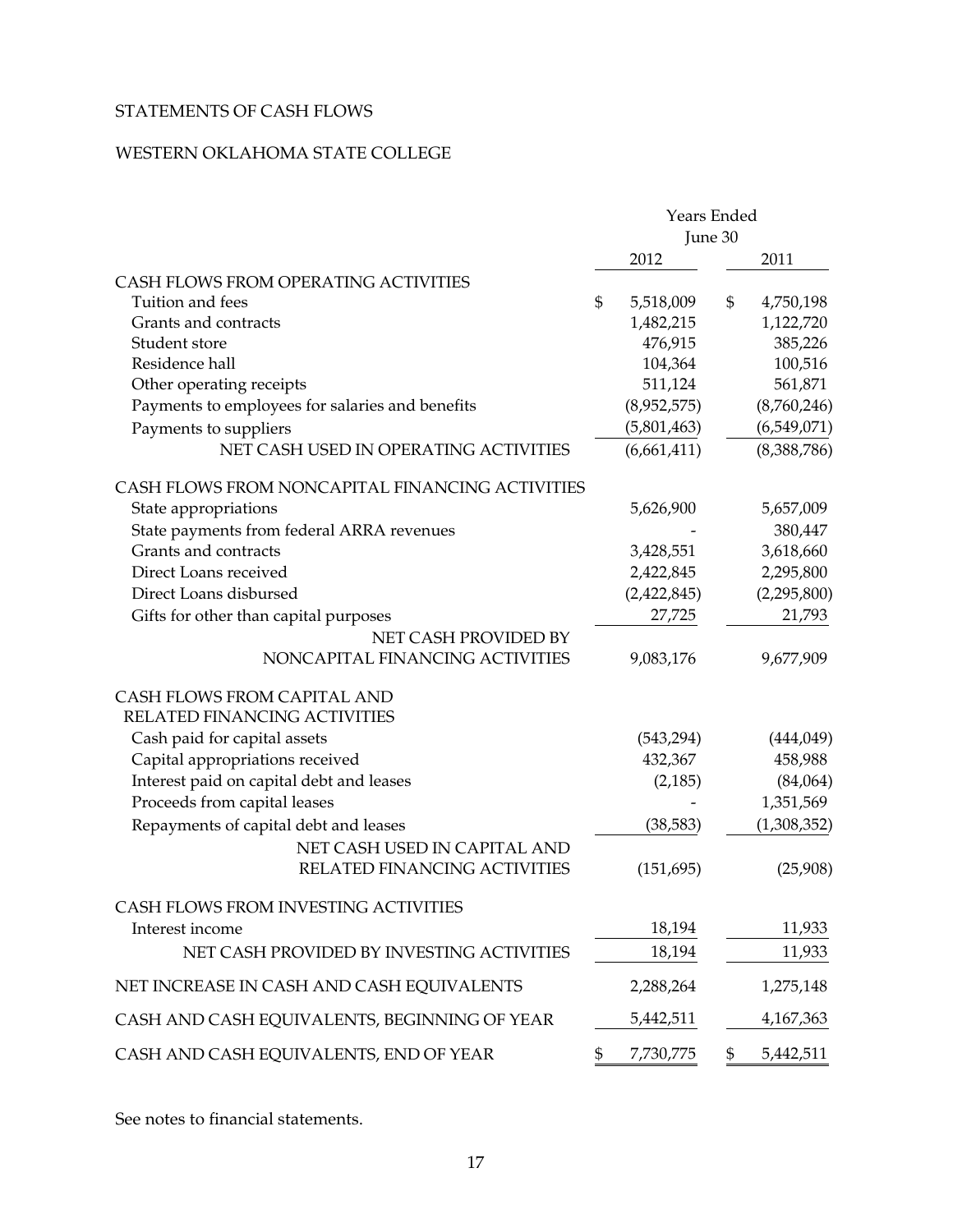# STATEMENTS OF CASH FLOWS--Continued

# WESTERN OKLAHOMA STATE COLLEGE

|                                               | Years Ended |             |         |             |  |
|-----------------------------------------------|-------------|-------------|---------|-------------|--|
|                                               |             |             | June 30 |             |  |
|                                               |             | 2012        |         | 2011        |  |
| RECONCILIATION OF OPERATING LOSS TO           |             |             |         |             |  |
| CASH USED IN OPERATING ACTIVITIES             |             |             |         |             |  |
| Operating loss                                | \$          | (8,933,879) | \$      | (9,358,485) |  |
| Adjustments to reconcile operating loss       |             |             |         |             |  |
| to net cash used by operating activities:     |             |             |         |             |  |
| Depreciation expense                          |             | 1,081,614   |         | 1,232,008   |  |
| Loss on disposal of capital assets            |             | 35,879      |         | 37,106      |  |
| On-behalf contributions to Oklahoma           |             |             |         |             |  |
| Teachers' Retirement System                   |             | 464,599     |         | 399,826     |  |
| Changes in assets and liabilities:            |             |             |         |             |  |
| Accounts receivable                           |             | 380,406     |         | (444, 346)  |  |
| Inventories                                   |             | 104,609     |         | (116, 407)  |  |
| Accounts payable and accrued expenses         |             | 214,802     |         | (140, 918)  |  |
| Accrued compensated absences                  |             | (9, 441)    |         | 2,430       |  |
| NET CASH USED IN OPERATING ACTIVITIES         | \$          | (6,661,411) | \$      | (8,388,786) |  |
| NONCASH CAPITAL AND RELATED FINANCING ITEMS   |             |             |         |             |  |
| On-behalf principal and interest paid by OCIA | \$          | 55,980      | \$      |             |  |
| Contribution of capital assets                |             | 16,684      |         | 322,271     |  |
| Deferred cost on OCIA lease restructure       |             |             |         | 401,921     |  |
| Amortization of deferred cost                 |             | 80,385      |         |             |  |
| Amortization of bond issuance cost            |             | 395         |         | 394         |  |
| Amortization of lease premium                 |             | (11,073)    |         | (11,073)    |  |
| RECONCILIATION OF CASH AND CASH EQUIVALENTS   |             |             |         |             |  |
| TO THE STATEMENTS OF NET ASSETS               |             |             |         |             |  |
| Current assets:                               |             |             |         |             |  |
| Cash and cash equivalents                     | \$          | 7,439,484   | \$      | 5,168,052   |  |
| Noncurrent assets:                            |             |             |         |             |  |
| Restricted cash and cash equivalents          |             | 291,291     |         | 274,459     |  |
|                                               | \$          | 7,730,775   | \$      | 5,442,511   |  |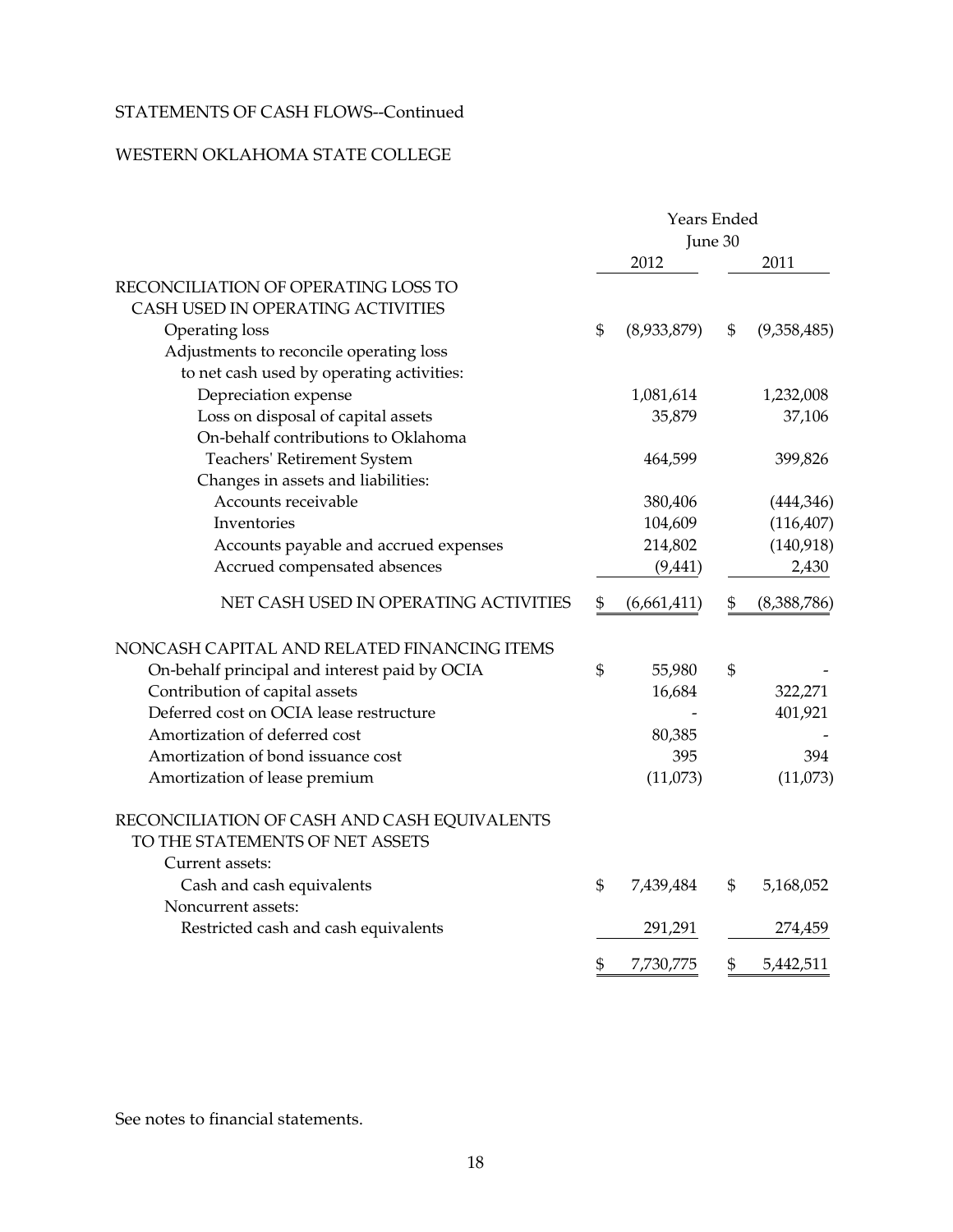## NOTES TO FINANCIAL STATEMENTS

## WESTERN OKLAHOMA STATE COLLEGE

June 30, 2012

## NOTE A--SUMMARY OF SIGNIFICANT ACCOUNTING POLICIES

Nature of Operations: Western Oklahoma State College (the "College") is a two-year state supported college, located in Altus, Oklahoma, operating under the jurisdiction of the Board of Regents of Western Oklahoma State College and the Oklahoma State Regents for Higher Education. The College is accredited by the North Central Association of Colleges and Schools. The College is a component unit of the State of Oklahoma and is included in the generalpurpose financial statements of the State of Oklahoma.

Reporting Entity: The financial reporting entity, as defined by Governmental Accounting Standards Board ("GASB") Statement No. 14, *The Financial Reporting Entity*, includes the accounts and funds of the College.

The Western Oklahoma State College Foundation, Inc. (the "Foundation") is a legally separate tax-exempt component unit of the College. The Foundation acts primarily as a fund-raising organization to supplement the resources that are available to the College in support of its programs. The eleven member board of trustees of the Foundation is self-perpetuating and consists of nine rotating board members, one permanent trustee, and one non-voting exoficio board member. Although the College does not control the timing and amount of receipts from the Foundation, the majority of resources, or income thereon that the Foundation holds and invests are restricted to the activities of the College by the donors. Because these restricted resources held by the Foundation can only be used by, or for the benefit of the College, the Foundation is considered a component unit of the College and is discretely presented in the College's financial statements as required by GASB Statement No. 39, *Determining Whether Certain Organizations are Component Units.* 

During the years ended June 30, 2012 and 2011, respectively, the Foundation distributed \$195,712 and \$201,887 in support to the College for both restricted and unrestricted purposes. Complete financial statements for the Foundation can be obtained from Western Oklahoma State College Foundation, Inc., 2801 North Main Street, Altus, Oklahoma 73521.

Financial Statement Presentation and Basis of Accounting: The College's financial statements are presented in accordance with the requirements of GASB Statement No. 34, *Basic Financial Statements and Management's Discussion and Analysis for State and Local Governments*, and GASB Statement No. 35, *Basic Financial Statements and Management's Discussion and Analysis for Public College and Universities*. Under GASB Statements No. 34 and 35, the College is required to present a statement of net assets classified between current and noncurrent assets and liabilities, a statement of revenues, expenses and changes in net assets, with separate presentation for operating and nonoperating revenues and expenses, and a statement of cash flows using the direct method.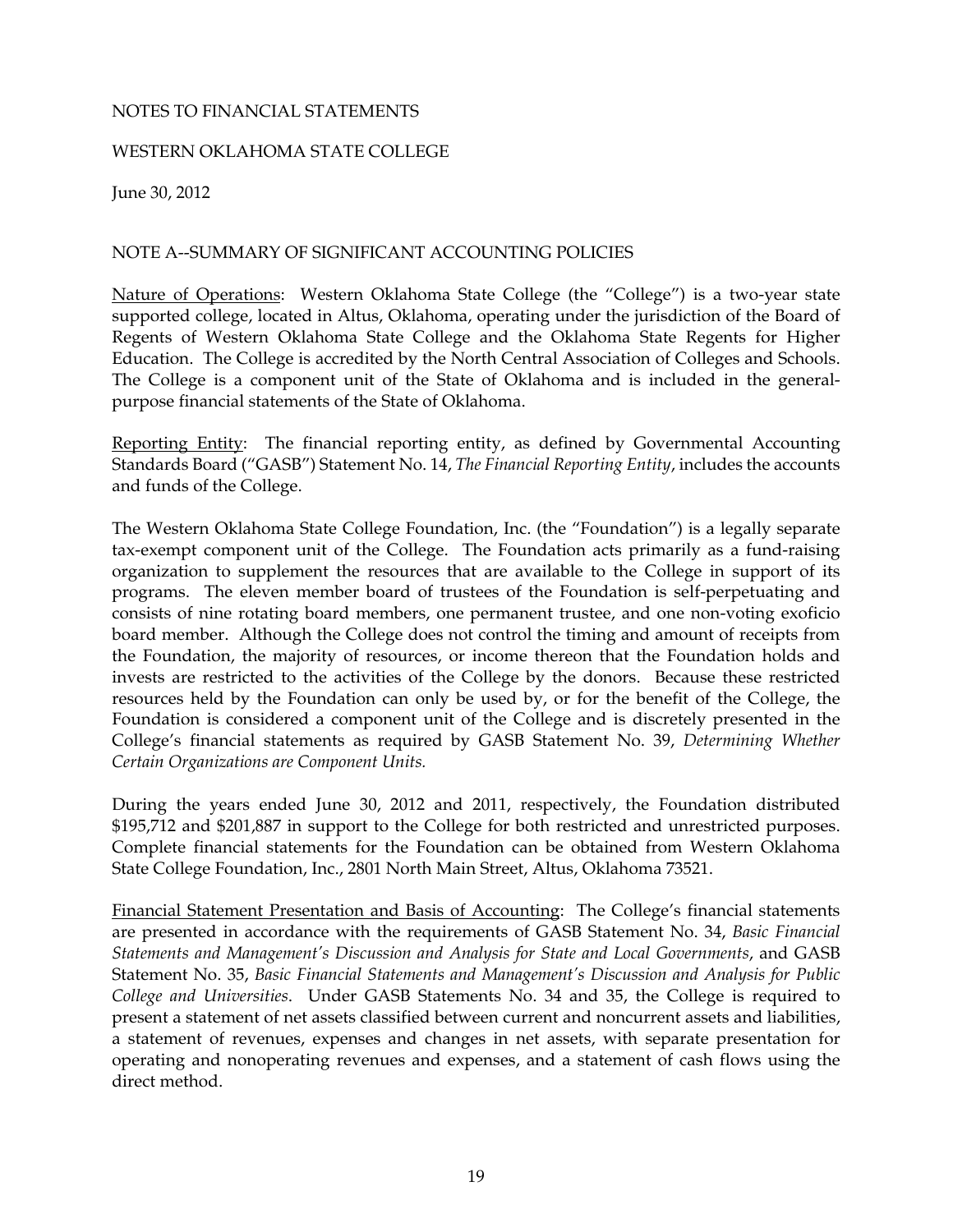## WESTERN OKLAHOMA STATE COLLEGE

June 30, 2012

## NOTE A--SUMMARY OF SIGNIFICANT ACCOUNTING POLICIES--Continued

Financial Statement Presentation and Basis of Accounting--Continued: For financial reporting purposes, the College is considered a special-purpose government engaged only in businesstype activities. Accordingly, the College's financial statements have been presented using the economic resources measurement focus and the accrual basis of accounting. Under the accrual basis, revenues are recognized when earned, and expenses are recorded when an obligation has been incurred. All significant intra-agency transactions have been eliminated.

The College has the option to apply all Financial Accounting Standards Board ("FASB") pronouncements issued after November 30, 1989, unless FASB conflicts with GASB. The College has elected not to apply FASB pronouncements issued after the applicable date.

Cash Equivalents: For purposes of the statements of cash flows, the College considers all highly liquid investments with an original maturity of three months or less to be cash equivalents. Funds invested through the State Treasurer's Cash Management Program are considered cash equivalents.

Deposits and Investments: The College accounts for its investments at fair value, as determined by quoted market prices, in accordance with GASB Statement No. 31 *Accounting and Financial Reporting for Certain Investments and for External Investment Pools*. In accordance with GASB Statement No. 40, *Deposit and Investment Risk Disclosures*, the College has disclosed its deposit and investment policies related to the risks identified in GASB Statement No. 40. Changes in unrealized gains (losses) on the carrying value of the investments are reported as a component of investment income in the statements of revenues, expenses, and changes in net assets.

Inventories: Inventories consist of books and supplies held for resale at the bookstore, which are valued at the lower of cost (first-in, first-out basis) or market.

Accounts Receivable: Accounts receivable consists of tuition and fee charges to students and to auxiliary enterprise services provided to students, faculty and staff, the majority of each residing in the State of Oklahoma. Student accounts receivable are carried at the unpaid balance of the original amount billed to students, less an estimate made for doubtful accounts based on a review of all outstanding amounts. Management determines the allowance for doubtful accounts by identifying troubled accounts and by using historical experience applied to an aging of accounts. Student accounts receivable are written off for financial reporting purposes when deemed uncollectible. Recoveries of student accounts receivable previously written off are credited to the allowance for doubtful accounts when received. A student account receivable is considered to be past due if any portion of the receivable balance is outstanding after the end of the semester.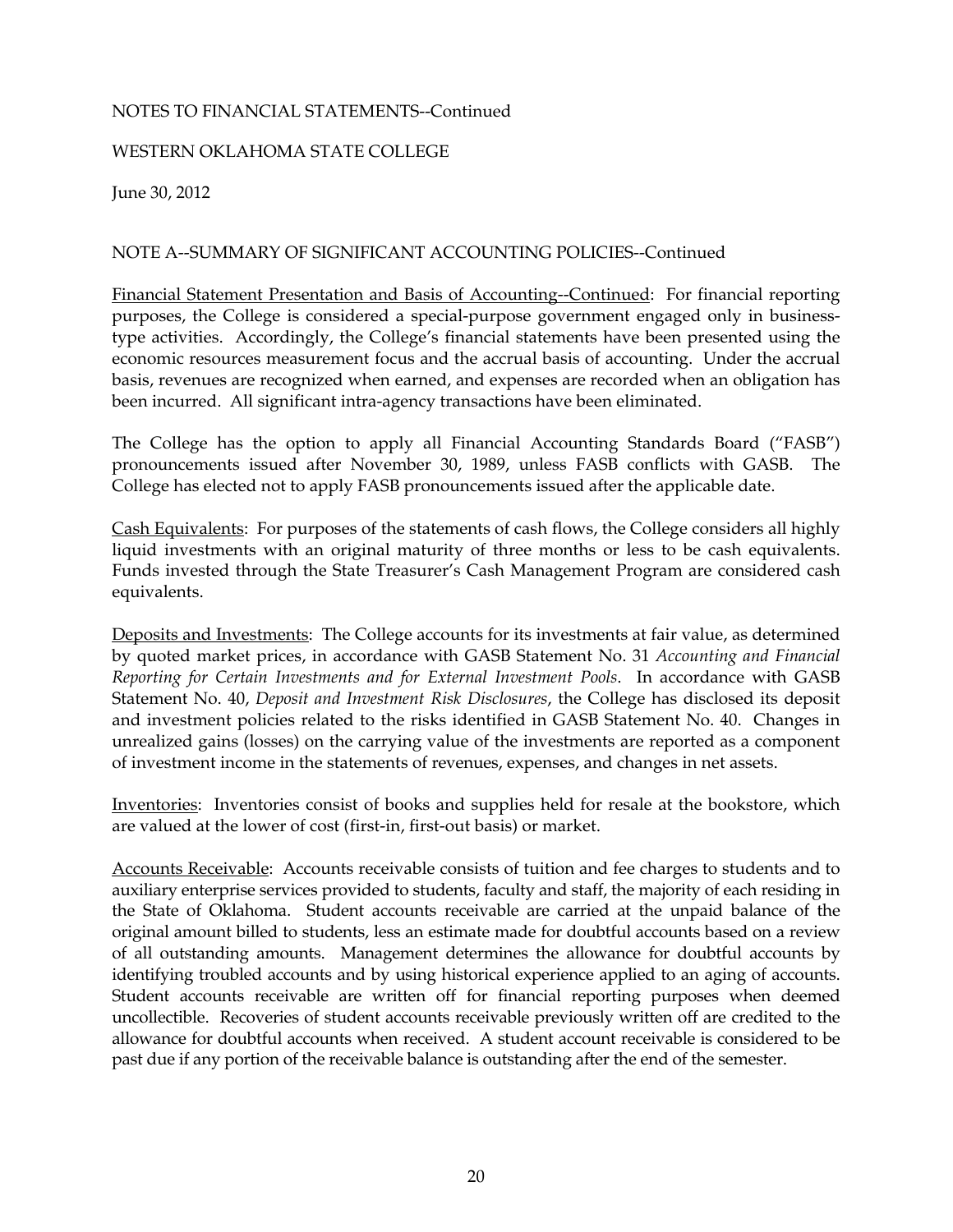## WESTERN OKLAHOMA STATE COLLEGE

June 30, 2012

## NOTE A--SUMMARY OF SIGNIFICANT ACCOUNTING POLICIES--Continued

Accounts Receivable--Continued: Accounts receivables also includes amounts due from federal, state and local governments, or private sources, in connection with reimbursement of allowable expenditures made pursuant to the College's grants and contracts, and distributable income from the State Regents for Higher Education. No allowance for doubtful accounts has been provided for other receivables.

Noncurrent Cash and Investments: Cash and investments that are externally restricted to make debt service payments, maintain sinking or reserve funds, or to purchase capital or other noncurrent assets, are classified as noncurrent assets in the statements of net assets.

Capital Assets: Capital assets are recorded at cost at the date of acquisition, or fair market value at the date of donation in the case of gifts. For equipment, the College's capitalization policy includes all items with a unit cost of \$500 or more, and an estimated useful life of greater than one year. Renovation to buildings, infrastructure, and land improvements that significantly increase the value or extend the useful life of the structure are capitalized. Routine repairs and maintenance are charged to operating expense in the year in which the expense was incurred.

Depreciation is computed using the straight-line method over the estimated useful lives of the assets, generally 50 years for buildings, 25-50 years for infrastructure and land improvements, and 7 to 20 years for library materials and equipment. Depreciation expense includes amortization of assets held under capital lease obligations.

Compensated Absences: Employee vacation pay is accrued when earned by employees. The liability and expense incurred are recorded at year-end as accrued expenses in the statements of net assets, and as a component of compensation expense in the statements of revenues, expenses, and change in net assets.

Noncurrent Liabilities: Noncurrent liabilities include principal amounts of capital lease obligations with contractual maturities greater than one year.

Net Assets: The College's net assets are classified as follows:

Invested in Capital Assets, Net of Related Debts: This represents the College's total investment in capital assets, net of outstanding debt obligations related to those capital assets. To the extent debt has been incurred but not yet expended for capital assets, such amounts are not included as a component of invested in capital assets, net of related debt.

Restricted Net Assets - Expendable: Restricted expendable net assets include resources in which the College is legally or contractually obligated to spend resources in accordance with restriction imposed by external third parties.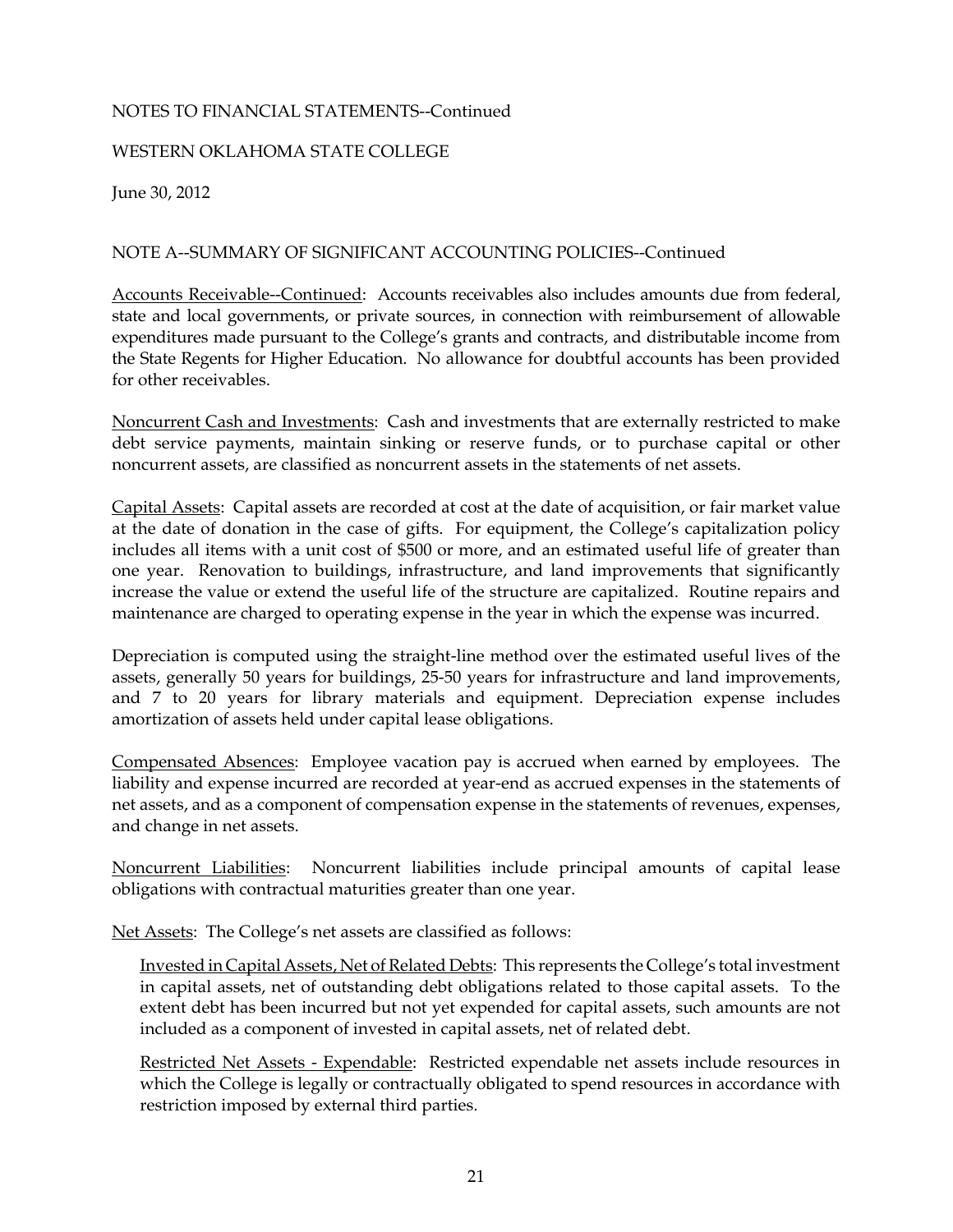#### WESTERN OKLAHOMA STATE COLLEGE

June 30, 2012

## NOTE A--SUMMARY OF SIGNIFICANT ACCOUNTING POLICIES--Continued

#### Net Assets--Continued:

Unrestricted Net Assets: Unrestricted net assets represent resources derived from student tuition and fees, state appropriations, and sales and services of educational departments and auxiliary enterprises. These resources are used for transactions relating to the educational and general operations of the College, and may be used at the discretion of the governing board to meet current expenses for any purpose. These resources also include auxiliary enterprises, which are substantially self-supporting activities that provide services for students, faculty and staff.

The College's unrestricted net assets were designated for the following purposes at June 30:

|                                                      | 2012      |     | 2011      |
|------------------------------------------------------|-----------|-----|-----------|
| Educational and general operations                   | 4.981.956 | \$. | 3,750,135 |
| Auxiliary enterprises and other operating activities | 2,221,140 |     | 1,941,893 |
| Total unrestricted net assets                        | 7,203,096 |     | 5,692,028 |

When an expense is incurred that can be paid using either restricted or unrestricted resources, the College's policy is first to apply the expense toward restricted resources, and then toward unrestricted resources.

Classification of Revenues: The College has classified its revenues as either operating or nonoperating revenues according to the following criteria:

Operating Revenues: Operating revenues include activities that have the characteristics of exchange transactions, such as (1) student tuition and fees, net of scholarship discounts and allowances, (2) sales and services of auxiliary enterprises, net of scholarship discounts and allowances, and (3) certain grants and contracts.

NonoperatingRevenues: Nonoperating revenues include activities that have the characteristics of nonexchange transactions, such as gifts and contributions, and other revenue sources that are defined as nonoperating revenues by GASB No. 9, *Reporting Cash Flows of Proprietary and Nonexpendable Trust Funds and Governmental Entities That Use Proprietary Fund Accounting*, and GASB No. 34, such as state appropriations, certain governmental and other pass-through grants, and investment income.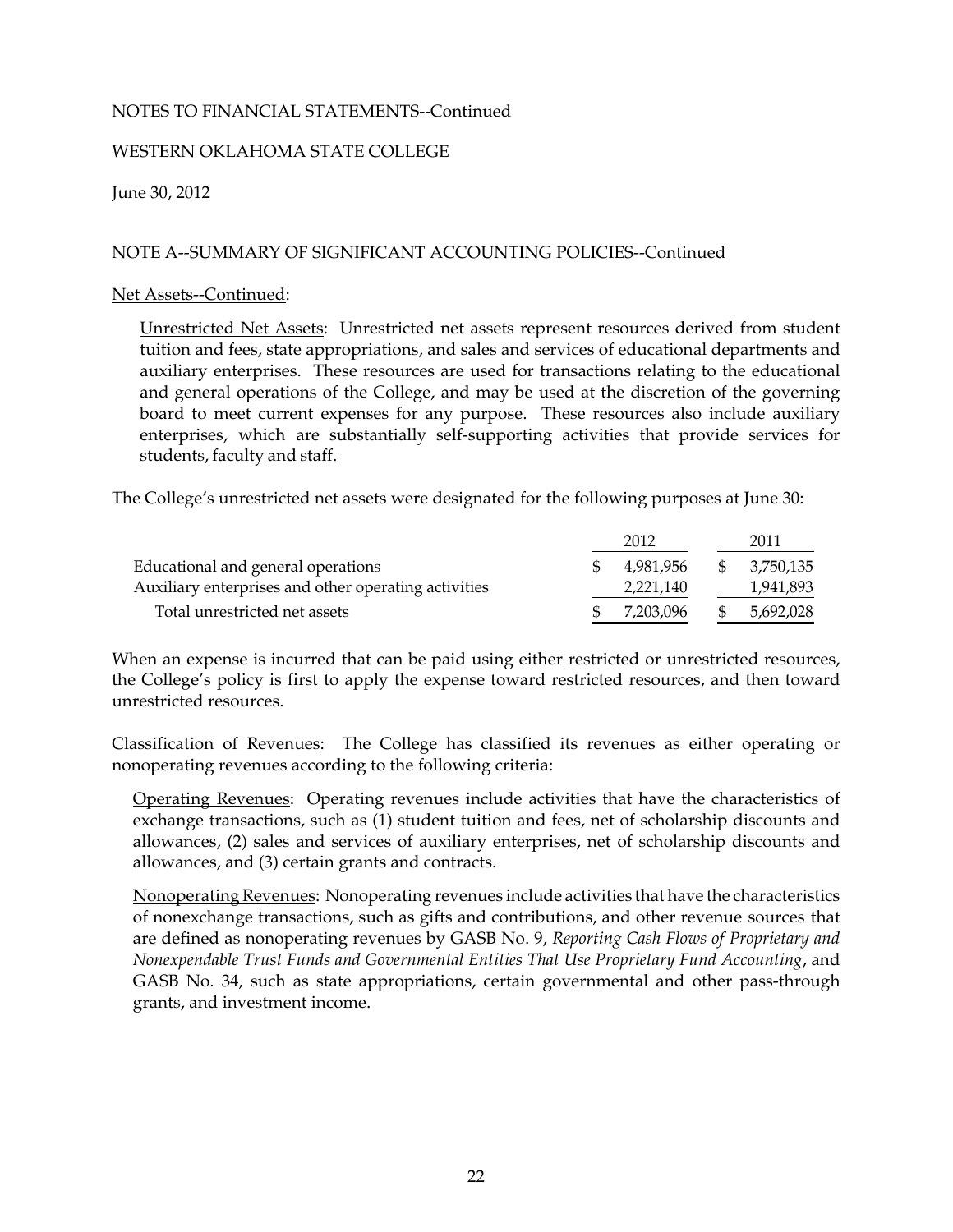### WESTERN OKLAHOMA STATE COLLEGE

June 30, 2012

## NOTE A--SUMMARY OF SIGNIFICANT ACCOUNTING POLICIES--Continued

Scholarship Discounts and Allowances: Student tuition and fee revenues, and certain other revenues from students, are reported net of scholarship discounts and allowances in the statements of revenues, expenses, and changes in net assets. Scholarship discounts and allowances are the difference between the stated charge for goods and services provided by the College, and the amount that is paid by students and/or third parties making payments on the students' behalf. Certain governmental grants, such as Pell grants, and other federal, state or nongovernmental programs, are recorded as nonoperating revenues in the College's financial statements. To the extent that revenues from such programs are used to satisfy tuition and fees and other student charges, the College has recorded a scholarship discount and allowance.

Income Taxes: The College, as a political subdivision of the State of Oklahoma, is exempt from federal income taxes under Section 115(1) of the Internal Revenue Code, as amended. However, the College may be subject to income taxes on unrelated business income under Internal Revenue Code Section 511(a)(2)(B).

Use of Estimates: The preparation of financial statements in conformity with accounting principles generally accepted in the United States of America requires management to make estimates and assumptions that affect the reported amounts of assets and liabilities at the date of the financial statements and the reported amounts of revenues and expenses during the reporting period. Actual results could differ from those estimates.

Reclassification of Financial Statement Presentation: Certain reclassifications have been made to the 2011 financial statements to conform with the 2012 financial statement presentation. Such reclassifications have had no effect on changes in net assets as previously reported.

## NOTE B--DEPOSITS AND INVESTMENTS

Deposits: *Custodial credit risk* for deposits is the risk that in the event of a bank failure, the College's deposits may not be returned or the College will not be able to recover collateral securities in the possession of an outside party. Generally, the College deposits its funds with the Office of the State Treasurer ("OST") and those funds are pooled with funds of other state agencies and then, in accordance with statutory limitations, are placed in financial institutions or invested as the OST may determine, in the State's name. State statutes require the OST to ensure that all state funds are either insured by Federal Deposit Insurance, collateralized by securities held by the cognizant Federal Reserve Bank, or invested in U.S. government obligations. The OST's responsibilities include receiving and collateralizing the deposit of State funds, investing State funds in compliance with statutory requirements, and maintaining adequate liquidity to meet the cash flow needs of the State and all its funds and agencies. If the College deposits funds directly with financial institutions, those funds must be insured by Federal Deposit Insurance or collateralized by securities held by the cognizant Federal Reserve Bank in the College's name.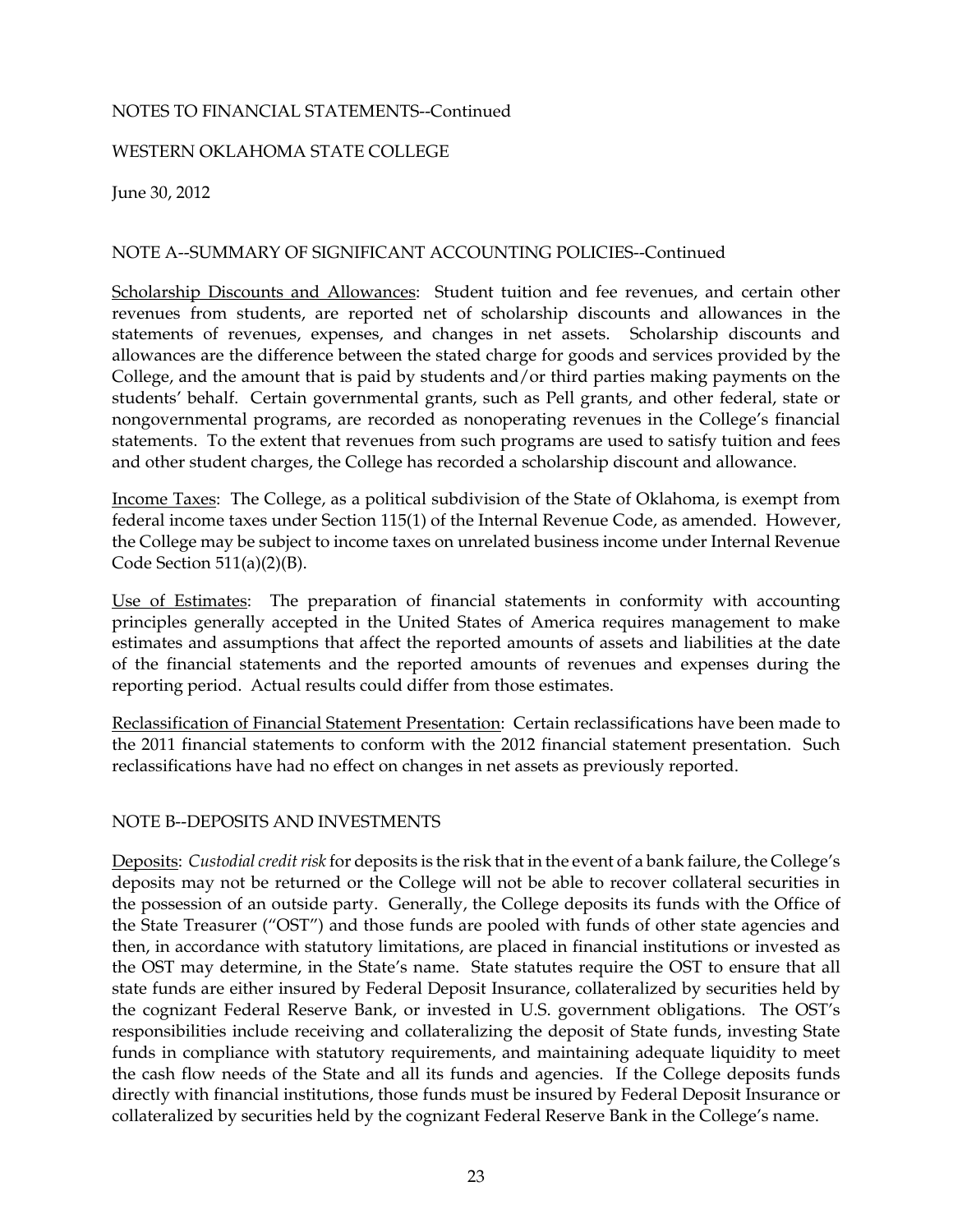#### WESTERN OKLAHOMA STATE COLLEGE

June 30, 2012

## NOTE B--DEPOSITS AND INVESTMENTS

Deposits--Continued: Some deposits with the OST are placed in the OST's internal investment pool *OK INVEST*. *OK INVEST* pools the resources of all state funds and agencies and invests them in (a) U.S. treasury securities which are explicitly backed by the full faith and credit of the U.S. government; (b) U.S. agency securities which carry an implicit guarantee of the full faith and credit of the U.S. government; (c) money market mutual funds which participants in investments, either directly or indirectly, in securities issued by the U.S. treasury and/or agency and repurchase agreements relating to such securities; and (d) investments related to tri-party repurchase agreements which are collateralized at 102% and, whereby, the collateral is held by a third party in the name of OST; (e) collateralized certificates of deposits; (f) commercial paper; (g) obligations of state and local governments; and (h) State of Israel bonds.

Deposits with financial institutions primarily consist of money market funds that invest in U.S. Treasury bills, notes and securities backed by the full faith and credit of the U.S. Government, some of which may be subject to repurchase agreements. Repurchase agreements are collateralized with securities backed by the full faith and credit of the U.S. Government at 102% of maturity value.

At June 30, 2012 and 2011, the bank balances of all College deposits with the OST and other financial institutions were \$7,696,903 and \$5,260,042, respectively. Of funds on deposit with the OST, amounts invested in *OK INVEST* total \$1,311,018 in 2012 and \$548,284 in 2011.

For financial reporting purposes, deposits with the OST that are invested in *OK INVEST* are classified as cash equivalents. The distribution of deposits in *OK INVEST* are as follows:

| At June 30, 2012                  |      |           |    |              |  |  |
|-----------------------------------|------|-----------|----|--------------|--|--|
| OK INVEST Portfolio               | Cost |           |    | Market Value |  |  |
| U.S. agency securities            | \$   | 463,512   | \$ | 464,874      |  |  |
| Money market mutual fund          |      | 179,453   |    | 179,453      |  |  |
| Certificates of Deposit           |      | 42,345    |    | 42,345       |  |  |
| Mortgage Backed Agency Securities |      | 578,663   |    | 614,806      |  |  |
| Municipal Bonds                   |      | 23,515    |    | 26,828       |  |  |
| Foreign Bonds                     |      | 6,597     |    | 6,597        |  |  |
| U.S. treasury obligations         |      | 16,933    |    | 21,125       |  |  |
| Totals                            | ፍ    | 1,311,018 |    | 1,356,028    |  |  |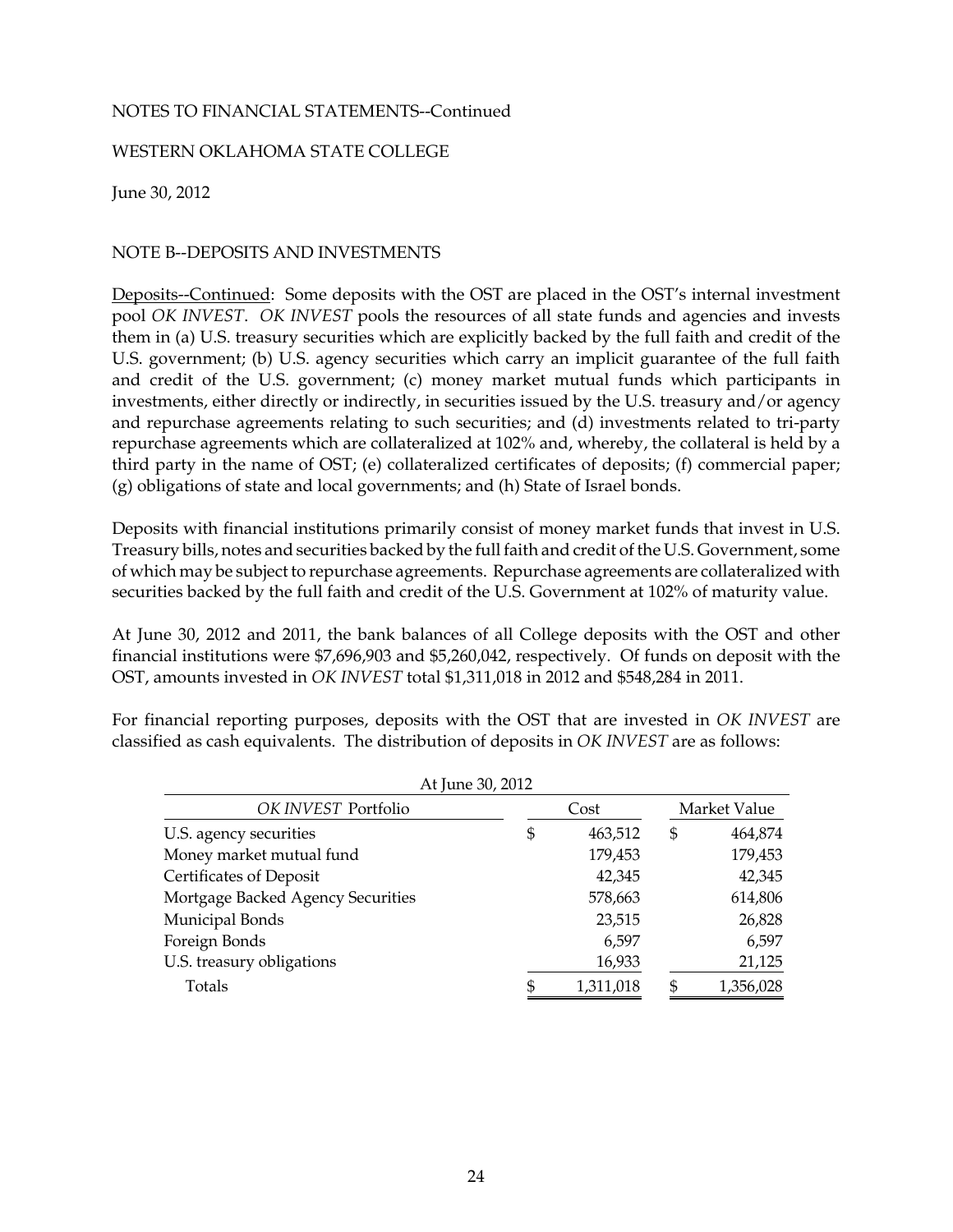#### WESTERN OKLAHOMA STATE COLLEGE

June 30, 2012

## NOTE B--DEPOSITS AND INVESTMENTS--Continued

#### Deposits--Continued:

| At June 30, 2011                  |    |         |              |         |  |
|-----------------------------------|----|---------|--------------|---------|--|
| OK INVEST Portfolio               |    | Cost    | Market Value |         |  |
| U.S. agency securities            | \$ | 200,252 | \$           | 201,858 |  |
| Money market mutual fund          |    | 60,281  |              | 60,281  |  |
| Certificates of Deposit           |    | 25,888  |              | 25,888  |  |
| Tri-party repurchase agreements   |    | 36,999  |              | 36,999  |  |
| Mortgage Backed Agency Securities |    | 198,891 |              | 207,674 |  |
| Municipal Bonds                   |    | 10,928  |              | 11,834  |  |
| Foreign Bonds                     |    | 2,039   |              | 2,039   |  |
| Commercial Paper                  |    | 5,096   |              | 5,096   |  |
| U.S. treasury obligations         |    | 7,910   |              | 9,373   |  |
| Totals                            | \$ | 548,284 |              | 561,042 |  |

Agencies and funds that are considered to be part of the State's reporting entity in the State's Comprehensive Annual Financial Report are allowed to participate in *OK INVEST*. Oklahoma statues and the OST establish the primary objectives and guidelines governing the investment of funds in *OK INVEST*. Safety, liquidity, and return on investment are the objectives which establish the framework for the day to day *OK INVEST* management with an emphasis on safety of the capital and the probable income to be derived and meeting the State and it's funds and agencies' daily cash flow requirements.

Guidelines in the Investment Policy address credit quality requirements, diversification percentages and specify the types and maturities of allowable investments, and the specifics regarding these policies can be found on the OST website at *http://www.treasurer.state.ok.us/*. The State Treasurer, at his discretion, may further limit or restrict such investments on a day to day basis. *OK INVEST* includes investments in securities with an overnight maturity as well as in U.S. government securities with a maturity of up to ten years. *OK INVEST* maintains an overall weighted average maturity of no more than four years. Participants in *OK INVEST* maintain an interest in its underlying investments and, accordingly, may be exposed to certain risks. As stated in the OST information statement, the main risks are interest rate risk, credit/default risk, liquidity risk, and U.S. government securities risk.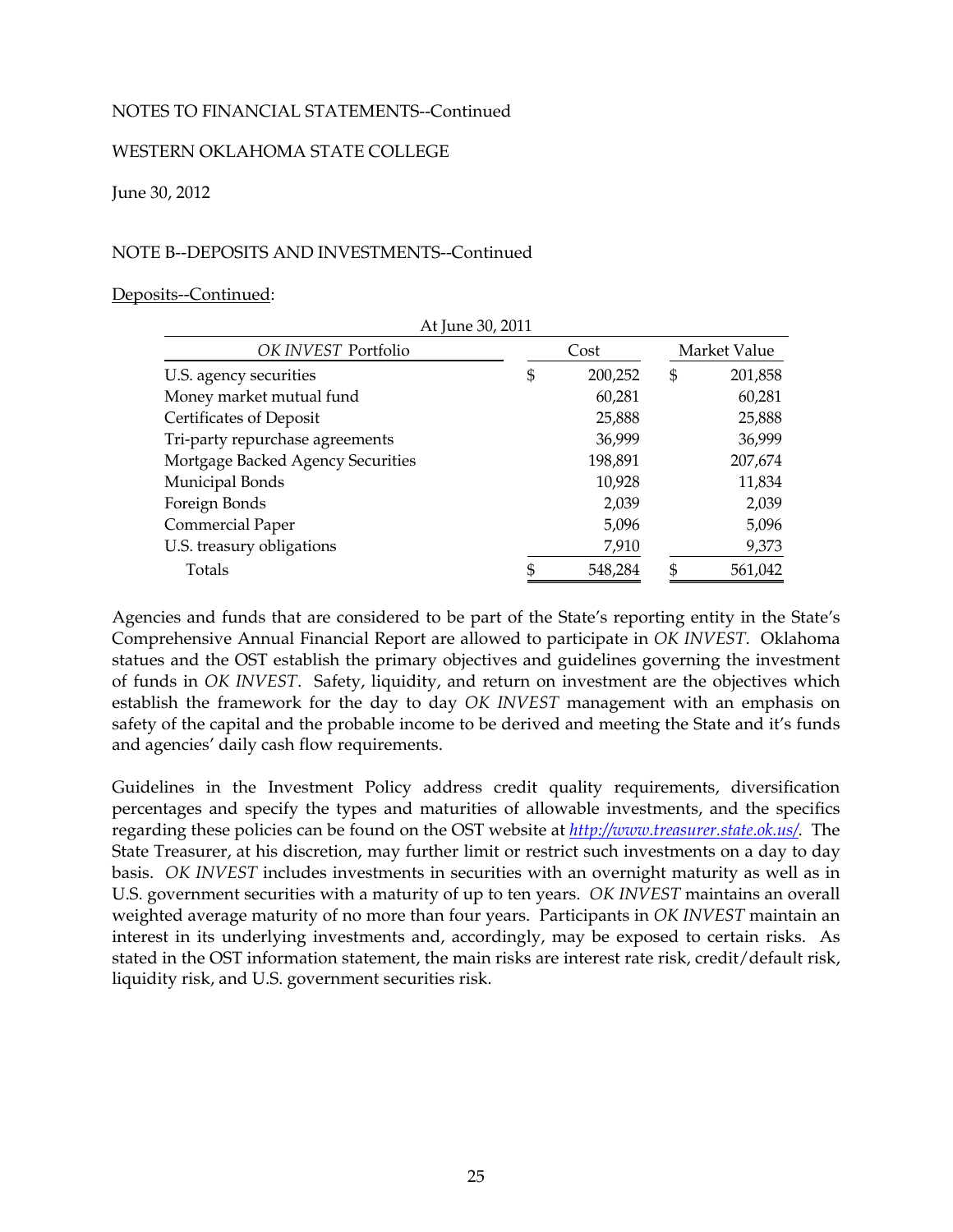#### WESTERN OKLAHOMA STATE COLLEGE

June 30, 2012

## NOTE B--DEPOSITS AND INVESTMENTS--Continued

Deposits--Continued: *Interest rate risk* is the risk that during periods of rising interest rates, the yield and market value of the securities will tend to be lower than prevailing market rates; in periods of falling interest rates, the yield will tend to be higher. *Credit/default risk* is the risk that an issuer or guarantor of a security, or a bank or other financial institution that has entered into a repurchase agreement, may default on its payment obligations. *Liquidity risk* is the risk that *OK INVEST* will be unable to pay redemption proceeds within the stated time period because of unusual market conditions, an unusually high volume of redemption requests, or other reasons. *U.S. Government securities risk* is the risk that the U.S. government will not provide financial support to U.S. government agencies, instrumentalities or sponsored enterprises if it is not obligated to do so by law. Various investment restrictions and limitations are enumerated in the State Treasurer's Investment Policy to mitigate those risks; however, any interest in *OK INVEST* is not insured or guaranteed by the State of Oklahoma, the Federal Deposit Insurance Corporation or any other government agency.

Interest Rate Risk*:* At June 30, 2012, the College does not have any investments. The College does not have a formal policy that limits investment maturities as a means of managing its exposure to fair value losses arising from increasing interest rates.

Concentration of Credit Risk: The College places no limit on the amount the College may invest in any one issuer. However, the majority of the investments are in mutual funds and investments guaranteed by the U.S. Government.

## NOTE C--ACCOUNTS RECEIVABLE

Accounts receivable consist of the following at June 30:

|                                                      | 2012 |            |    | 2011      |  |  |
|------------------------------------------------------|------|------------|----|-----------|--|--|
| Student tuition and fees                             | \$   | 978,231    | \$ | 809,895   |  |  |
| Auxillary enterprises and other operating activities |      | 100,995    |    | 150,152   |  |  |
| Contributions and gifts                              |      | 153,967    |    | 159,730   |  |  |
| Federal, state, and private grants and contracts     |      | 257,047    |    | 611,018   |  |  |
|                                                      |      | 1,490,240  |    | 1,730,795 |  |  |
| Less allowance for doubtful accounts                 |      | (721, 370) |    | (575,756) |  |  |
| Accounts receivable, net of allowance                |      |            |    |           |  |  |
| for doubtful accounts                                |      | 768,870    | \$ | 1,155,039 |  |  |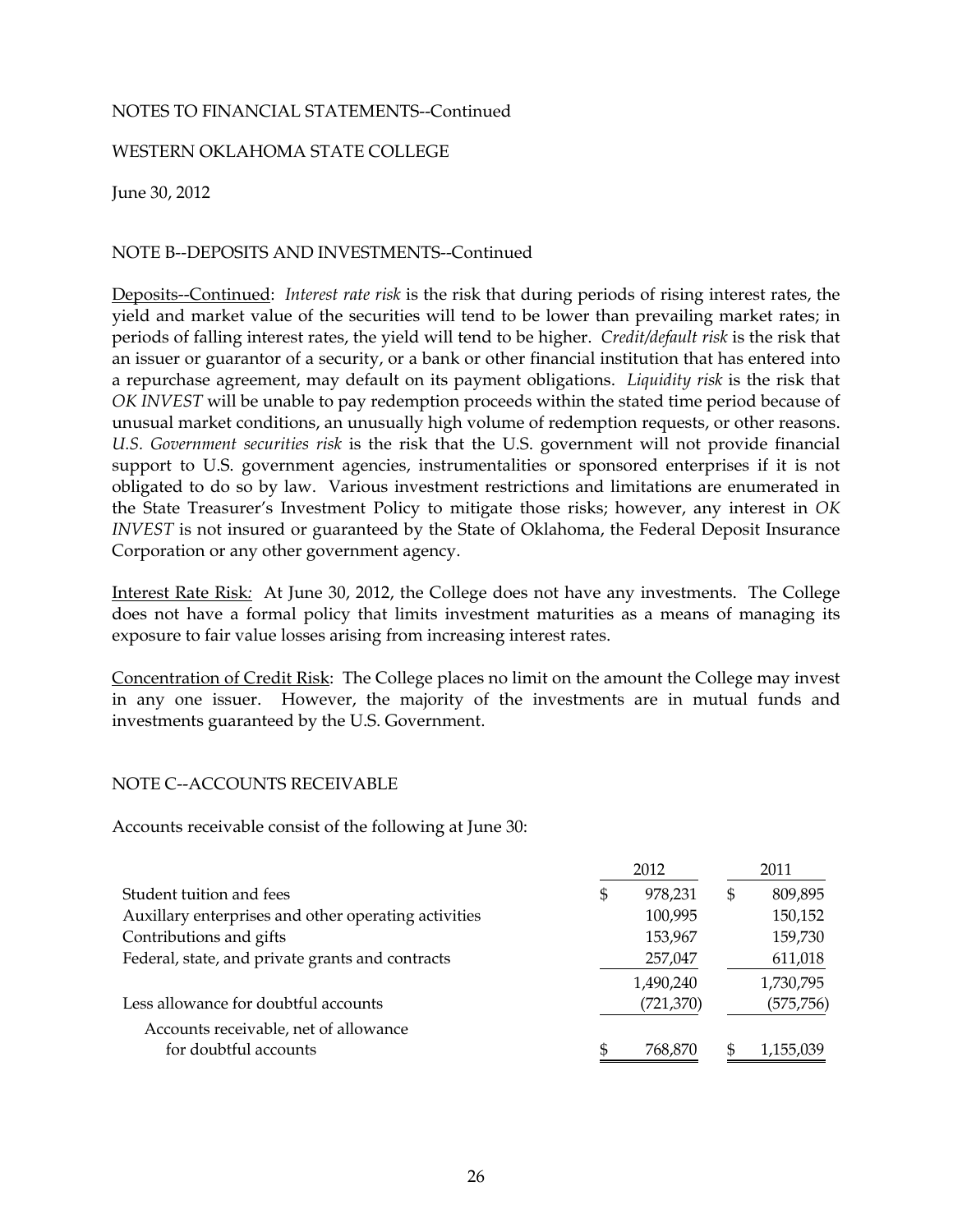# WESTERN OKLAHOMA STATE COLLEGE

## June 30, 2012

# NOTE D--CAPITAL ASSETS

# Following are the changes in capital assets for the years ended June 30, 2012 and 2011:

|                                              |                      |                  |               | Year Ended June 30, 2012 |                 |                   |
|----------------------------------------------|----------------------|------------------|---------------|--------------------------|-----------------|-------------------|
|                                              | Beginning<br>Balance | Additions        |               | Transfers                | Retirements     | Ending<br>Balance |
| Capital assets not being depreciated<br>Land | 212,345              | 18,108           |               |                          |                 | 230,453           |
| Total capital assets not being               |                      |                  |               |                          |                 |                   |
| depreciated                                  | \$<br>212,345        | \$<br>18,108     | \$            |                          | \$              | \$<br>230,453     |
| Other capital assets                         |                      |                  |               |                          |                 |                   |
| Non-major infrastructure networks            | \$<br>3,141,211      | \$<br>11,112     | $\frac{1}{2}$ |                          | \$              | \$<br>3,152,323   |
| Land improvements                            | 1,907,834            |                  |               |                          |                 | 1,907,834         |
| <b>Buildings</b>                             | 15,563,334           | 17,454           |               |                          |                 | 15,580,788        |
| Furniture, fixtures, and equipment           | 7,858,763            | 469,412          |               |                          | (701, 766)      | 7,626,409         |
| Library materials                            | 1,994,536            | 25,952           |               |                          | (13,709)        | 2,006,779         |
| Construction in progress                     |                      | 17,940           |               |                          |                 | 17,940            |
| Total other capital assets                   | 30,465,678           | 541,870          |               |                          | (715, 475)      | 30,292,073        |
| Less accumulated depreciation                |                      |                  |               |                          |                 |                   |
| Non-major infrastructure networks            | 535,338              | 63,047           |               |                          |                 | 598,385           |
| Land improvements                            | 945,044              | 48,815           |               |                          |                 | 993,859           |
| Buildings                                    | 5,722,912            | 311,616          |               |                          |                 | 6,034,528         |
| Furniture, fixtures and equipment            | 5,506,089            | 621,815          |               |                          | (678, 883)      | 5,449,021         |
| Library materials                            | 274,105              | 36,321           |               |                          | (713)           | 309,713           |
| Total accumulated depreciation               | 12,983,488           | 1,081,614        |               |                          | (679, 596)      | 13,385,506        |
| Other capital assets, net                    | 17,482,190           | \$<br>(539, 744) | \$            |                          | \$<br>(35, 879) | 16,906,567        |
| Capital asset summary                        |                      |                  |               |                          |                 |                   |
| Capital assets not being depreciated         | \$<br>212,345        | \$<br>18,108     | \$            |                          | \$              | \$<br>230,453     |
| Other capital assets                         | 30,465,678           | 541,870          |               |                          | (715, 475)      | 30,292,073        |
| Total capital assets                         | 30,678,023           | 559,978          |               |                          | (715, 475)      | 30,522,526        |
| Less accumulated depreciation                | 12,983,488           | 1,081,614        |               |                          | (679, 596)      | 13,385,506        |
| Capital assets, net                          | \$<br>17,694,535     | \$<br>(521, 636) | \$            |                          | \$<br>(35, 879) | \$<br>17,137,020  |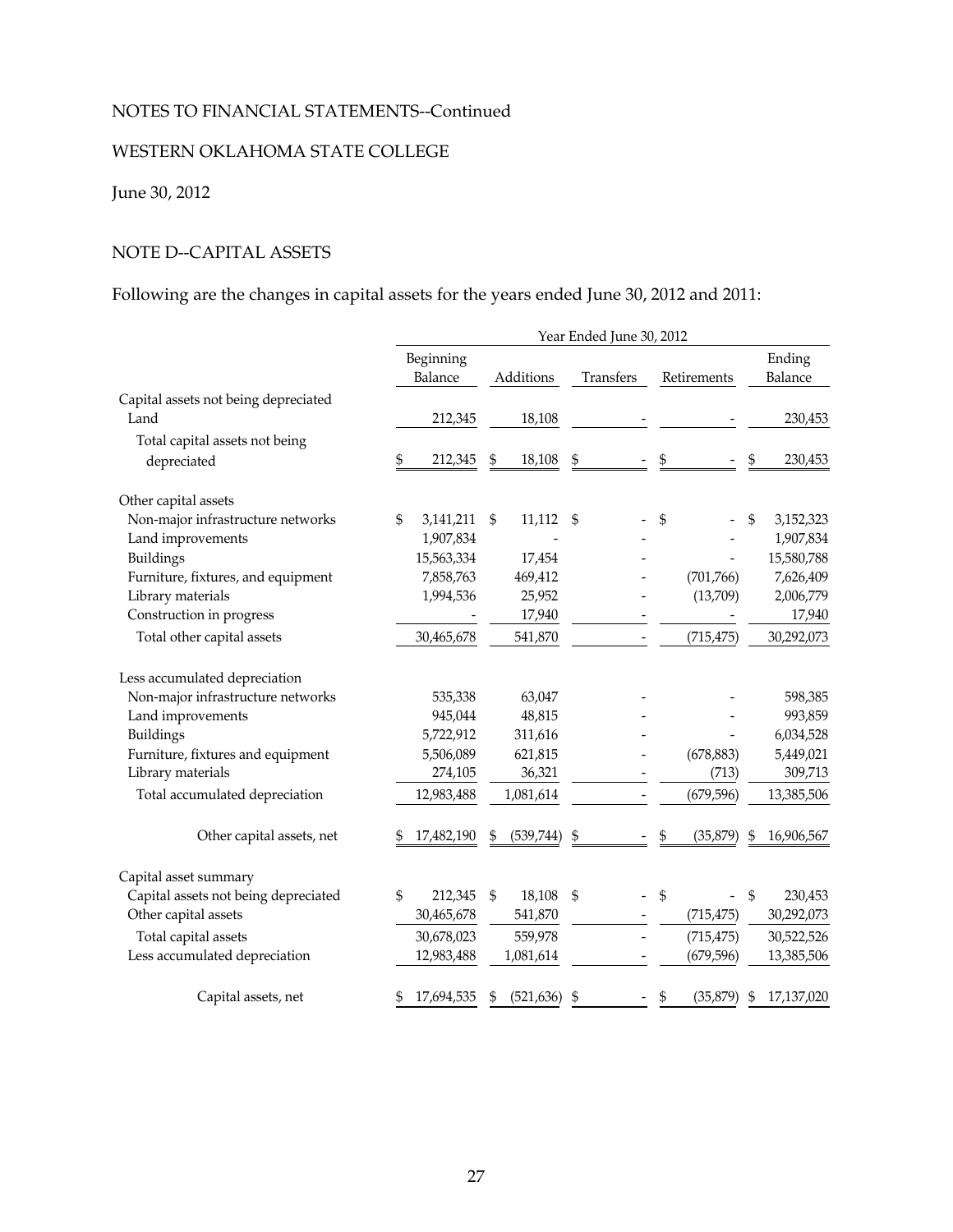# WESTERN OKLAHOMA STATE COLLEGE

## June 30, 2012

# NOTE D--CAPITAL ASSETS--Continued

|                                      | Year Ended June 30, 2011 |                      |    |                |               |           |    |               |    |                   |
|--------------------------------------|--------------------------|----------------------|----|----------------|---------------|-----------|----|---------------|----|-------------------|
|                                      |                          | Beginning<br>Balance |    | Additions      |               | Transfers |    | Retirements   |    | Ending<br>Balance |
| Capital assets not being depreciated |                          |                      |    |                |               |           |    |               |    |                   |
| Land                                 |                          | 212,345              |    |                |               |           |    |               |    | 212,345           |
| Total capital assets not being       |                          |                      |    |                |               |           |    |               |    |                   |
| depreciated                          | \$                       | 212,345              | \$ |                | \$            |           | \$ |               | \$ | 212,345           |
| Other capital assets                 |                          |                      |    |                |               |           |    |               |    |                   |
| Non-major infrastructure networks    | \$                       | 3,053,737            | \$ | 104,395        | $\frac{6}{5}$ |           | \$ | $(16,921)$ \$ |    | 3,141,211         |
| Land improvements                    |                          | 1,887,129            |    | 20,705         |               |           |    |               |    | 1,907,834         |
| Buildings                            |                          | 15,471,959           |    | 93,329         |               |           |    | (1,954)       |    | 15,563,334        |
| Furniture, fixtures, and equipment   |                          | 7,438,168            |    | 494,035        |               |           |    | (73, 440)     |    | 7,858,763         |
| Library materials                    |                          | 1,949,683            |    | 53,856         |               |           |    | (9,003)       |    | 1,994,536         |
| Total other capital assets           |                          | 29,800,676           |    | 766,320        |               |           |    | (101, 318)    |    | 30,465,678        |
| Less accumulated depreciation        |                          |                      |    |                |               |           |    |               |    |                   |
| Non-major infrastructure networks    |                          | 475,154              |    | 62,824         |               |           |    | (2,640)       |    | 535,338           |
| Land improvements                    |                          | 893,988              |    | 51,056         |               |           |    |               |    | 945,044           |
| Buildings                            |                          | 5,412,036            |    | 311,267        |               |           |    | (391)         |    | 5,722,912         |
| Furniture, fixtures and equipment    |                          | 4,794,456            |    | 772,299        |               |           |    | (60, 666)     |    | 5,506,089         |
| Library materials                    |                          | 240,058              |    | 34,562         |               |           |    | (515)         |    | 274,105           |
| Total accumulated depreciation       |                          | 11,815,692           |    | 1,232,008      |               |           |    | (64,212)      |    | 12,983,488        |
| Other capital assets, net            |                          | 17,984,984           | \$ | (465, 688)     | \$            |           | \$ | (37, 106)     | \$ | 17,482,190        |
| Capital asset summary                |                          |                      |    |                |               |           |    |               |    |                   |
| Capital assets not being depreciated | \$                       | 212,345              | \$ |                | \$            |           | \$ |               | \$ | 212,345           |
| Other capital assets                 |                          | 29,800,676           |    | 766,320        |               |           |    | (101, 318)    |    | 30,465,678        |
| Total capital assets                 |                          | 30,013,021           |    | 766,320        |               |           |    | (101, 318)    |    | 30,678,023        |
| Less accumulated depreciation        |                          | 11,815,692           |    | 1,232,008      |               |           |    | (64, 212)     |    | 12,983,488        |
| Capital assets, net                  | \$                       | 18,197,329           | \$ | $(465,688)$ \$ |               |           | \$ | (37, 106)     | \$ | 17,694,535        |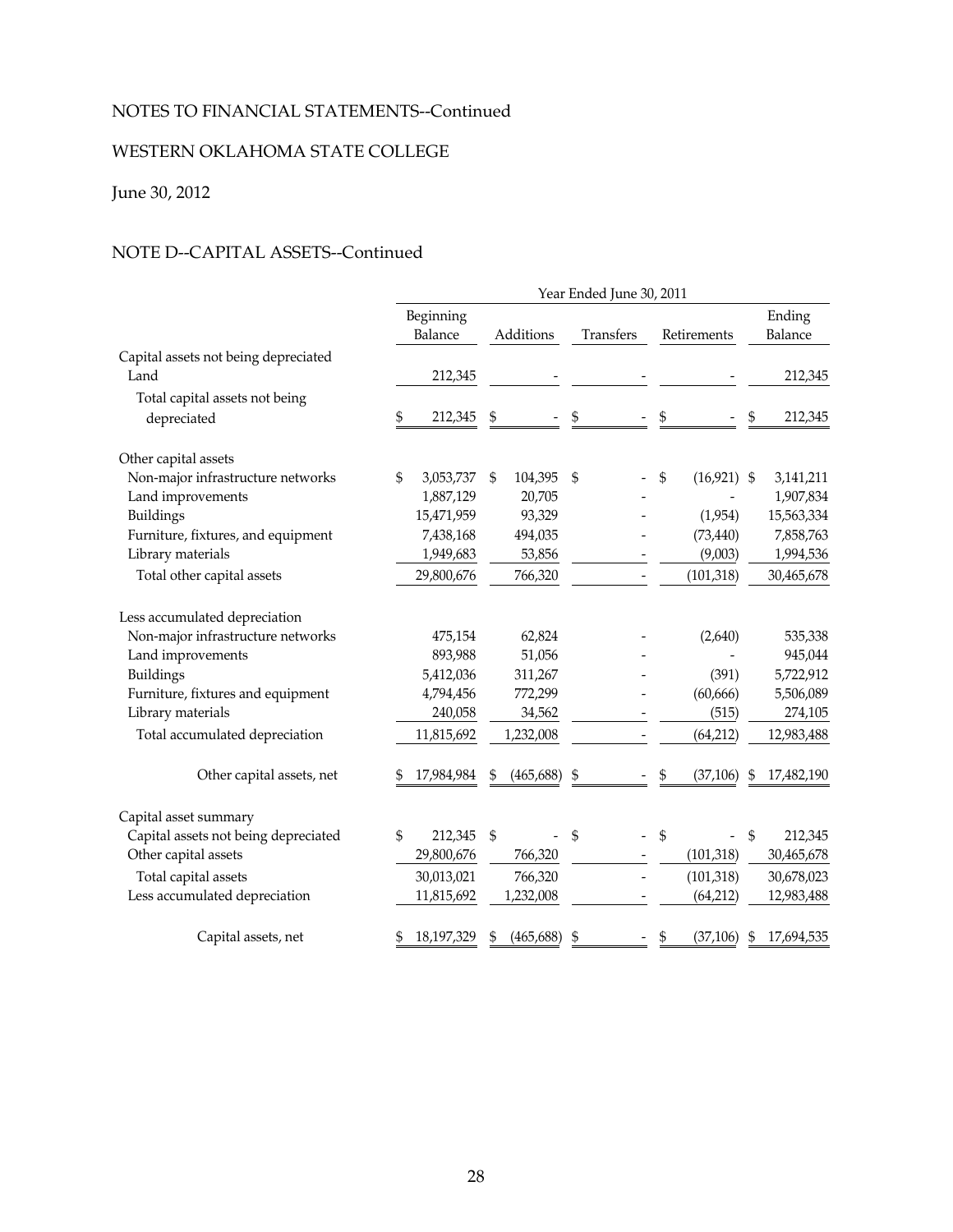#### WESTERN OKLAHOMA STATE COLLEGE

June 30, 2012

## NOTE D--CAPITAL ASSETS--Continued

The cost and related accumulated depreciation of assets held under capital lease obligations was as follows at June 30:

|                  |                  |                 | 2012            |               |    |           |
|------------------|------------------|-----------------|-----------------|---------------|----|-----------|
|                  |                  |                 | Land            | Construction  |    |           |
|                  | <b>Buildings</b> | Equipment       | Improvements    | in Progress   |    | Total     |
| Cost             | \$<br>3,524,754  | \$<br>1,167,520 | \$<br>1,692,189 | \$<br>761,047 | \$ | 7,145,510 |
| Less accumulated |                  |                 |                 |               |    |           |
| depreciation     | 240,621          | 916,218         | 101,531         | 159,972       |    | 1,418,342 |
|                  | \$<br>3,284,133  | \$<br>251,302   | \$<br>1,590,658 | \$<br>601,075 | S  | 5,727,168 |
|                  |                  |                 |                 |               |    |           |
|                  |                  |                 | 2011            |               |    |           |
|                  |                  |                 | Land            | Construction  |    |           |
|                  | <b>Buildings</b> | Equipment       | Improvements    | in Progress   |    | Total     |
| Cost             | \$<br>3,524,754  | \$<br>1,167,520 | \$<br>1,692,189 | \$<br>761,047 | \$ | 7,145,510 |
| Less accumulated |                  |                 |                 |               |    |           |
| depreciation     | 170,126          | 799,438         | 67,688          | 138,602       |    | 1,175,854 |
|                  | \$<br>3,354,628  | \$<br>368,082   | \$<br>1,624,501 | \$<br>622,445 |    | 5,969,656 |

## NOTE E--NONCURRENT LIABILITIES

Noncurrent liability activity for the College was as follows for the years ended June 30:

|                                         |            |           | 2012                     |            |            |
|-----------------------------------------|------------|-----------|--------------------------|------------|------------|
|                                         | Balance at |           |                          | Balance at | Amounts    |
|                                         | June 30,   |           |                          | June 30,   | Due Within |
|                                         | 2011       | Additions | Reductions               | 2012       | One Year   |
| Capital lease obligations               |            |           |                          |            |            |
| OCIA 2005F capital lease obligations    | 3,187,707  |           | $\overline{\phantom{0}}$ | 3,187,707  |            |
| OCIA 2010 A&B capital lease obligations | 1,753,490  |           |                          | 1,753,490  |            |
| ODFA 2007 master lease obligations      | 54,833     |           | (38, 583)                | 16,250     | 16,250     |
| Total capital lease obligations         | 4,996,030  |           | (38, 583)                | 4,957,447  | 16.250     |
| Other noncurrent obligations            |            |           |                          |            |            |
| Compensated absences                    | 73,508     | 118,979   | (128, 420)               | 64,067     | 64,067     |
| Total noncurrent liabilities            | 5,069,538  | 118,979   | (167,003)                | 5,021,514  | 80,317     |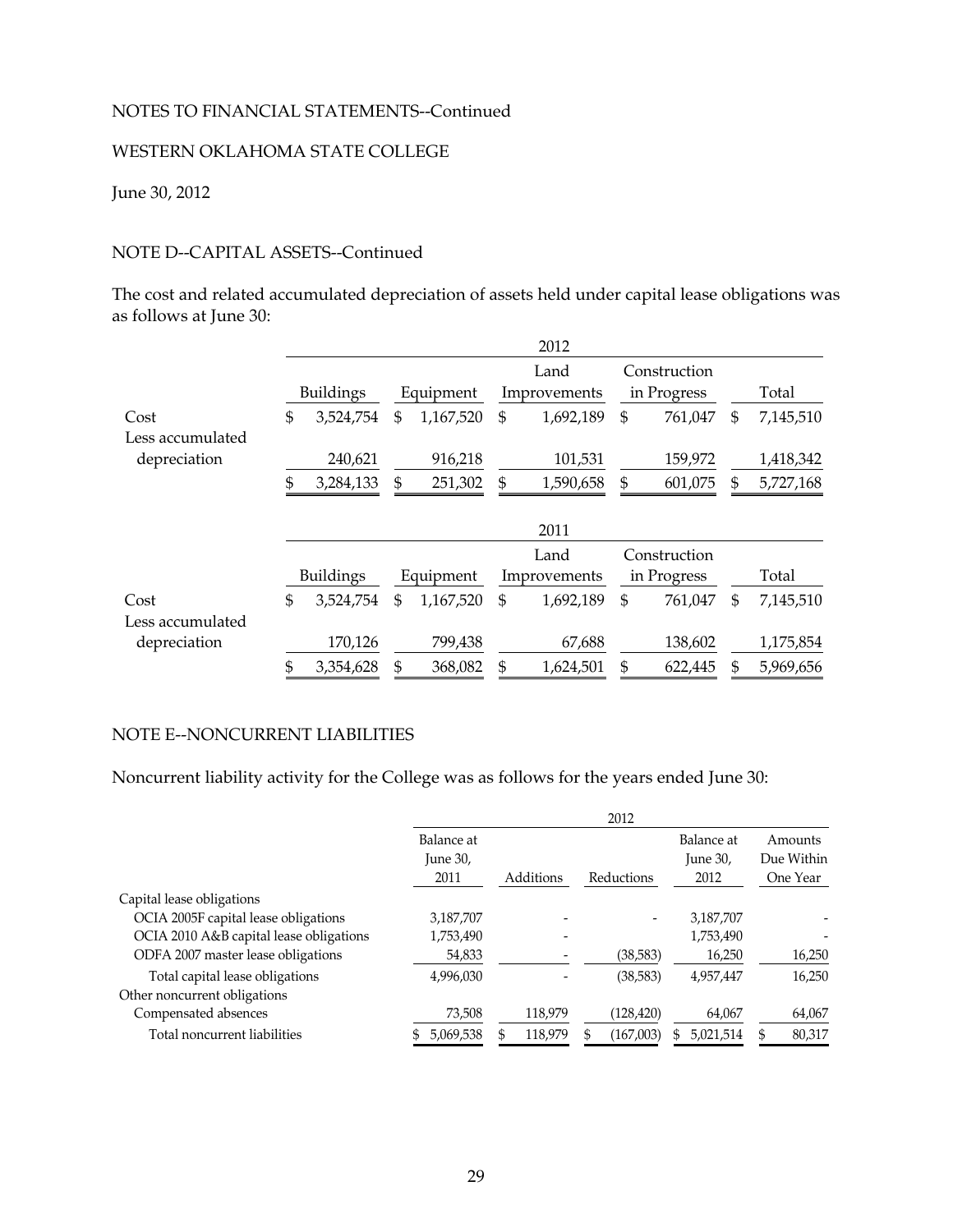#### WESTERN OKLAHOMA STATE COLLEGE

#### June 30, 2012

#### NOTE E--NONCURRENT LIABILITIES--Continued

|                                         |            |           | 2011        |                |            |
|-----------------------------------------|------------|-----------|-------------|----------------|------------|
|                                         | Balance at |           |             | Balance at     | Amounts    |
|                                         | June 30,   |           |             | June 30,       | Due Within |
|                                         | 2010       | Additions | Reductions  | 2011           | One Year   |
| Capital lease obligations               |            |           |             |                |            |
| OCIA 2005F capital lease obligations    | 4,458,892  |           | (1,271,185) | 3,187,707      |            |
| OCIA 2010 A&B capital lease obligations |            | 1,753,490 |             | 1,753,490      |            |
| ODFA 2007 master lease obligations      | 92,000     |           | (37, 167)   | 54,833         | 38,583     |
| Total capital lease obligations         | 4.550.892  | 1.753.490 | (1,308,352) | 4,996,030      | 38,583     |
| Other noncurrent obligations            |            |           |             |                |            |
| Compensated absences                    | 71,078     | 115,816   | (113, 386)  | 73,508         | 73,508     |
| Total noncurrent liabilities            | 4,621,970  | 1,869,306 | (1,421,738) | 5,069,538<br>S | 112,091    |

Oklahoma Capital Improvement Authority Lease Obligations: In November 2005, the OCIA issued its OCIA Bond Issue 2005F Series. Of the total bond indebtedness, the State Regents for Higher Education allocated \$6,000,000 to the College. Concurrently with the allocation, the College entered into a lease agreement with OCIA for projects being funded by the OCIA bonds. Each of the agreements provides for the College to make specified monthly payments to OCIA over 10 years. The proceeds of the bonds and subsequent leases are to provide for capital improvements at the College.

In August 2010, the College's 2005F lease agreement with the OCIA was restructured through a partial refunding of OCIA's 2005F bond debt. OCIA issued two new bonds, Series 2010A and 2010B. The College's lease agreements with OCIA secure the OCIA bond debt and any future debt that might be issued to refund earlier bond issues. OCIA issued this new debt to provide budgetary relief for fiscal years 2011 and 2012 by extending and restructuring debt service. Consequently, the College's lease agreement with OCIA automatically restructured to secure the new bond issues. This lease restructuring has extended certain principal payments into the future, resulting in a charge or cost on restructuring. In FY 2011, the College recorded a deferred charge of \$482,305 on restructuring as a deferred cost that will be amortized over a period of 6 years. During the year ended June 30, 2012, amortization of the deferred charge was \$80,385.

During the years ended June 30, 2012 and 2011, OCIA made principal and interest payments totaling \$55,980 and \$0, respectively, on behalf of the College. These on-behalf payments have been recorded as restricted state appropriations in the College's statements of revenues, expenses, and changes in net assets.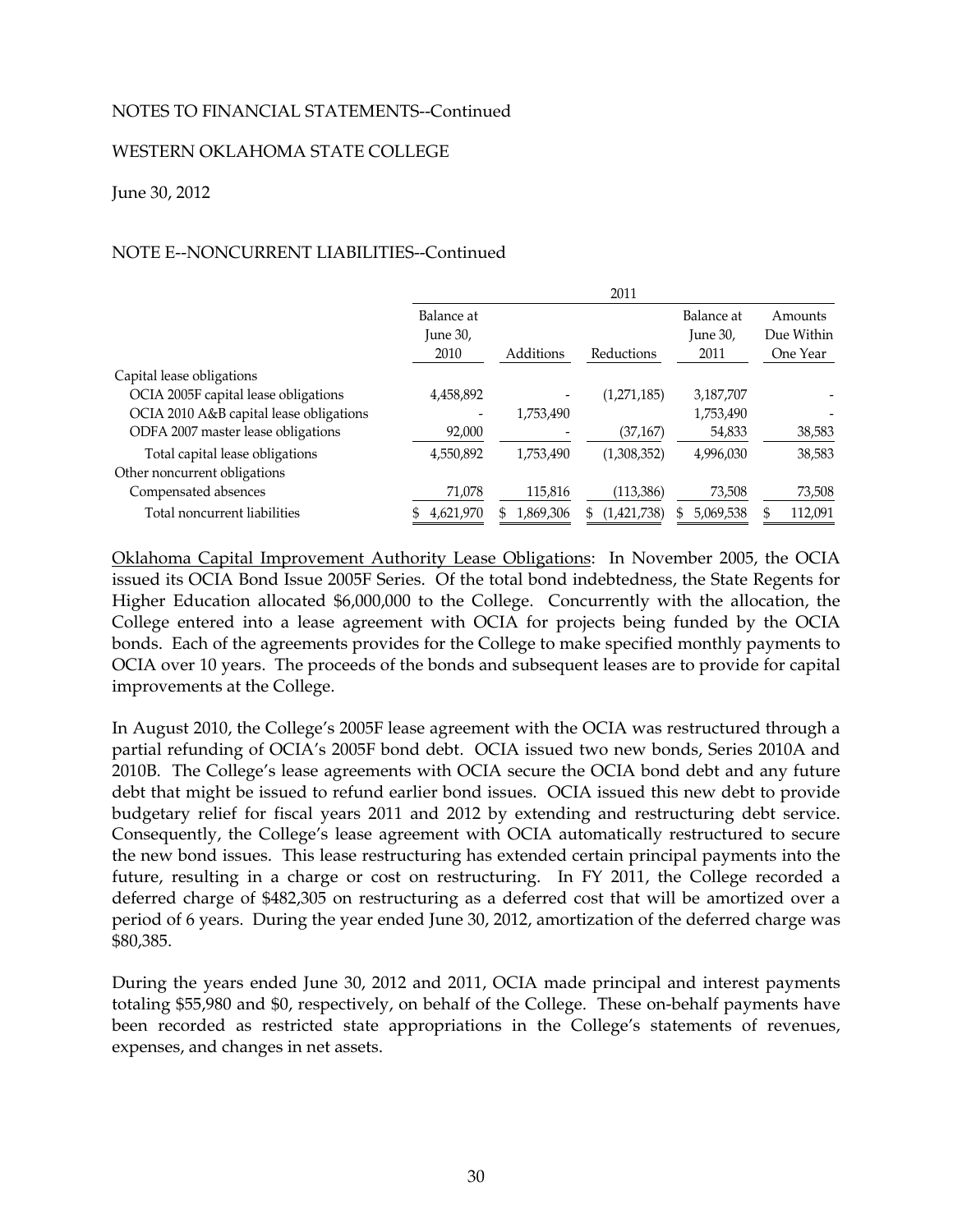#### WESTERN OKLAHOMA STATE COLLEGE

June 30, 2012

## NOTE E--NONCURRENT LIABILITIES--Continued

Oklahoma Development Finance Authority Master Lease Program: In 2007, the Oklahoma Development Finance Authority ("ODFA") issued the Oklahoma State System of Higher Education Master Lease Revenue Bonds, Series 2007. Of the total bond indebtedness, the State Regents for Higher Education allocated \$181,000 to the College. The proceeds of the bonds are to provide for capital improvements at the College.

Future minimum lease payments related to the College's obligations under its various capital lease obligations are as follows:

| Year Ending June 30: | Principal<br>Interest |                |           |  |
|----------------------|-----------------------|----------------|-----------|--|
| 2013                 | 16,250                | 65,720         | 81,970    |  |
| 2014                 | 171,901               | 245,601        | 417,502   |  |
| 2015                 | 473,485               | 237,155        | 710,640   |  |
| 2016                 | 488,820               | 223,398        | 712,218   |  |
| 2017                 | 426,320               | 184,529        | 610,849   |  |
| 2018-2022            | 919,986               | 678,609        | 1,598,595 |  |
| 2023-2027            | 1,233,423             | 495,997        | 1,729,420 |  |
| 2028-2032            | 1,227,262             | 156,252        | 1,383,514 |  |
| Total                | 4,957,447             | 2,287,261<br>ፍ | 7,244,708 |  |

## NOTE F--RETIREMENT PLAN

The College's academic and nonacademic personnel are covered by the Oklahoma Teachers' Retirement System, which is a State of Oklahoma public employees retirement system. The College does not maintain the accounting records, hold the investments for, or administer this plan.

## *Oklahoma Teachers' Retirement System*

Plan Description: The College contributes to the Oklahoma Teachers' Retirement System ("OTRS"), a cost-sharing multiple-employer defined benefit pension plan sponsored by the State of Oklahoma. OTRS provides defined retirement benefits based on members' final compensation, age and term of service. In addition, the retirement plan provides for benefits upon disability and to survivors upon the death of eligible members. The benefit provisions are established and may be amended by the legislature of the State of Oklahoma. Title 70 of the Oklahoma Statutes, Sections 17-101 through 17-120, assigns the authority for management and operation of the plan to the Board of Trustees of OTRS. The OTRS issues a publicly available financial report that includes financial statements and supplementary information for OTRS. That report may be obtained by writing to Teachers' Retirement System of Oklahoma, P.O. Box 53524, Oklahoma City, Oklahoma 73152, or by calling (405) 521-2387.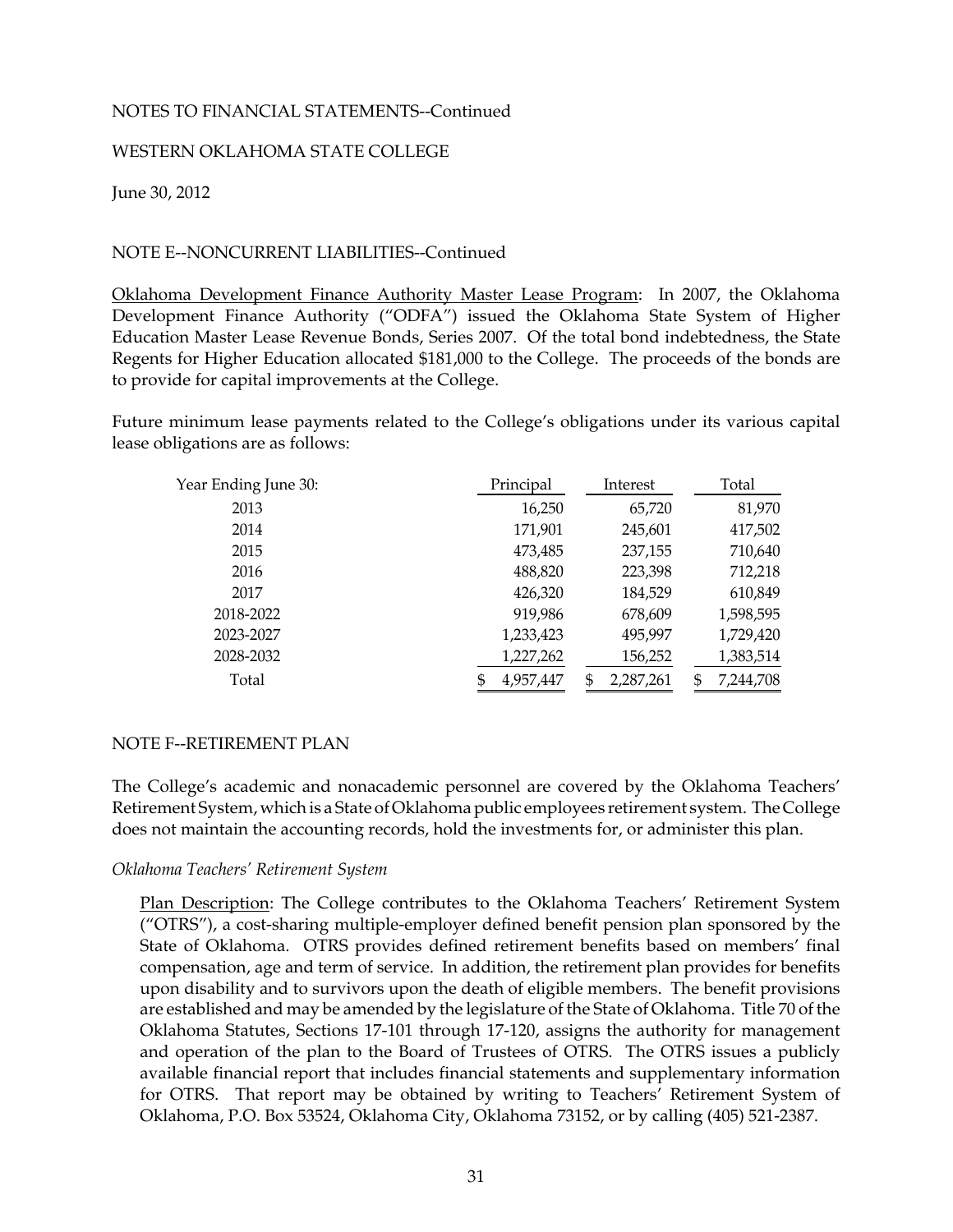#### WESTERN OKLAHOMA STATE COLLEGE

June 30, 2012

#### NOTE F--RETIREMENT PLAN--Continued

#### *Oklahoma Teachers' Retirement System--Continued*

Funding Policy: The College is required to contribute a fixed percentage of annual compensation on behalf of active members. The employer contribution rate of 9.5% in fiscal year 2012, is applied to annual compensation, and is determined by state statute. The contribution rate was 9.5% in fiscal year 2011 and 9%-9.5% in fiscal year 2010.

Employees' contributions are also determined by state statute. For all employees, the contribution rate was 7% of covered salaries and fringe benefits in 2012, 2011 and 2010, respectively. These contributions were made directly by the College for 2012, 2011 and 2010.

The College's contributions to the OTRS for the years ended June 30, 2012, 2011 and 2010 were approximately \$1,017,000, \$999,000 and \$971,000, respectively. These contributions included the College's statutory contribution and the share of the employees' contributions paid directly by the College.

The State of Oklahoma is also required to contribute to the OTRS on behalf of the participating employers. For 2012, the State of Oklahoma contributed 5% of state revenues from sales and use taxes and individual income taxes, to the OTRS on behalf of participating employers.

The College has estimated the amounts contributed to the OTRS by the State of Oklahoma on its behalf by multiplying the ratio of its covered salaries to total covered salaries for the OTRS for the year by the applicable percentage of taxes collected during the year. For the years ended June 30, 2012 and 2011, the total amounts contributed to the OTRS by the State of Oklahoma on behalf of the College were approximately \$465,000 and \$400,000, respectively. These on-behalf payments have been recorded as nonoperating revenues and operating expenses in the statements of revenues, expenses, and changes in net assets.

#### NOTE G--FUNDS HELD IN TRUST BY OTHERS

#### *Oklahoma State Regents' Endowment Trust Funds*

In connection with the Oklahoma State Regents' Endowment Program (the "Endowment Program"), funds are invested by the Oklahoma State Regents on behalf of the College. These funds are not recognized in the College's statement of net assets. At June 30, 2012 and 2011, the funds totaled approximately \$641,000 and \$632,000, respectively. The College is entitled to receive an annual distribution of earnings on these funds. Distributions to be received totaled approximately \$26,000 at June 30, 2012 and 2011.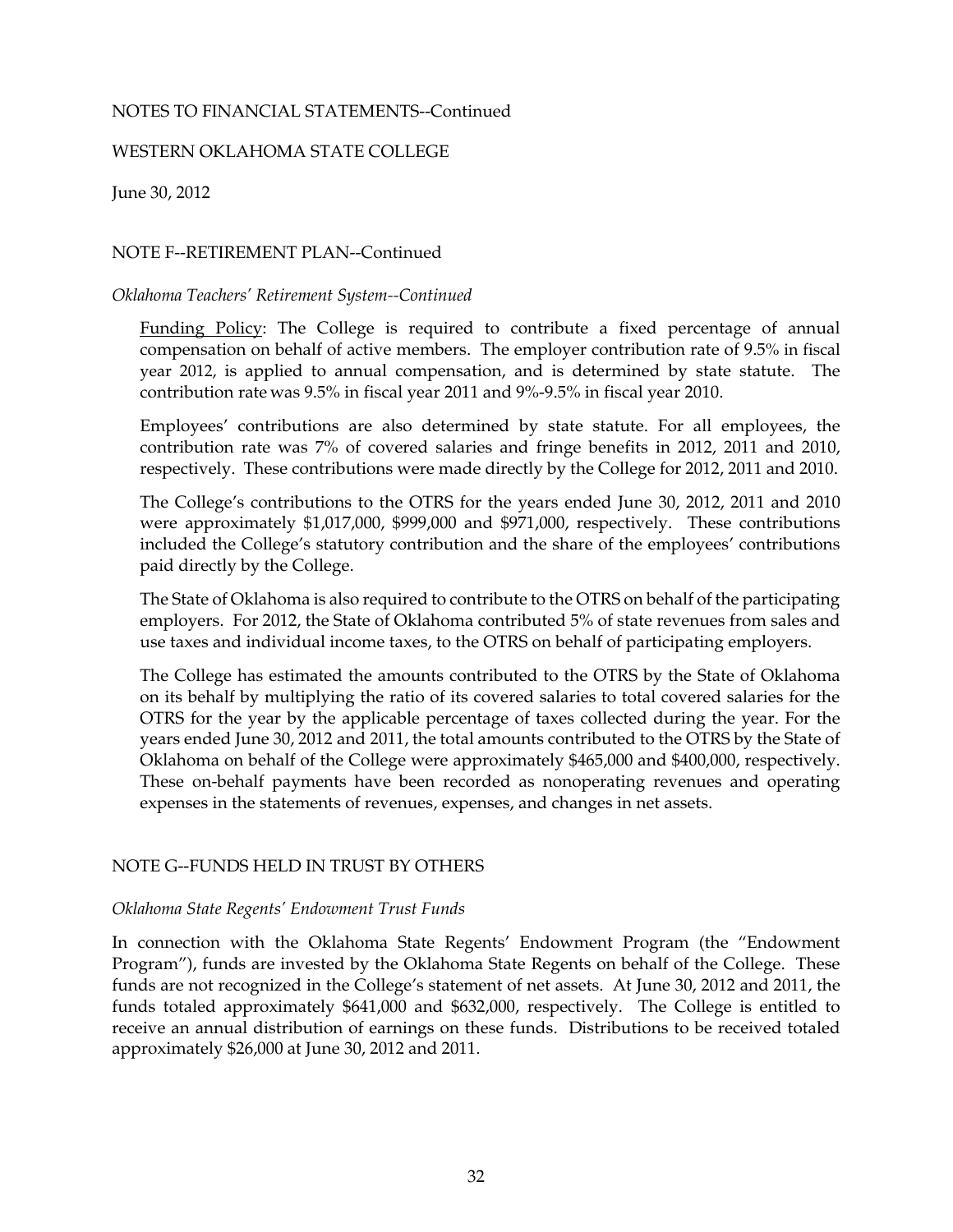#### WESTERN OKLAHOMA STATE COLLEGE

June 30, 2012

## NOTE H--RELATED PARTY TRANSACTIONS

The College is the beneficiary of the Western Oklahoma State College Foundation, Inc. (the "Foundation"), which provides support for the College by way of scholarships and other direct resources. The College contracts with the Foundation to provide limited services and office space in exchange for the support the College receives. The College provides support to the Foundation through employee services and office space.

In July 1998, the Foundation issued revenue bonds through the Jackson County Public Finance Authority to construct a student housing facility (the "Housing Facility") on property owned by the College. Concurrently with the issuance of these bonds, the College entered into a Lease and Development Agreement (the "Lease Agreement") and an Operations and Maintenance Agreement (the "Operation Agreement"). In connection with the Lease Agreement, the College agreed to pay a development fee to the Foundation, and further agreed to rent the real property upon which the Housing Facility was to be constructed. The term of the lease agreement was for 50 years beginning July 1, 1998, and provided for the Foundation to pay the College \$100 per year in rent expense.

The Operation Agreement provided that the College would be responsible for the management and operations of the Housing Facility, and in exchange for the services provided by the College to the Foundation, the Foundation would pay the College the sum of \$925 per semester for each student residing in the Housing Facility. The Operations Agreement automatically renewed each fiscal year but could be terminated by the College or the Foundation. In connection with the Operations Agreement, the College's Board of Regents had verbally agreed to incur the expenses and debt service in excess of revenues collected. The agreement was reviewed annually by the College, and was subject to Board approval for future years. Effective July 1, 2002, the Operations Agreement was terminated.

## NOTE I--COMMITMENTS AND CONTINGENCIES

The College is exposed to various risks of loss from torts; theft of, damage to, and destruction of assets; errors and omissions; employee injuries and illnesses; natural disasters; and employee health, life, and accident benefits. Commercial insurance coverage is purchased for claims arising from such matters other than torts, property, and workers' compensation. Settled claims have not exceeded this commercial coverage in any of the three preceding years.

The College, along with other state agencies and political subdivisions, participates in the State of Oklahoma Risk Management Program and the state insurance fund entity risk pool currently operating as a common risk management and insurance program for its members. The College pays an annual premium to the pools for its torts, property, and workers' compensation insurance coverage. The Oklahoma Risk Management Pool's (the "Pool") governing agreement specifies that the Pool will be self-sustaining through member premiums and will reinsure through commercial carriers for claims in excess of specified stop-loss amounts.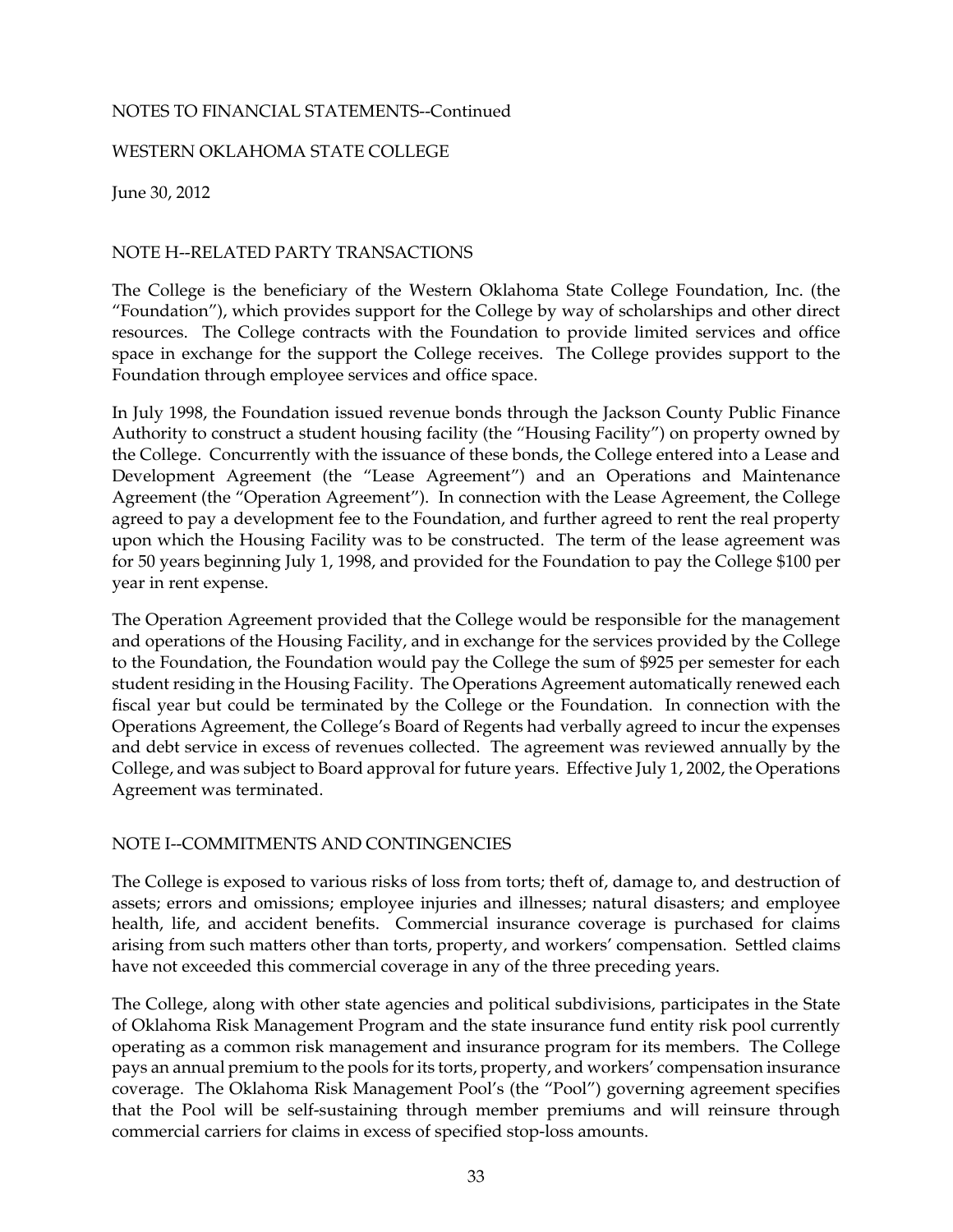#### WESTERN OKLAHOMA STATE COLLEGE

June 30, 2012

## NOTE J--WESTERN OKLAHOMA STATE COLLEGE FOUNDATION, INC.

The following are significant disclosures of the Foundation:

## DESCRIPTION OF THE ENTITY AND SUMMARY OF SIGNIFICANT ACCOUNTING POLICIES

Nature of Operations: Western Oklahoma State College Foundation, Inc., a nonprofit organization, was formed in 1974 for the benefit of Western Oklahoma State College (the College) in aid of charitable, benevolent educational, scientific and literary purposes. The purposes of the Foundation are strengthened by the worthy accomplishments that are a part of the history of the Foundation. The role of the Foundation is to provide the financial support that will enable the College to achieve expanded goals and fulfill higher purposes that otherwise are not possible on limited funding. The Foundation leaders recognize the potential for the Foundation and realize greater support can be attained for the College as it reaches increasingly significant levels of educational leadership. The Foundation seeks continuous support from individuals, business firms, corporations, civic groups, foundations, service organizations and bequests of wills. As the Foundation grows, the College educational programs grow. The Foundation provides a variety of opportunities to share in the future development of the College and its continuing *Commitment to Excellence*.

Significant accounting and reporting policies applied in the preparation of the accompanying financial statements are as follows:

Basis of Accounting: The Foundation uses the accrual basis of accounting, whereby revenues are recognized when earned and expenses when incurred. Expenses incurred but not paid are represented by a liability on the statement of financial position. Other revenues are recognized when received or earned. Net assets represent the cumulative excess of revenues recognized over expenses incurred.

Financial Statement Presentation: The financial statement presentation follows the guidance of ASC 958-205, "Financial Statements of Not-for-Profit Organizations." Under ASC 958-205, the Foundation is required to report information regarding it financial position and activities according to three classes of net assets: unrestricted, temporarily restricted, and permanently restricted. In addition, the Foundation is required to present a statement of cash flows. The Foundation reports information regarding its financial position and changes in net assets according to the three classes of net assets based on the existence or absence of donor-imposed restrictions, as follows: unrestricted net assets consist of expendable amounts available to support the Foundation's operations and objectives; temporarily restricted net assets consist of amounts which have been temporarily restricted by donors for specific purposes or time periods; and permanently restricted net assets consist of amounts required to be maintained by the Foundation, with income generated by such amounts available to support general or specific purposes.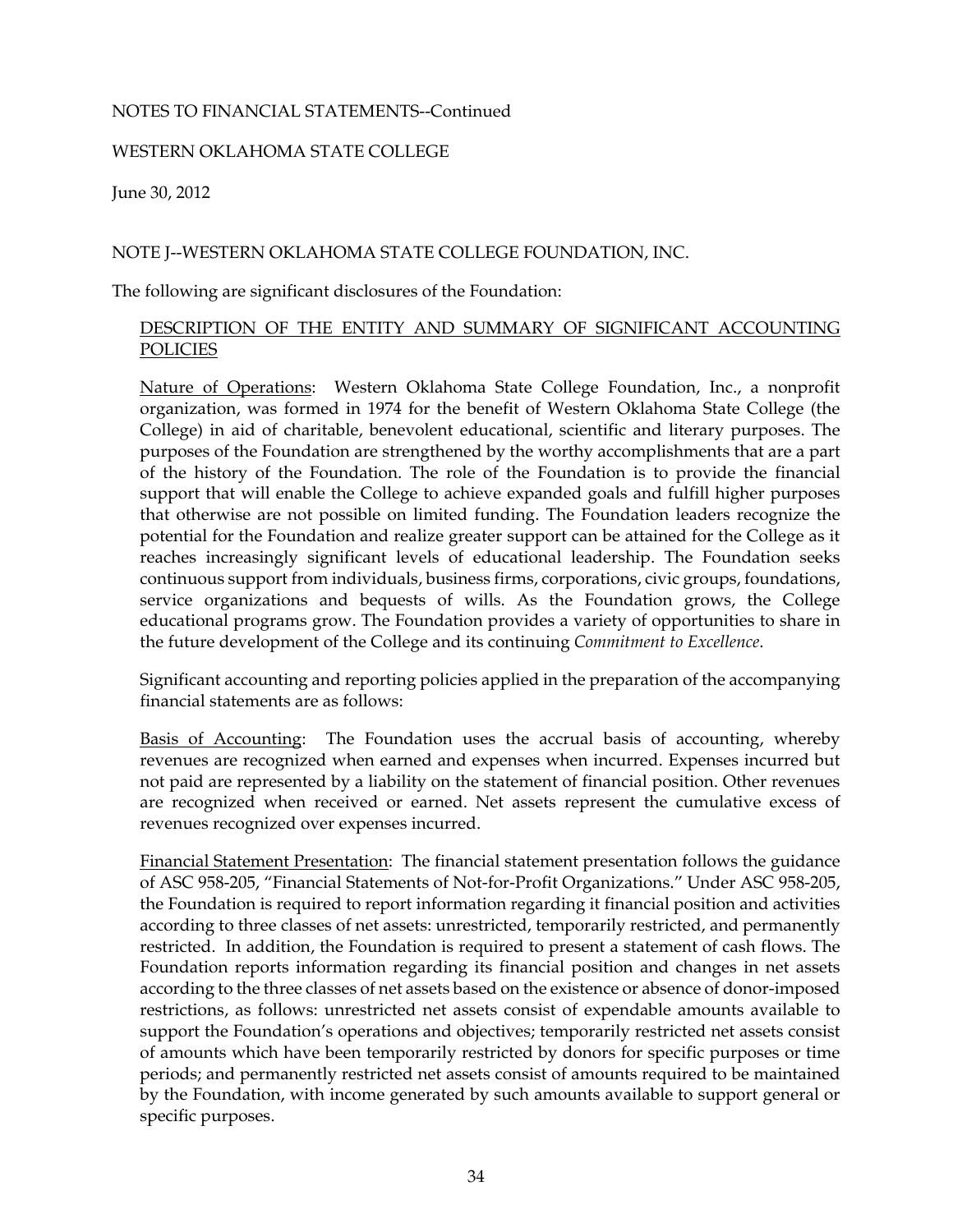#### WESTERN OKLAHOMA STATE COLLEGE

June 30, 2012

## NOTE J--WESTERN OKLAHOMA STATE COLLEGE FOUNDATION, INC.--Continued

## DESCRIPTION OF THE ENTITY AND SUMMARY OF SIGNIFICANT ACCOUNTING POLICIES--Continued

Revenue Recognition and Support: The Foundation reports gifts of cash and other assets as unrestricted contributions unless they are received with donor stipulations that limit the use of the asset. In the case that a donor restriction expires, through the passage of time or when the stipulated purpose is accomplished, temporarily restricted net assets are reclassified as unrestricted and reported as net assets released from restrictions. Donor restricted net assets whose stipulations are met within the same year as the reporting period are reflected as unrestricted net assets in the statement of activities.

Contributions received under endowment agreements, where donors have restricted the use of income received from the assets, are reported as increases in permanently restricted net assets. Income and realized or unrealized gains that is not donor restricted are reported as increases in unrestricted net assets in the statement of activities.

Fair Value Measurements: The Foundation follows the ASC Topic 820, Fair Value Measurements and Disclosures, with respect to financial assets and liabilities. Topic 820 defines fair value, establishes a framework for fair value and expands disclosures about fair value measurements. Fair value is defined as the price that would be received to sell and asset or paid to transfer a liability in an orderly transaction between market participants at the measurement date. Topic 820 establishes a fair value hierarchy that prioritizes the inputs to valuation techniques used to measure fair value into three broad levels. The following is a brief description of those three levels:

- Level 1: Quoted prices in active markets for identical assets or liabilities;
- Level 2: Inputs that are derived principally from or corroborated by observable market data; and
- Level 3: Inputs that are unobservable and significant to the overall fair value measurement.

Capital Assets: Capital assets are recorded at cost at the date of acquisition. Depreciation is computed using the straight-line method over the estimated useful life of the asset, which is generally 37.5 years for buildings. Capital assets that are contributed to the Foundation are carried at their fair market value at the time of the donation.

Cash and Cash Equivalents: The Foundation considers all liquid investments with original maturities of three months or less to be cash equivalents.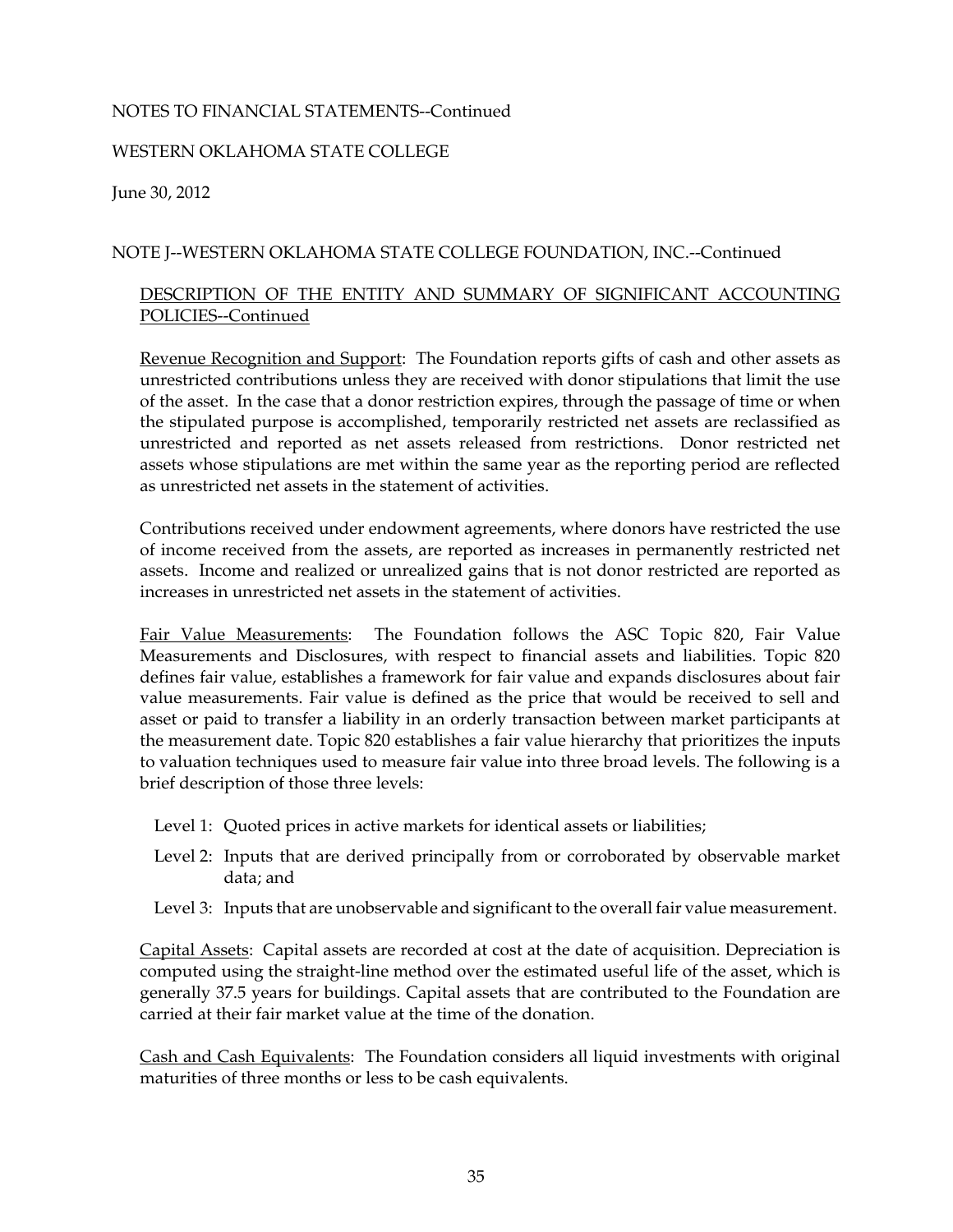## WESTERN OKLAHOMA STATE COLLEGE

June 30, 2012

## NOTE J--WESTERN OKLAHOMA STATE COLLEGE FOUNDATION, INC.--Continued

## DESCRIPTION OF THE ENTITY AND SUMMARY OF SIGNIFICANT ACCOUNTING POLICIES--Continued

Use of Estimates: The preparation of financial statements in conformity with accounting principles generally accepted in the United States of America requires management to make estimates and assumptions that affect the reported amounts of assets and liabilities, disclosure of contingent assets and liabilities at the date of the financial statements and the reported amounts of revenues and expenses during the reporting period. Actual results could differ from those estimates.

Income Taxes: The Foundation is exempt from income taxes under Section  $501(c)(3)$  of the Internal Revenue Code, as such; no provision has been made for federal or state income taxes. Federal and state informational tax returns have been filed as required.

The Foundation has adopted the provisions of FASB Accounting Standards Codification Topic ASC 740-10 (previously Financial Interpretation NO. 48, Accounting for Uncertainty in Income Taxes). The implementation of this standard has no impact on the financial statements. As of June 30, 2012 and 2011, the unrecognized tax benefit accrual was zero.

Concentration of Risk: The Foundation maintains its cash accounts and certificates of deposit at several commercial banks. Cash accounts and certificates of deposit at each bank are insured by the Federal Deposit Insurance Corporation (FDIC) for up to \$250,000 and additional insurance to cover any of those amounts that may exceed the \$250,000 FDIC insurance. The Foundation has not experienced any losses in cash and cash equivalents and does not believe that they are exposed to significant credit risk.

Date of Management's Review: Subsequent events were evaluated through August 30, 2012, which is the date the financial statements were available to be issued.

## WOSC STUDENT FACILITIES REVENUE BOND SERIES 2008

In July 1998, Western Oklahoma State College Foundation, Inc. (Foundation) entered into a lease and development agreement with the Board of Regents of Western Oklahoma State College (the Board) to lease a portion of the Western Oklahoma State College campus for the purpose of constructing a student housing facility. The Board agreed to pay the development fee of  $$150,000$  in order to obtain the financing. In addition, the Board entered into an operation and maintenance agreement whereby the Board agreed to operate and maintain the student housing facility. In July 2002, the Board terminated the original operation and maintenance agreement and entered into a lease agreement providing for an annual lease of \$205,000. The Board agreed to pay for all maintenance, utilities, insurance and repairs necessary to operate the student housing facility.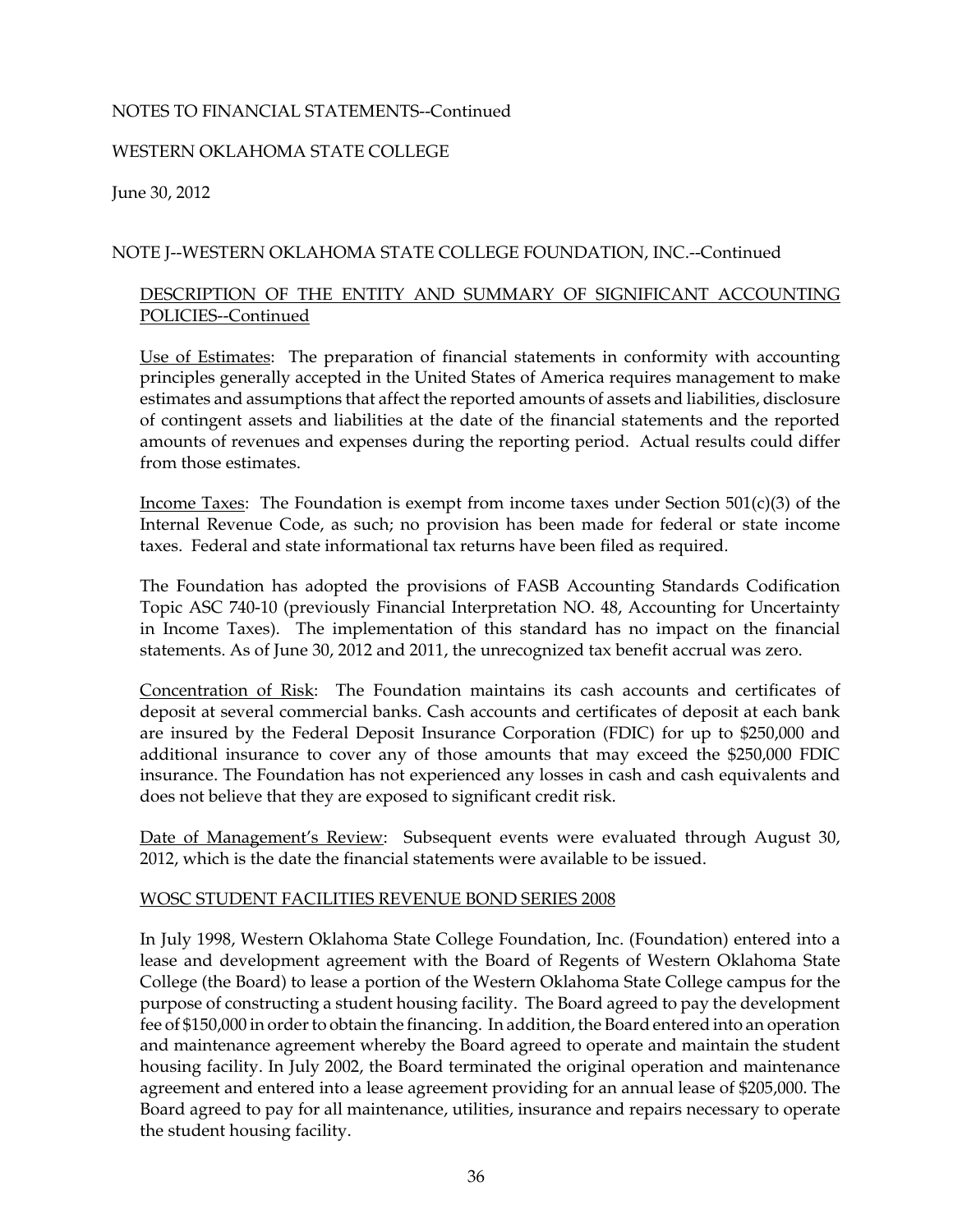#### WESTERN OKLAHOMA STATE COLLEGE

#### June 30, 2012

## NOTE J--WESTERN OKLAHOMA STATE COLLEGE FOUNDATION, INC.--Continued

#### WOSC STUDENT FACILITIES REVENUE BOND SERIES 2008--Continued

In June 2008, the WOSC Student Facilities Revenue Bonds Series 1998 were retired with the proceeds from the issue of the WOSC Student Facilities Revenue Bonds Series 2008 in the amount of \$1,360,000 with interest due on June 1 and December 1 and with principal payments annually. The first principal and interest payments commenced on December 1, 2008.

The bonds mature during the fiscal year ending June 30, in the following manner:

|           | Principal     |    | Interest | Total         |
|-----------|---------------|----|----------|---------------|
| 2013      | \$<br>120,000 | \$ | 37,958   | \$<br>157,958 |
| 2014      | 120,000       |    | 33,478   | 153,478       |
| 2015      | 125,000       |    | 28,798   | 153,798       |
| 2016      | 130,000       |    | 23,798   | 153,798       |
| 2017      | 135,000       |    | 18,468   | 153,468       |
| 2018-2019 | 295,000       |    | 19,360   | 314,360       |
|           | \$<br>925,000 | \$ | 161,860  | 1,086,860     |

#### CAPITAL ASSETS

Capital assets consist of the following at June 30:

|                               | 2012         | 2011         |
|-------------------------------|--------------|--------------|
| Student housing facility      | \$ 1,807,234 | \$ 1,807,234 |
| Less accumulated depreciation | (634, 974)   | (586, 130)   |
|                               | \$1,172,260  | \$1,221,104  |

Depreciation expense included in the accompanying financial statements for the years ended June 30, 2012 and 2011 was \$48,844 each year.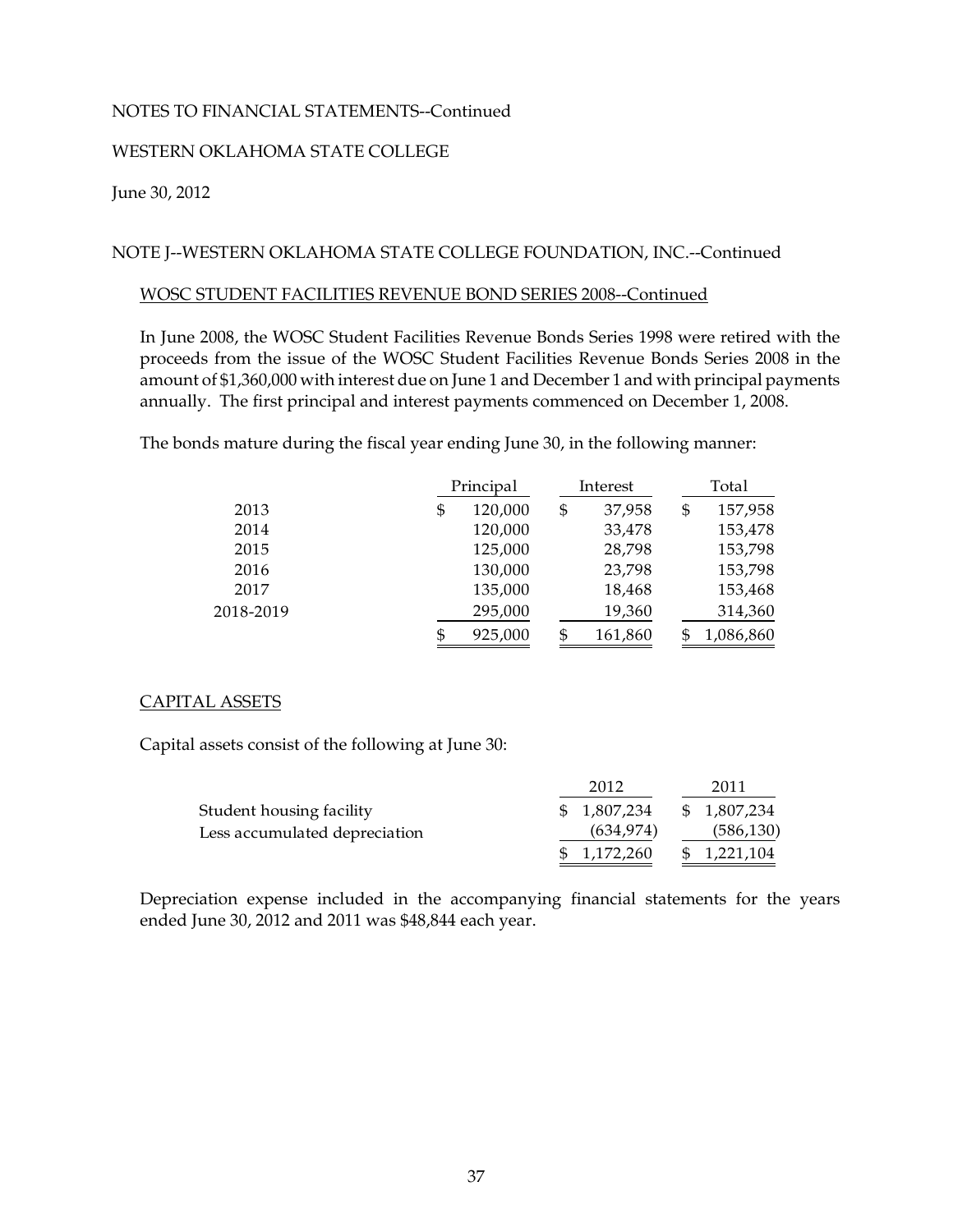#### WESTERN OKLAHOMA STATE COLLEGE

#### June 30, 2012

## NOTE J--WESTERN OKLAHOMA STATE COLLEGE FOUNDATION, INC.--Continued

#### INVESTMENTS AND ALLOWANCE FOR INVESTMENT LOSS

Investments are made in conformity with the objectives and guidelines of the Foundation's Board of Directors. The investments are stated at fair value. Types of investments are as follows at June 30:

|                                      | 2012<br>Fair Value<br>Level 1 |           |   | 2011       |
|--------------------------------------|-------------------------------|-----------|---|------------|
|                                      |                               |           |   | Fair Value |
|                                      |                               |           |   | Level 1    |
| Certificates of deposits             | S                             | 3,192,004 | S | 2,789,016  |
| Money market funds                   |                               | 54,836    |   | 21,656     |
| Mutual funds                         |                               | 1,037,322 |   | 1,144,747  |
| Annuities                            |                               | 251,000   |   | 251,000    |
| Real estate investment trusts (REIT) |                               | 269,846   |   | 169,846    |
| Total investments                    |                               | 4,805,008 |   | 4,376,265  |
| Allowance for market revaluation     |                               | (30, 479) |   | (18, 483)  |
| Fair market value (carrying value)   |                               | 4,774,529 |   | 4,357,782  |

#### ENDOWMENT DISCLOSURE

The Foundation's endowment consists of 92 individual donor restricted funds which are managed and controlled by the Foundation and were established for scholarships and program support. As required by generally accepted accounting principles, net assets associated with endowment funds are classified and reported based on the existence or absence of donor imposed restrictions. All of the endowment funds held by the Foundation are managed and controlled by the Foundation in accordance with the following policies.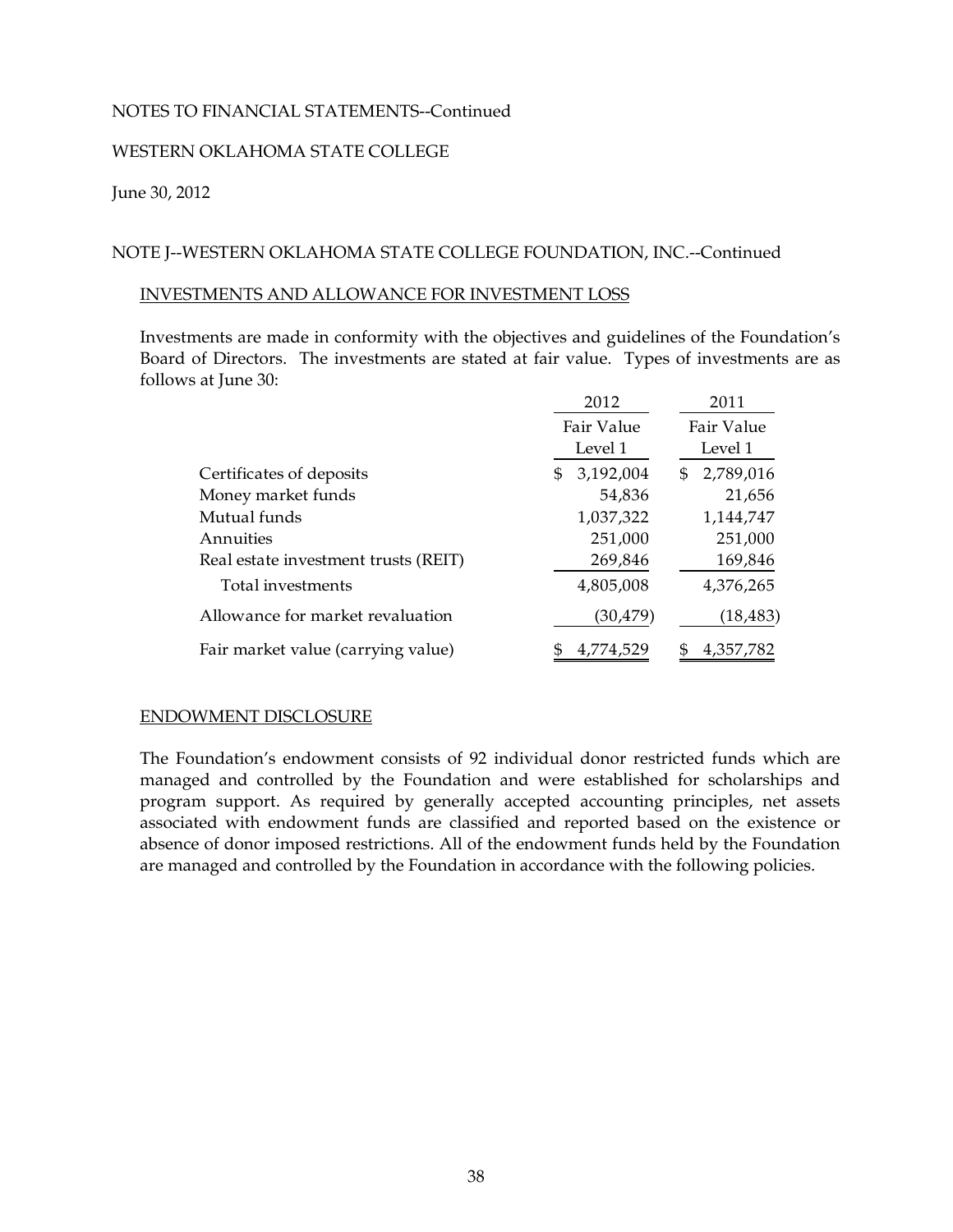#### WESTERN OKLAHOMA STATE COLLEGE

June 30, 2012

#### NOTE J--WESTERN OKLAHOMA STATE COLLEGE FOUNDATION, INC.--Continued

#### ENDOWMENT DISCLOSURE--Continued

#### Interpretation of Relevant Law

The Board of Trustees of the Foundation have interpreted the State Prudent Management of Institutional Funds Act ("SPMIFA") as requiring the preservation of the fair value of the original gift as of the gift date of the donor restricted endowment funds absent explicit donor stipulations to the contrary. As a result of this interpretation, the Foundation classifies as permanently restricted net assets: (a) the original value of the gifts donated to the permanent endowment; (b) the original value of subsequent gifts to the permanent endowment; and (c) accumulation to the permanent endowment made in accordance with the direction of the applicable donor gift instrument at the time the accumulation is added to the fund. The remaining portion of the donor restricted endowment fund that is not classified in permanently restricted net asset is classified as temporarily restricted net assets until those amounts are appropriated for expenditure by the Foundation in the manner consistent with the standard of prudence prescribed by SPMIFA. In accordance with SPMIFA, the Foundation considers the following factors in making a determination to appropriate or accumulate donor restricted endowment funds.

- (1) The duration and preservation of the funds;
- (2) The purpose of the Foundation and donor restricted endowment fund;
- (3) General economic conditions;
- (4) Possible effect of inflation and deflation;
- (5) The expected total return from income and appreciation of investments;
- (6) Other resources of the Foundation;
- (7) The investment policies of the Foundation.

Endowment net asset composition by type of funds as of June 30:

| Endowments                  | Unrestricted | Temoprarily<br>Restricted |      | Permanently<br>Restricted |    | Total     |
|-----------------------------|--------------|---------------------------|------|---------------------------|----|-----------|
|                             |              |                           | 2012 |                           |    |           |
| Donor restricted endowments | \$           | \$<br>262,960             | \$   | 4,336,912                 | \$ | 4,599,872 |
| Board designated endowments | 802,920      |                           |      |                           |    | 802,920   |
| Total Funds Invested        | 802,920      | 262,960                   | S    | 4,336,912                 |    | 5,402,792 |
|                             |              | Temoprarily               |      | Permanently               |    |           |
| Endowments                  | Unrestricted | Restricted                |      | Restricted                |    | Total     |
|                             |              |                           | 2011 |                           |    |           |
| Donor restricted endowments | \$           | \$<br>266.469             | \$   | 3.902.006                 | S  | 4,168,475 |
| Board designated endowments | 720,479      |                           |      |                           |    | 720,479   |
| Total Funds Invested        | 720,479      | 266,469                   |      | 3,902,006                 |    | 4,888,954 |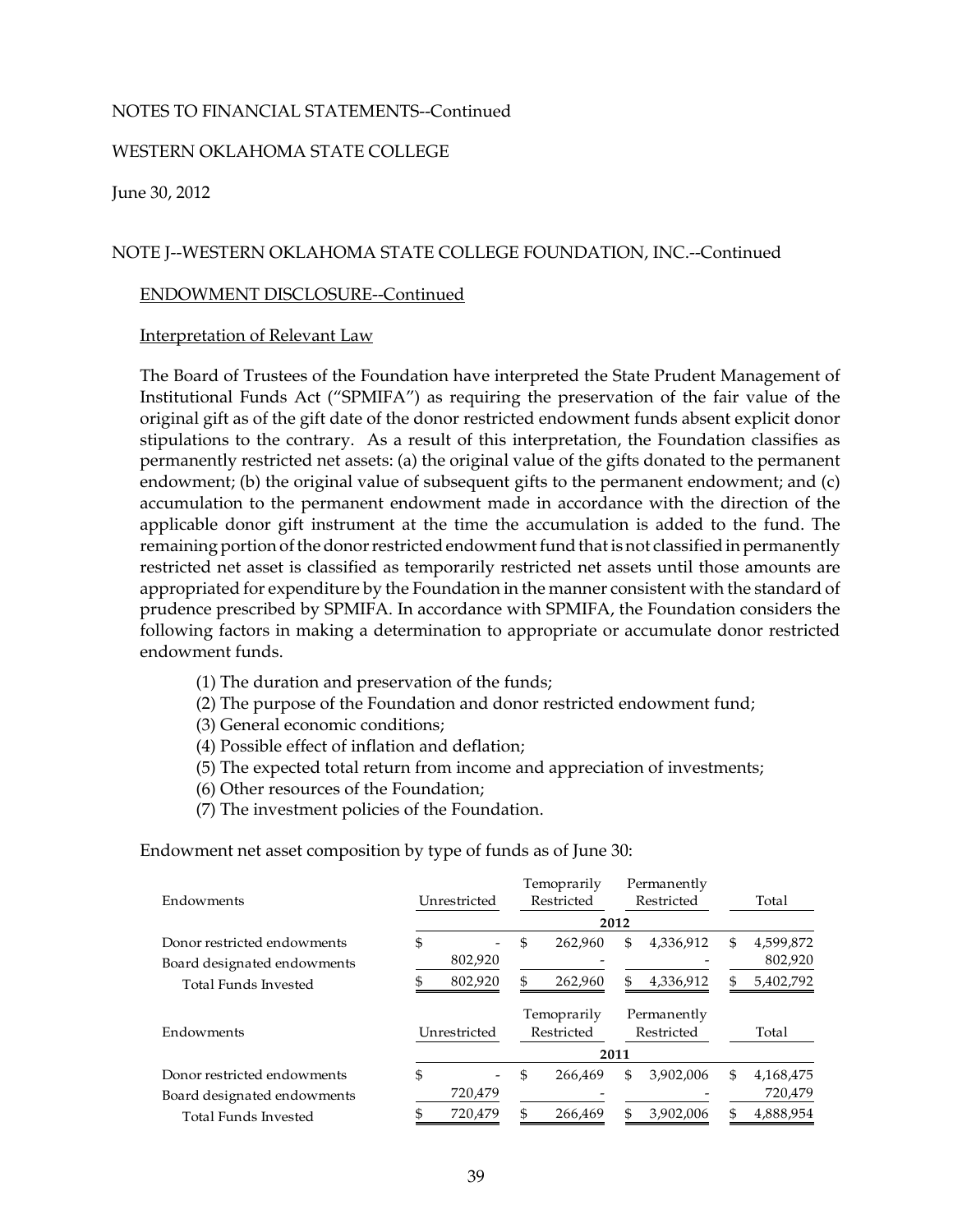#### WESTERN OKLAHOMA STATE COLLEGE

#### June 30, 2012

## NOTE J--WESTERN OKLAHOMA STATE COLLEGE FOUNDATION, INC.--Continued

#### ENDOWMENT DISCLOSURE--Continued

Changes in endowment net assets for the year ended June 30:

|                                                                       | Unrestricted  |            |             |              |                  |
|-----------------------------------------------------------------------|---------------|------------|-------------|--------------|------------------|
|                                                                       | Board         |            | Temporarily | Permanently  |                  |
|                                                                       | Designated    | Restricted |             | Restricted   | Total            |
| Endowment net assets,<br>as of June 30, 2010                          | \$<br>663,142 | \$         | 260,243     | \$3,630,295  | 4,553,680<br>\$. |
| Investment return<br>Investment income<br>Net realized and unrealized | 14,387        |            | 127,660     | 11,376       | 153,423          |
| gain on investments                                                   | 20,006        |            |             |              | 20,006           |
| Total investment return                                               | 34,393        |            | 127,660     | 11,376       | 173,429          |
| Contributions<br>Appropriation of endowment                           | 22,944        |            | 102,814     | 260,335      | 386,093          |
| assets for expenditure                                                |               |            | (224,248)   |              | (224, 248)       |
| Endowment net assets,                                                 |               |            |             |              |                  |
| as of June 30, 2011                                                   | 720,479       | S          | 266,469     | \$ 3,902,006 | 4,888,954        |
| Investment return<br>Investment income<br>Net realized and unrealized | 52,511        |            | 61,069      | 1,712        | 115,292          |
| gain on investments                                                   | (11,996)      |            |             |              | (11,996)         |
| Total investment return                                               | 40,515        |            | 61,069      | 1,712        | 103,296          |
| Contributions<br>Appropriation of endowment                           | 41,926        |            | 154,139     | 433,194      | 629,259          |
| assets for expenditure                                                |               |            | (218, 717)  |              | (218, 717)       |
| Endowment net assets,                                                 |               |            |             |              |                  |
| as of June 30, 2012                                                   | \$<br>802,920 | \$         | 262,960     | \$4,336,912  | \$5,402,792      |

#### Funds with Deficiencies

From time to time, the fair value of assets associated with individual donor restricted endowment funds may fall below the level that donor or SPMIFA requires the Foundation to retain as a fund of perpetual duration. In accordance with generally accepted accounting principles, the allowance reported in unrestricted net assets which is a reduction in fair market value of invested endowment funds is \$30,479 and \$18,483 at June 30, 2012 and 2011, respectively.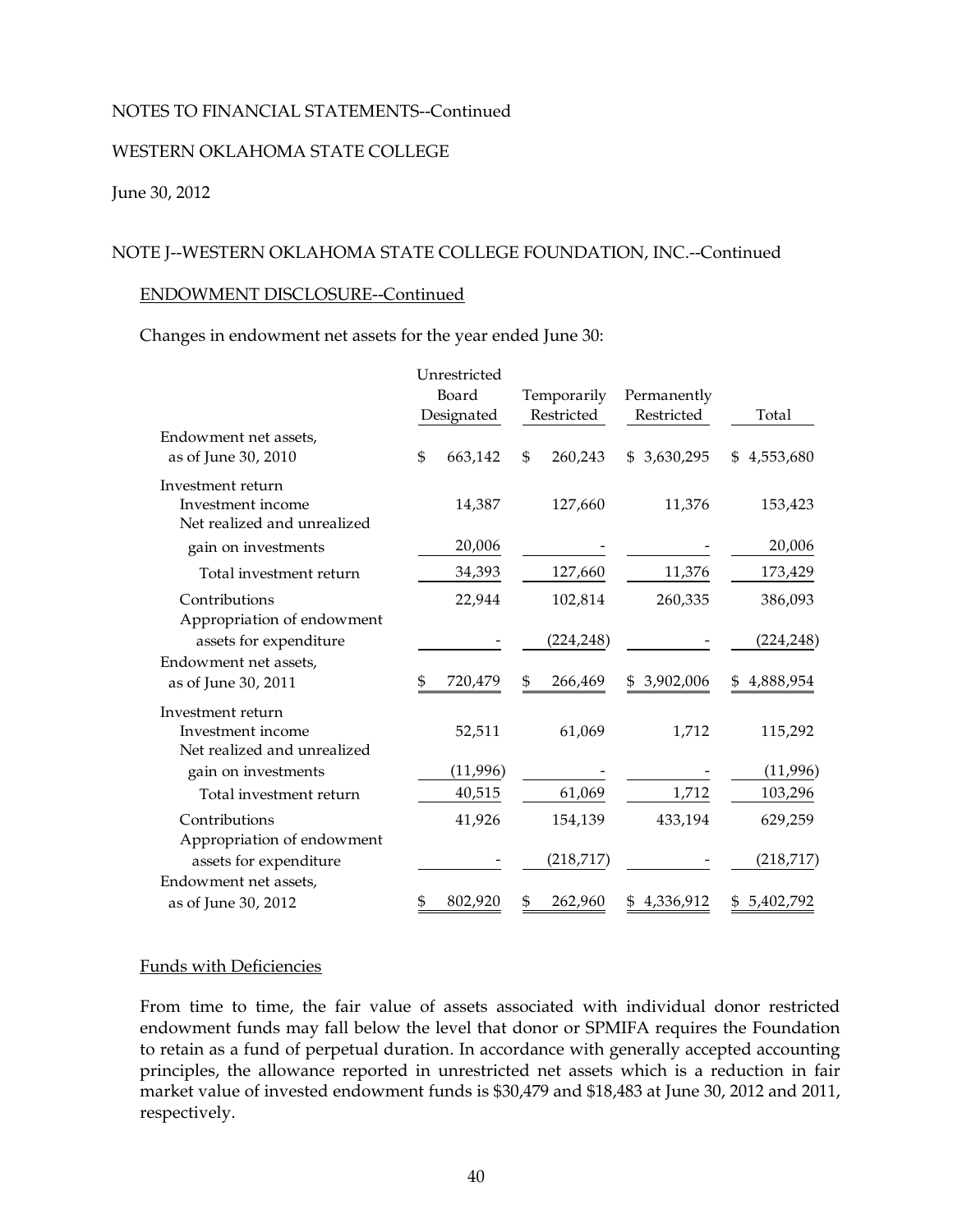#### WESTERN OKLAHOMA STATE COLLEGE

June 30, 2012

## NOTE J--WESTERN OKLAHOMA STATE COLLEGE FOUNDATION, INC.--Continued

#### ENDOWMENT DISCLOSURE--Continued

#### Return Objectivities and Risk Parameters

The Foundation has adopted investment and spending policies for endowment assets that attempt to provide a predictable stream of funding to programs supported by its endowments while seeking to maintain the purchasing power of the endowment assets. Endowment assets include those assets of the donor restricted funds that the Foundation must hold in perpetuity or for a donor specified period as well as board designated funds. Under this policy, as approved by the Board of Trustees, the endowment assets are invested with the primary objective of growth and a secondary objective of current income. The asset allocation policies reflect and are consistent with the investment objectives and risk tolerances expressed through the investment policy. These policies, developed after examining the historical relationships of risk and return among asset classes, are designed to provide the highest probability of meeting or exceeding the return objectives at the lowest level of risk. Actual returns in any given year may vary from this amount.

#### **Spending Policy**

The Foundation has a policy of appropriating for distribution each year amounts up to, but not to exceed actual investment performance for the year.

#### How the Investment Objectives Relate to the Spending Policy

Since the Foundation has a policy of designating unrestricted funds each year for investment, it feels that this policy protects the purchasing power of the endowments. In light of the current market fluctuations and the future needs of the Foundation, it evaluates the spending policy annually to ensure that it remains in accordance with the long term objectives of the Foundation.

## SILVER STATUES

The Foundation maintains various silver statues. These statues are maintained for public exhibition rather than financial gain. On June 30, 2012 and 2011, these statues had a value of approximately \$85,000. These statues are protected, kept unencumbered, cared for, and preserved.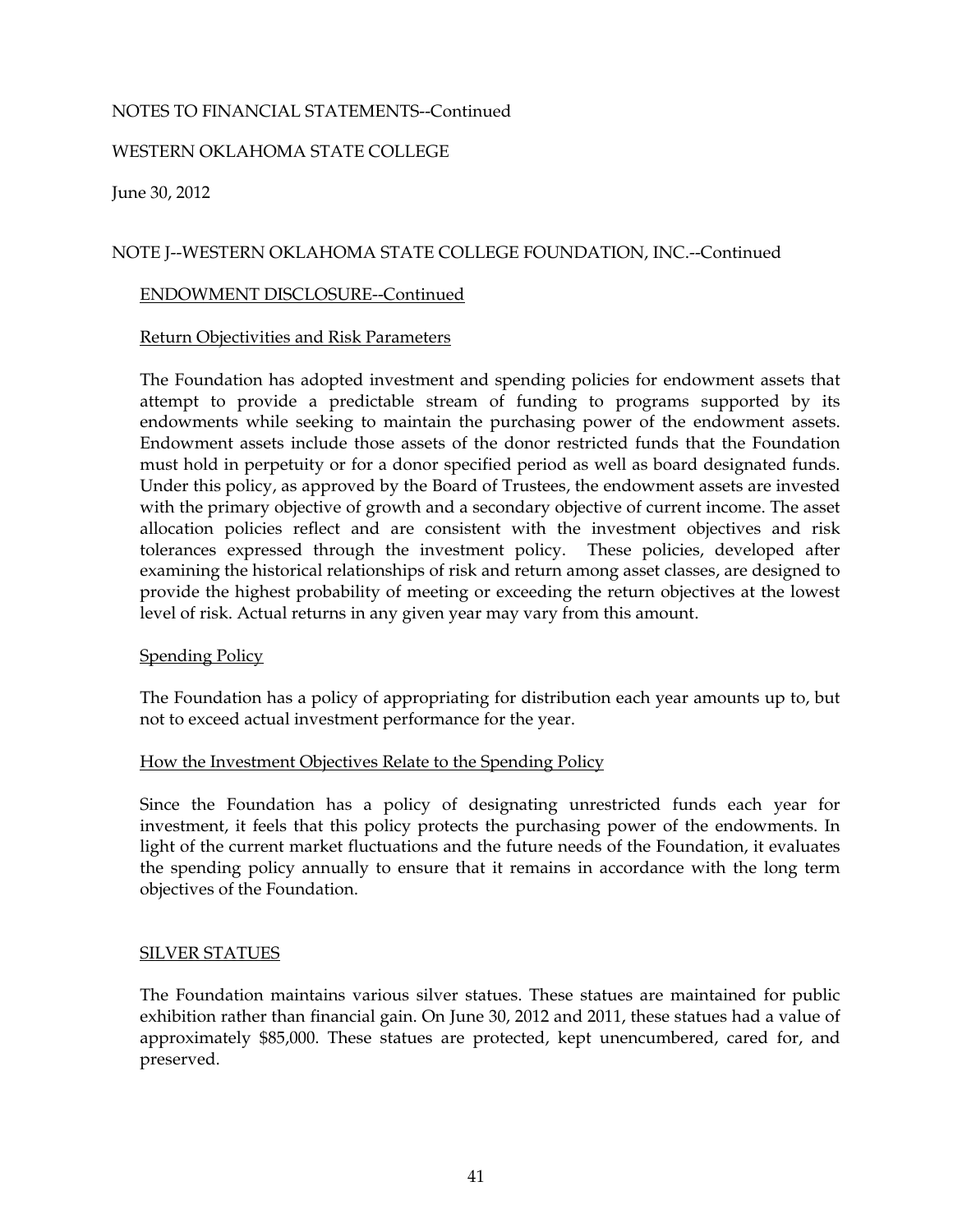## WESTERN OKLAHOMA STATE COLLEGE

#### June 30, 2012

## NOTE J--WESTERN OKLAHOMA STATE COLLEGE FOUNDATION, INC.--Continued

## CONTRIBUTIONS AND DONATIONS

The following is a breakdown of the contributions and donations received in 2012 and 2011 and their respective categories by restriction:

|                                   | As of June 30, 2012     |              |    |                     |    |            |    |         |
|-----------------------------------|-------------------------|--------------|----|---------------------|----|------------|----|---------|
|                                   | Temporarily Permanently |              |    |                     |    |            |    |         |
|                                   |                         | Unrestricted |    | Restricted          |    | Restricted |    | Total   |
| Contributions and donations       |                         |              |    |                     |    |            |    |         |
| Endowments                        | \$                      | 25,137       | \$ | 115,940             | \$ | 425,009    | \$ | 566,086 |
| Sustaining membership account     |                         | 15,466       |    |                     |    |            |    | 15,466  |
| Pass-through funds                |                         |              |    | 144,190             |    |            |    | 144,190 |
| President partners                |                         | 20,205       |    |                     |    | 8,185      |    | 28,390  |
| Total contributions and donations |                         | 60,808       | \$ | 260,130             | \$ | 433,194    | \$ | 754,132 |
|                                   |                         |              |    | As of June 30, 2011 |    |            |    |         |
|                                   | Temporarily Permanently |              |    |                     |    |            |    |         |
|                                   |                         | Unrestricted |    | Restricted          |    | Restricted |    | Total   |
| Contributions and donations       |                         |              |    |                     |    |            |    |         |
| Endowments                        | \$                      | 5,901        | \$ | 102,814             | \$ | 253,076    | \$ | 361,791 |
| Sustaining membership account     |                         | 19,544       |    |                     |    |            |    | 19,544  |
| Pass-through funds                |                         |              |    | 139,018             |    |            |    | 139,018 |
| President partners                |                         | 21,776       |    |                     |    | 7,259      |    | 29,035  |
| Total contributions and donations |                         |              |    |                     |    |            |    | 549,388 |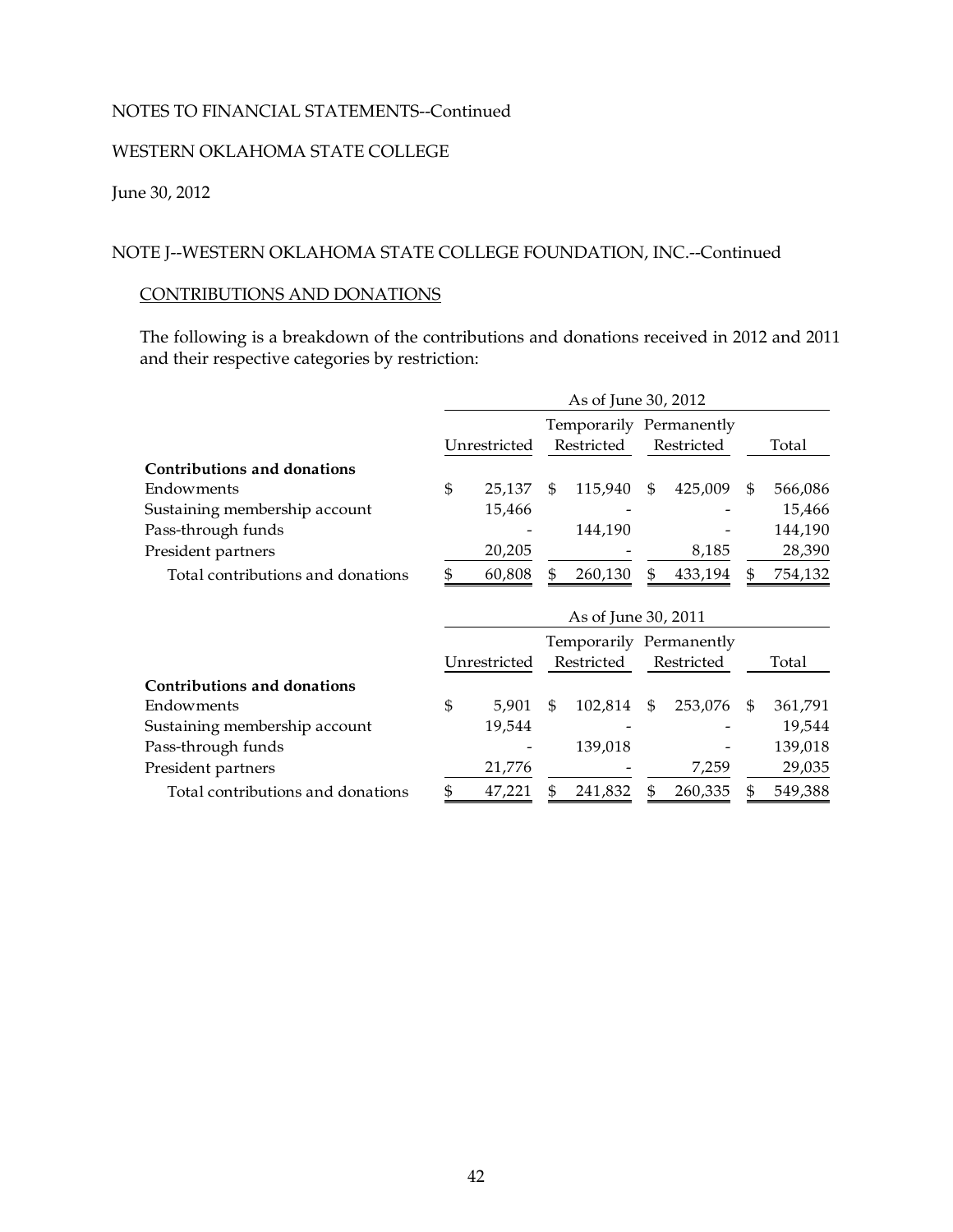#### WESTERN OKLAHOMA STATE COLLEGE

June 30, 2012

#### NOTE K--NEW ACCOUNTING PRONOUNCEMENTS

The GASB has issued several new accounting pronouncements, which will be effective to the College in subsequent years. A description of the new accounting pronouncements, the fiscal year in which they are effective, and the College's consideration of the impact of these pronouncements are described below:

*Fiscal Year Ended June 30, 2013*

Statement No. 60, *Accounting and Financial Reporting for Service Concession Arrangements* –

GASB No. 60 addresses issues related to service concession arrangements (SCAs), which are a type of public-private or public-public partnership. This Statement applies only to those arrangements in which specific criteria determining whether a transferor has control over the facility are met. The College will only be required to adopt the provisions of GASB No. 60 if it enters into an SCA, and it currently has not entered into any such arrangements.

 Statement No. 61, *The Financial Reporting Entity: Omnibus – An Amendment of GASB Statements No. 14 and No. 34*.

GASB No. 61 modifies certain requirements for inclusion of component units in the financial reporting entity and also amends the criteria for reporting component units as if they were part of the primary government (that is, blending) in certain circumstances. Earlier application is encouraged. The College does not believe that the adoption of GASB No. 61 will have a significant impact on its financial statement presentation.

 Statement No. 62, *Codification of Accounting and Financial Reporting Guidance Contained in Pre-November 30, 1989 FASB and AICPA Pronouncements*.

GASB No. 62 is intended to enhance the usefulness of its Codification by incorporating guidance that previously could only be found in certain FASB and AICPA pronouncements. The College does not believe that the adoption GASB No. 62 will have a significant impact on its financial position, activities or cash flows, or its financial statement presentation.

 Statement No. 63, *Financial Reporting of Deferred Outflows of Resources, Deferred Inflows of Resources, and Net Position*.

GASB No. 63 provides financial reporting guidance for deferred outflows of resources and deferred inflows of resources. Previous financial reporting standards do not include guidance for reporting those financial statement elements, which are distinct from assets and liabilities. Adoption of this statement will require the College to make changes in its financial statement presentation.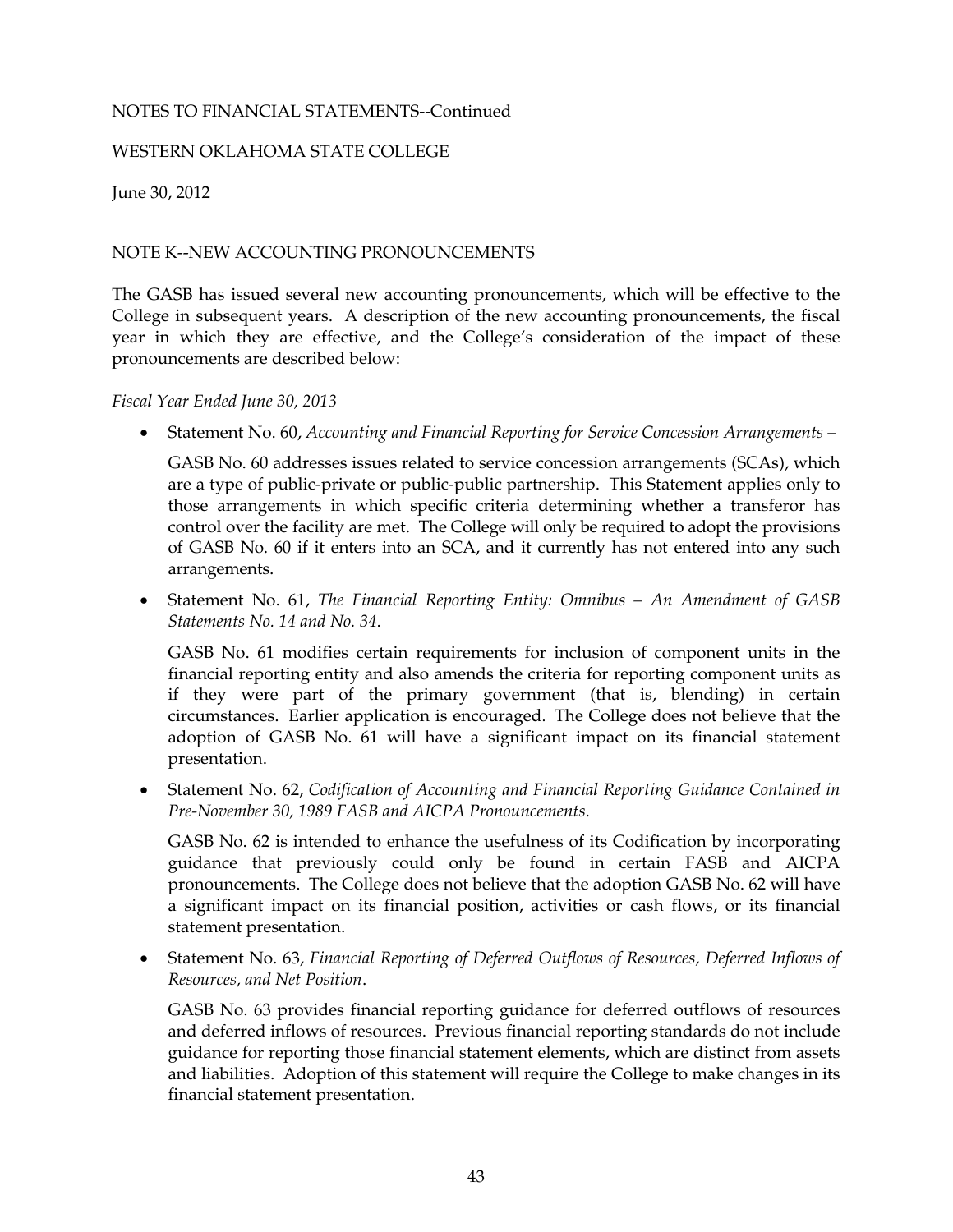#### WESTERN OKLAHOMA STATE COLLEGE

June 30, 2012

## NOTE K--NEW ACCOUNTING PRONOUNCEMENTS- Continued

#### *Fiscal Year Ended June 30, 2014*

Statement No. 65, *Items Previously Reported as Assets and Liabilities.*

GASB No. 65 establishes accounting and financial reporting standards that reclassify, as deferred outflows of resources or deferred inflows of resources, certain items that were previously reported as assets and liabilities and recognizes, as outflows of resources (expenses) or inflows of resources (revenues), certain items that were previously recognized as assets and liabilities. The College has not quantified the effects of adoption of GASB No. 65 on its net position.

#### *Fiscal Year Ended June 30, 2015*

 Statement No. 68, *Accounting and Financial Reporting for Pensions, an Amendment of GASB Statement No. 27* 

GASB No. 68 establishes standards for measuring and recognizing liabilities, deferred outflows of resources, deferred inflows of resources, and pension expenses. GASB No. 68 also details the recognition and disclosure requirements for employers with liabilities to a defined benefit pension plan and for employers whose employees are provided with defined contribution pensions. Defined benefit pensions are further classified by GASB No. 68 as single employer plans, agent employer plans and cost-sharing plans, and recognition and disclosure requirements are addressed for each classification. GASB No. 68 was issued in June 2012, and the College has not yet determined the impact that implementation of GASB No. 68 will have on its net position.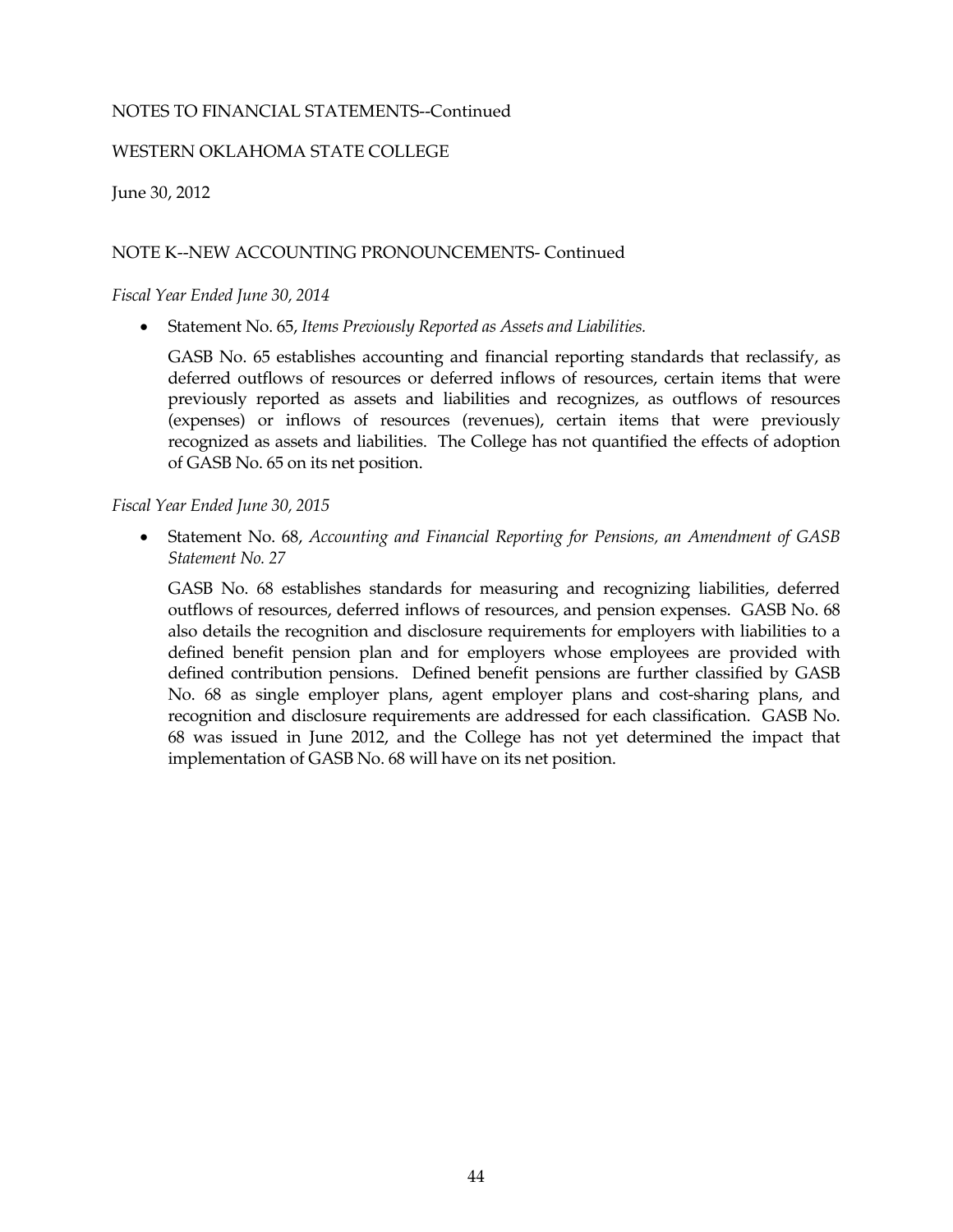

Independent Auditors' Report on Internal Control Over Financial Reporting and on Compliance and Other Matters Based on an Audit of Financial Statements Performed in Accordance With *Government Auditing Standards* 

Board of Regents Western Oklahoma State College Altus, Oklahoma

We have audited the financial statements of Western Oklahoma State College (the "College"), a component unit of the State of Oklahoma, as of and for the year ended June 30, 2012, and have issued our report thereon dated October 1, 2012. Our report was modified to include a reference to other auditors. We conducted our audit in accordance with auditing standards generally accepted in the United States of America and the standards applicable to financial audits in *Government Auditing Standards*, issued by the Comptroller General of the United States. Other auditors audited the financial statements of the Western Oklahoma State College Foundation, Inc. (the "Foundation"), the College's discretely presented component unit, as described in our report on the College's financial statements. The financial statements of the Foundation were not audited in accordance with *Government Auditing Standards*.

#### Internal Control Over Financial Reporting

Management of the College is responsible for establishing and maintaining effective internal control over financial reporting. In planning and performing our audit, we considered the College's internal control over financial reporting as a basis for designing our auditing procedures for the purpose of expressing our opinion on the financial statements, but not for the purpose of expressing an opinion on the effectiveness of the College's internal control over financial reporting. Accordingly, we do not express an opinion on the effectiveness of the College's internal control over financial reporting.

A *deficiency in internal control* exists when the design or operation of a control does not allow management or employees, in the normal course of performing their assigned functions, to prevent, or detect and correct misstatements on a timely basis. A *material weakness* is a deficiency, or combination of deficiencies, in internal control, such that there is a reasonable possibility that a material misstatement of the College's financial statements will not be prevented, or detected and corrected on a timely basis.

> 531 Couch Drive Oklahoma City 73102-2251

45

TEL 405.239.7961 FAX 405 235 0042 WEB www.coleandreed.com

An Independently Owned Member, **McGladrey Alliance**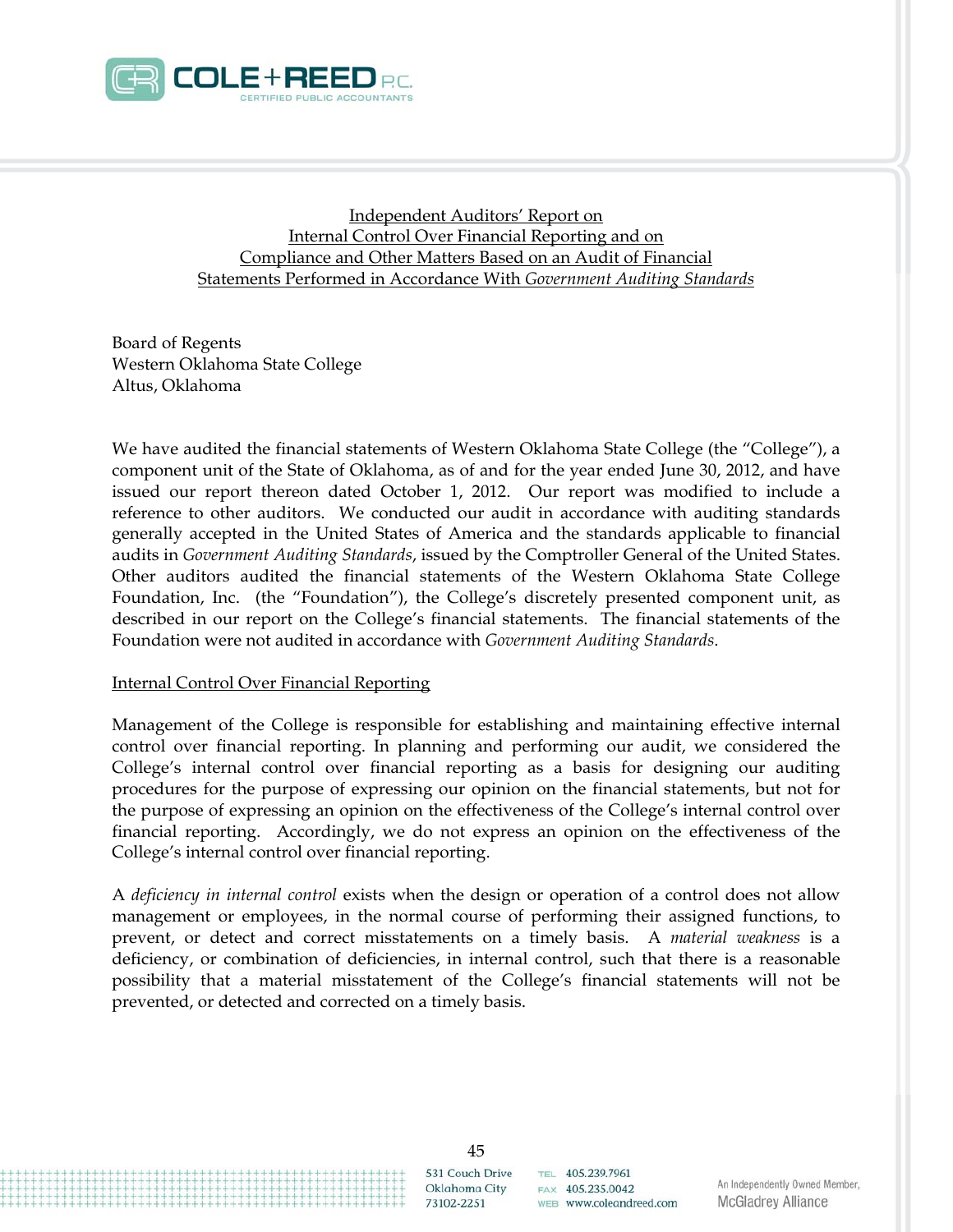Our consideration of internal control over financial reporting was for the limited purpose described in the first paragraph of this section and was not designed to identify all deficiencies in internal control over financial reporting that might be deficiencies, significant deficiencies or material weaknesses. We did not identify any deficiencies in internal control over financial reporting that we consider to be material weaknesses, as defined above.

#### Compliance and Other Matters

As part of obtaining reasonable assurance about whether the College's financial statements are free of material misstatements, we performed tests of compliance with certain provisions of laws, regulations, contracts and grant agreements, and other matters, noncompliance with which could have a direct and material effect on the determination of financial statement amounts. However, providing an opinion on compliance with those provisions was not an objective of our audit and, accordingly, we do not express such an opinion. The results of our tests disclosed no instances of noncompliance or other matters that are required to be reported under *Government Auditing Standards*.

This report is intended solely for the use of the Board of Regents, management and federal awarding agencies and pass-through entities and is not intended to be and should not be used by anyone other than these specified parties.

CuLe  $R_{red}$  P.C.

Oklahoma City, Oklahoma October 1, 2012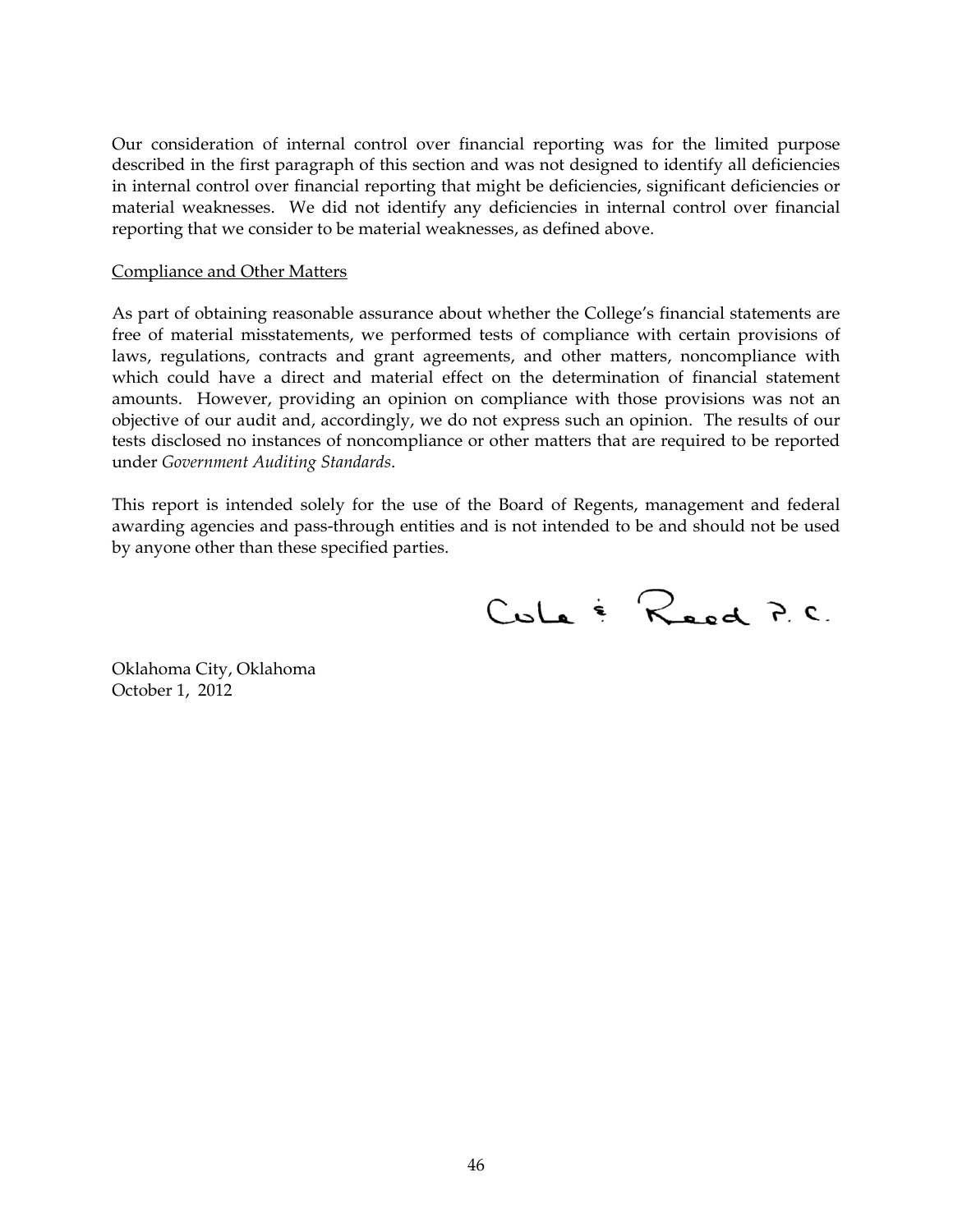

Independent Auditors' Report on Compliance With Requirements That Could Have a Direct and Material Effect on Each Major Program and on Internal Control Over Compliance in Accordance With OMB Circular A-133 and on the Schedule of Expenditures of Federal Awards

Board of Regents Western Oklahoma State College Altus, Oklahoma

#### **Compliance**

We have audited Western Oklahoma State College's (the "College") compliance with the types of compliance requirements described in the U.S. Office of Management and Budget (OMB) *Circular A-133 Compliance Supplement* that could have a direct and material effect on each of its major federal programs for the year ended June 30, 2012. The College's major federal programs are identified in the summary of auditors' results section of the accompanying schedule of findings and questioned costs. Compliance with the requirements of laws, regulations, contracts, and grants applicable to each of its major federal programs is the responsibility of the College's management. Our responsibility is to express an opinion on the compliance of Western Oklahoma State College based on our audit.

We conducted our audit of compliance in accordance with auditing standards generally accepted in the United States of America; the standards applicable to financial audits contained in *Government Auditing Standards,* issued by the Comptroller General of the United States; and OMB Circular A-133, *Audits of States, Local Governments, and Non-Profit Organizations*. Those standards and OMB Circular A-133 require that we plan and perform the audit to obtain reasonable assurance about whether noncompliance with the types of compliance requirements referred to above that could have a direct and material effect on a major federal program occurred. An audit includes examining, on a test basis, evidence about the College's compliance with those requirements and performing such other procedures as we considered necessary in the circumstances. We believe that our audit provides a reasonable basis for our opinion. Our audit does not provide a legal determination of the College's compliance with those requirements.

In our opinion, Western Oklahoma State College complied, in all material respects, with the compliance requirements referred to above that could have a direct and material effect on each of its major federal programs for the year ended June 30, 2012.

> 47 531 Couch Drive Oklahoma City 73102-2251

TEL 405.239.7961  $FAx$  405 235 0042 WEB www.coleandreed.com

An Independently Owned Member, **McGladrey Alliance**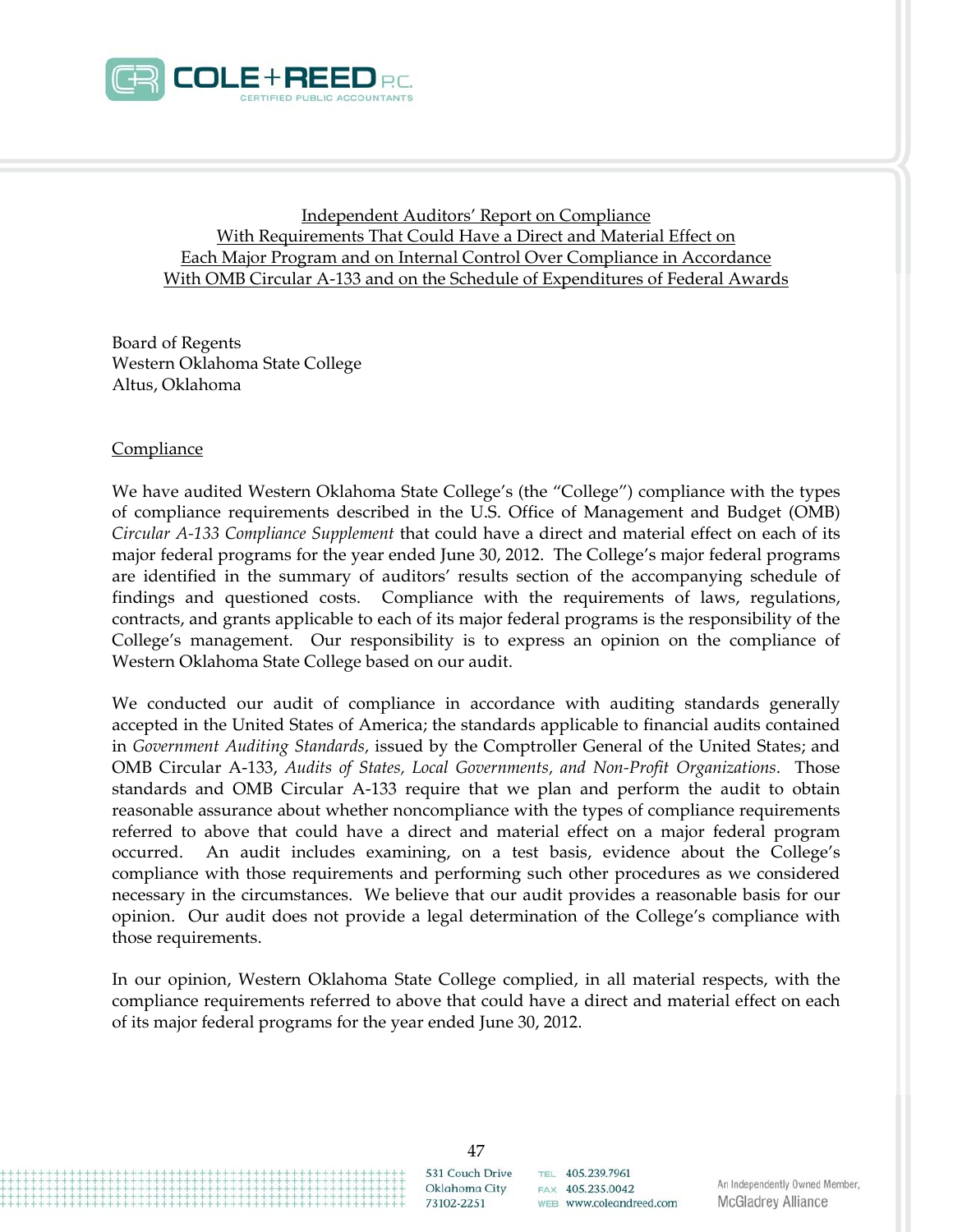#### Internal Control Over Compliance

Management of the College is responsible for establishing and maintaining effective internal control over compliance with requirements of laws, regulations, contracts, and grants applicable to federal programs. In planning and performing our audit, we considered the College's internal control over compliance with requirements that could have a direct and material effect on a major federal program in order to determine our auditing procedures for the purpose of expressing our opinion on compliance and to test and report on internal control over compliance in accordance with OMB Circular A-133, but not for the purpose of expressing an opinion on the effectiveness of internal control over compliance. Accordingly, we do not express an opinion on the effectiveness of the College's internal control over compliance.

A *deficiency in internal control over compliance* exists when the design or operation of a control over compliance does not allow management or employees, in the normal course of performing their assigned functions, to prevent, or detect and correct, noncompliance with a type of compliance requirement of a federal program on a timely basis. A *material weakness in internal control over compliance* is a deficiency, or combination of deficiencies, in internal control over compliance, such that there is a reasonable possibility that material noncompliance with a type of compliance requirement of a federal program will not be prevented, or detected and corrected, on a timely basis.

Our consideration of internal control over compliance was for the limited purpose described in the first paragraph of this section and was not designed to identify all deficiencies in internal control over compliance that might be deficiencies, significant deficiencies, or material weaknesses. We did not identify any deficiencies in internal control over compliance that we consider to be material weaknesses, as defined above.

#### Schedule of Expenditures of Federal Awards

We have audited the basic financial statements of the College as of and for the year ended June 30, 2012, and have issued our report thereon dated October 1, 2012. Our audit was performed for the purpose of forming an opinion on the basic financial statements taken as a whole. The accompanying schedule of expenditures of federal awards is presented for purposes of additional analysis as required by U.S. Office of Management and Budget Circular A-133, *Audits of States, Local Government, and Non-Profit Organizations,* and is not a required part of the basic financial statements. Such information is the responsibility of management and was derived from and relates directly to the underlying accounting and other records used to prepare the financial statements. The information has been subjected to the auditing procedures applied in the audit of the basic financial statements and certain additional procedures, including comparing and reconciling such information directly to the underlying accounting and other records used to prepare the financial statements or to the financial statements themselves, and other additional procedures in accordance with auditing standards generally accepted in the United States of America. In our opinion, the information is fairly stated in all material respects, in relation to the basic financial statements taken as a whole.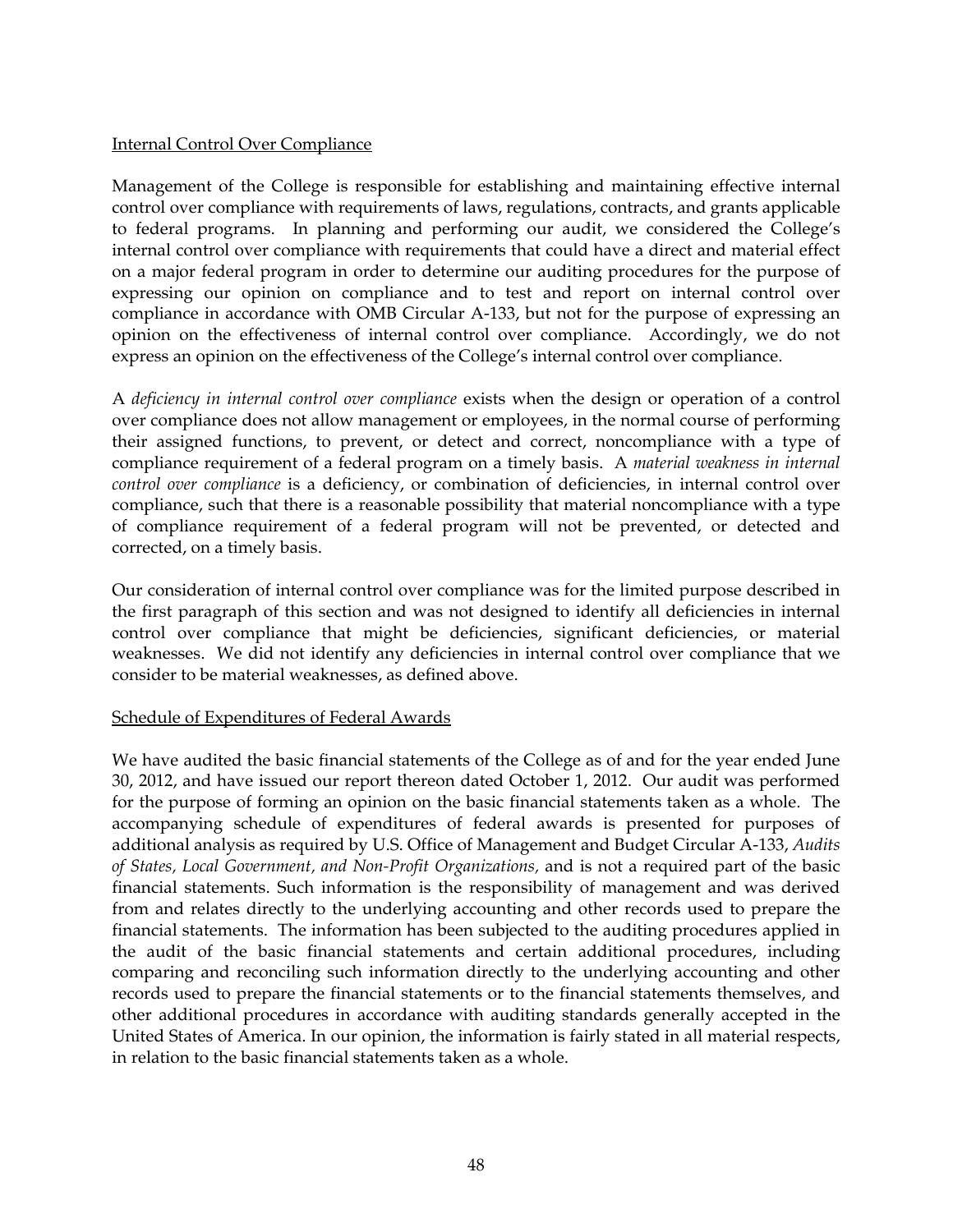This report is intended solely for the information and use of the Board of Regents, management and federal awarding agencies and pass-through entities and is not intended to be and should not be used by anyone other than these specified parties.

Cule & Reed P.C.

Oklahoma City, Oklahoma October 1, 2012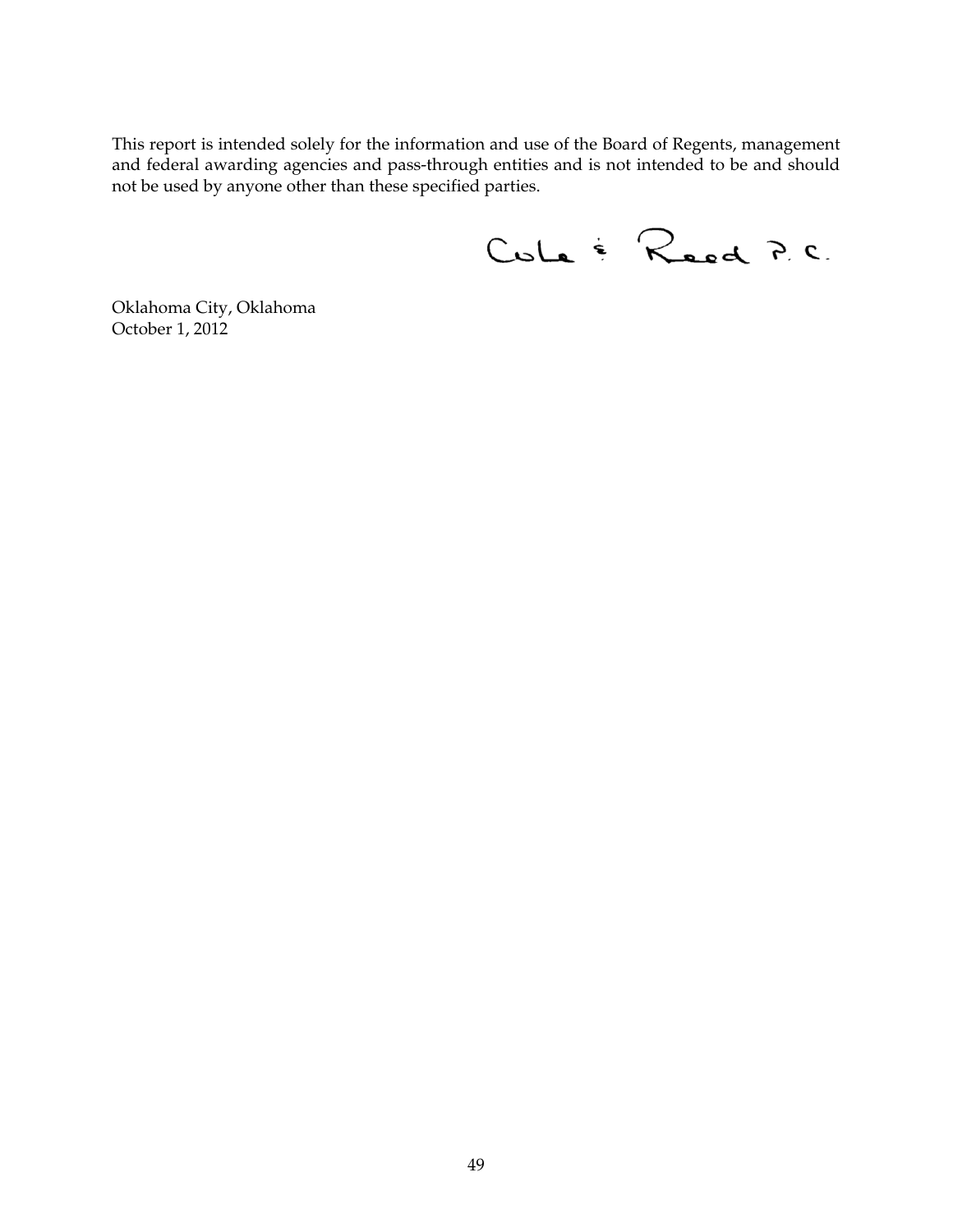# SCHEDULE OF EXPENDITURES OF FEDERAL AWARDS

# WESTERN OKLAHOMA STATE COLLEGE

Year Ended June 30, 2012

|                                                           | Federal<br><b>CFDA</b> |                 |
|-----------------------------------------------------------|------------------------|-----------------|
| Federal Grantor/Pass-through Grantor/Program Title        | Number                 | Expenditures    |
| U.S. Department of Education                              |                        |                 |
| Student Financial Aid Cluster                             |                        |                 |
| Federal Pell Grant Program                                | 84.063                 | 3,102,926<br>\$ |
| Federal Supplemental Educational Opportunity Grants       | 84.007                 | 34,236          |
| Federal Work Study Program                                | 84.033                 | 59,410          |
| Federal Direct Student Loan Program                       | 84.268                 | 2,416,227       |
| Federal Academic Competiveness Grant Program              | 84.375                 | 1,819           |
| College Access Challenge Grant Program                    | 84.378A                | 9,981           |
| Total Student Financial Aid Cluster                       |                        | 5,624,599       |
| <b>TRIO Program Cluster</b>                               |                        |                 |
| Upward Bound                                              | 84.047                 | 308,968         |
| <b>Student Support Services</b>                           | 84.042A                | 244,297         |
| Total TRIO Program Cluster                                |                        | 553,265         |
| Passed through the Oklahoma State Department              |                        |                 |
| of Education: Carl Perkins Program                        | 84.051                 | 36,289          |
| Total U.S. Department of Education                        |                        | 6,214,153       |
| U.S. Department of Health and Human Services              |                        |                 |
| Temporary Assistance for Needy Families                   | 93.558                 | 145,835         |
| Child Development Associative Initiative                  | 93.596                 | 74,965          |
| Total U.S. Department of Health and Human Services        |                        | 220,800         |
| U.S. Department of Labor                                  |                        |                 |
| Oklahoma Works (TAACCCT)                                  | 17.282                 | 2,099           |
| Total U.S. Department of Labor                            |                        | 2,099           |
|                                                           |                        |                 |
| U.S. Department of Agriculture                            |                        | 379             |
| Distance Learning and Telemedicine Loan and Grant Program | 10.855                 |                 |
| Total U.S. Department of Labor                            |                        | 379             |
| TOTAL EXPENDITURES OF FEDERAL AWARDS                      |                        | 6,437,431<br>\$ |

See notes to schedule of expenditures of federal awards.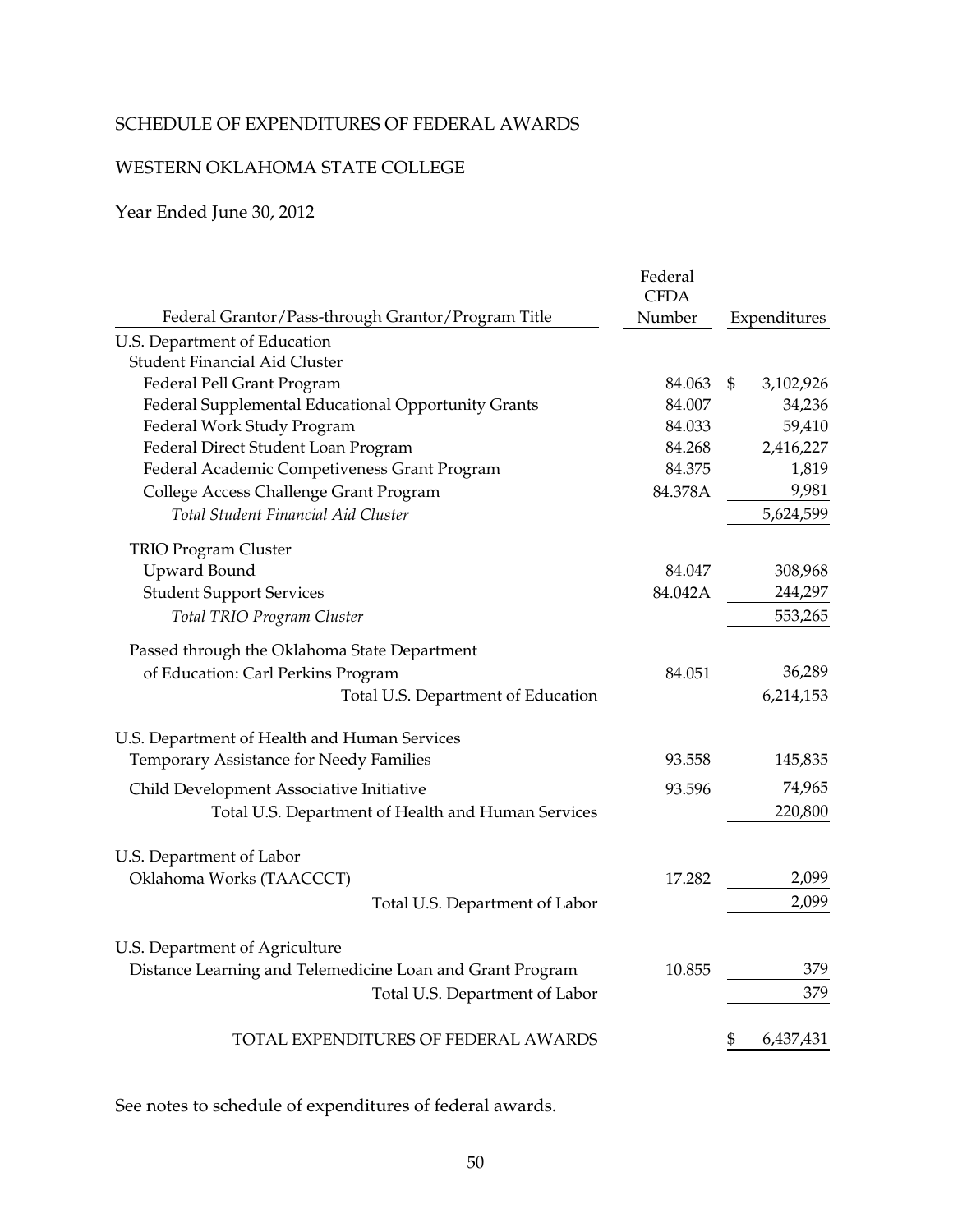#### NOTES TO SCHEDULE OF EXPENDITURES OF FEDERAL AWARDS

#### WESTERN OKLAHOMA STATE COLLEGE

June 30, 2012

#### NOTE A--SUMMARY OF SIGNIFICANT ACCOUNTING POLICIES

The Schedule of Expenditures of Federal Awards is presented on the accrual basis of accounting, which is the basis used by Western Oklahoma State College to present the basic financial statements. Under the accrual basis, expenditures are recognized when the related liability is incurred.

#### NOTE B--FEDERAL DIRECT STUDENT LOAN PROGRAM

Under the Federal Direct Student Loan Program ("Direct Loan Program"), the U.S. Department of Education makes loans to enable a student or parent to pay the costs of the student's attendance at a postsecondary school. The Direct Loan Program enables an eligible student or parent to obtain a loan to pay for the student's cost of attendance directly from the U.S. Department of Education rather than through private lenders. The College began participation in the Direct Loan Program on July 1, 2010. The College administers the origination and disbursement of the loans to eligible students or parents. The College is not responsible for the collection of these loans.

#### NOTE C--SUBRECIPIENTS

During the year ended June 30, 2012, the College did not provide any federal awards to subrecipients.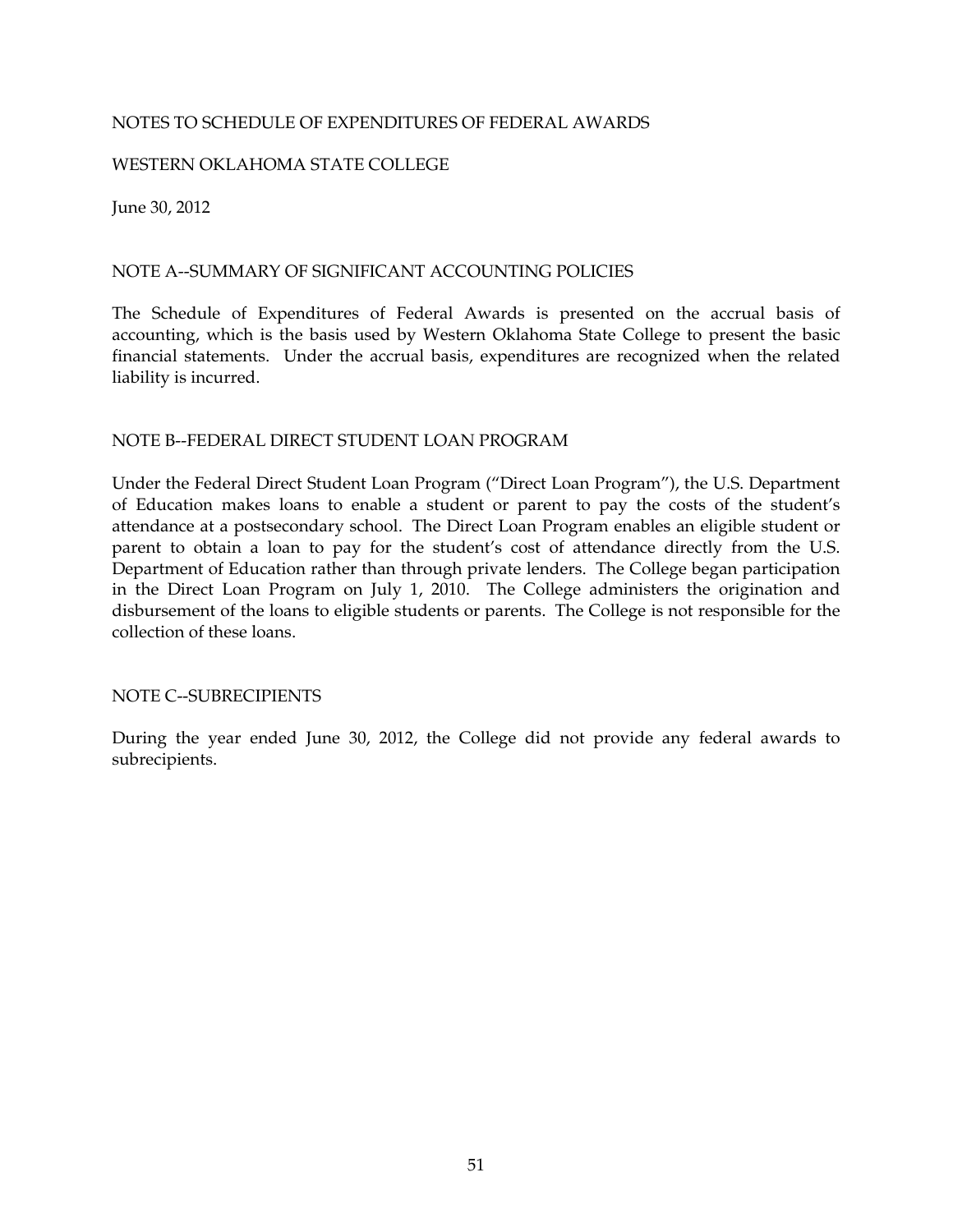# SCHEDULE OF FINDINGS AND QUESTIONED COSTS

## WESTERN OKLAHOMA STATE COLLEGE

June 30, 2012

## **Section I--Summary of Auditors' Results**

*Financial statements*

| Type of auditors' report issued:                                                                                      | Unqualified                                   |
|-----------------------------------------------------------------------------------------------------------------------|-----------------------------------------------|
| Internal control over financial reporting:                                                                            |                                               |
| Material weakness(es) identified?<br>$\bullet$                                                                        | $\frac{\ }{\ }$ yes $\frac{X}{X}$ no          |
| Significant deficiency(ies) identified?<br>$\bullet$                                                                  | $\frac{1}{1}$ yes $\frac{X}{1}$ none reported |
| Noncompliance material to financial statements noted?                                                                 | $\frac{\ }{\ }$ yes $\frac{X}{X}$ no          |
| Federal Awards                                                                                                        |                                               |
| Internal control over major programs:                                                                                 |                                               |
| Material weakness(es) identified?<br>$\bullet$                                                                        | $\frac{\ }{\ }$ yes $\frac{X}{X}$ no          |
| Significant deficiency(ies) identified?<br>$\bullet$                                                                  | $\frac{1}{2}$ yes $\frac{X}{2}$ none reported |
| Type of auditors' report issued on compliance for major programs:                                                     | Unqualified                                   |
| Any audit findings disclosed that are required to be reported in<br>accordance with section 510(a) of Circular A-133? | $yes \tX no$                                  |
| Identification of major programs:                                                                                     |                                               |
| Program<br>Student Financial Aid Cluster<br><b>TRIO Cluster</b>                                                       | <b>CFDA</b> Number<br>*<br>84.042A; 84.047    |

\* Refer to the Schedule of Expenditures of Federal Awards for CFDA numbers related to these programs.

Dollar threshold used to distinguish between type A and type B programs: \$300,000

| Auditee qualified as low-risk auditee? | X ves<br>no |
|----------------------------------------|-------------|
|----------------------------------------|-------------|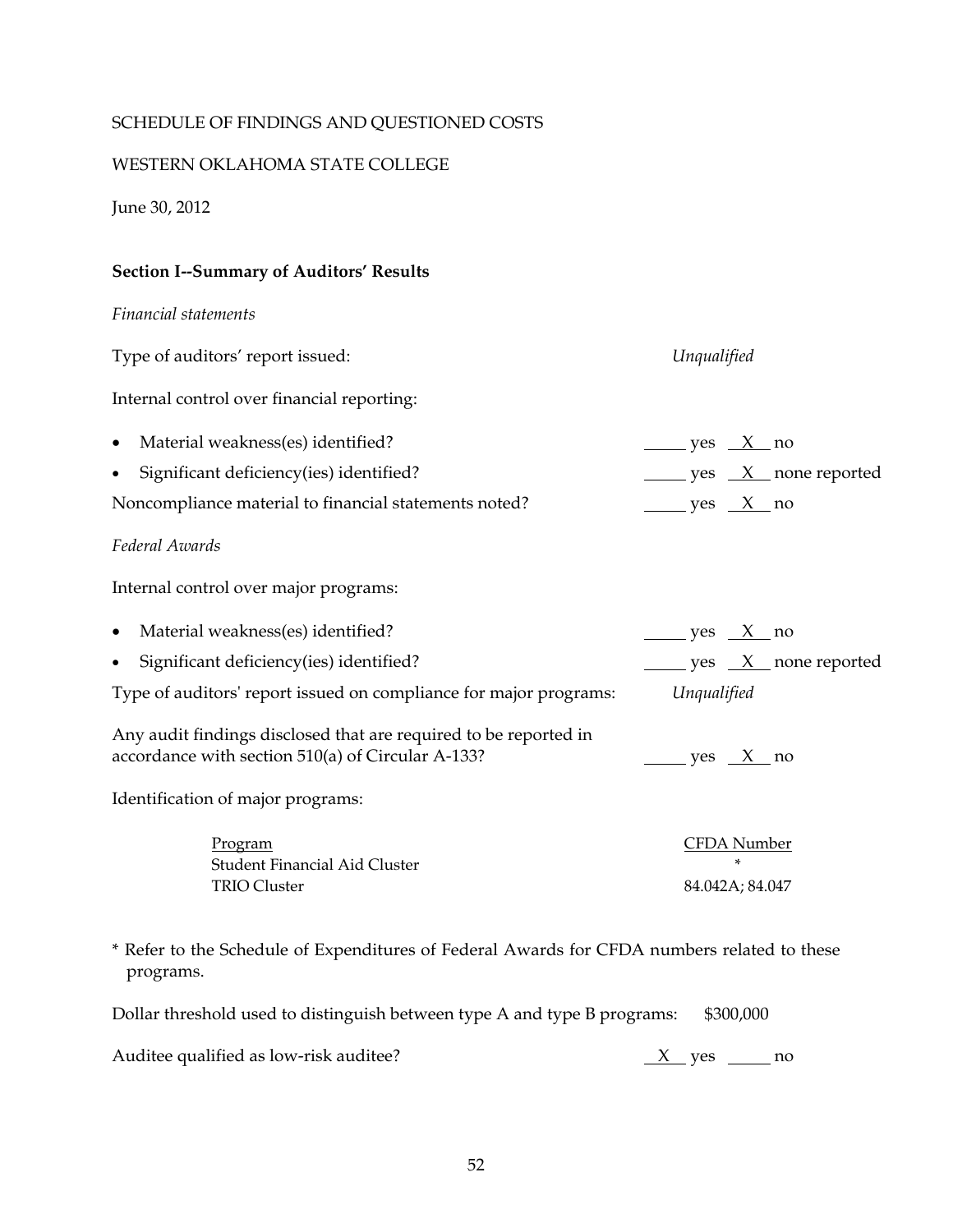# SCHEDULE OF FINDINGS AND QUESTIONED COSTS--Continued

## WESTERN OKLAHOMA STATE COLLEGE

June 30, 2012

**Section II--Findings Required to be Reported in Accordance with** *Government Auditing Standards:* 

None to report for the June 30, 2012 period.

## **Section III--Findings Required to be Reported in Accordance with OMB Circular A-133:**

None to report for the June 30, 2012 period.